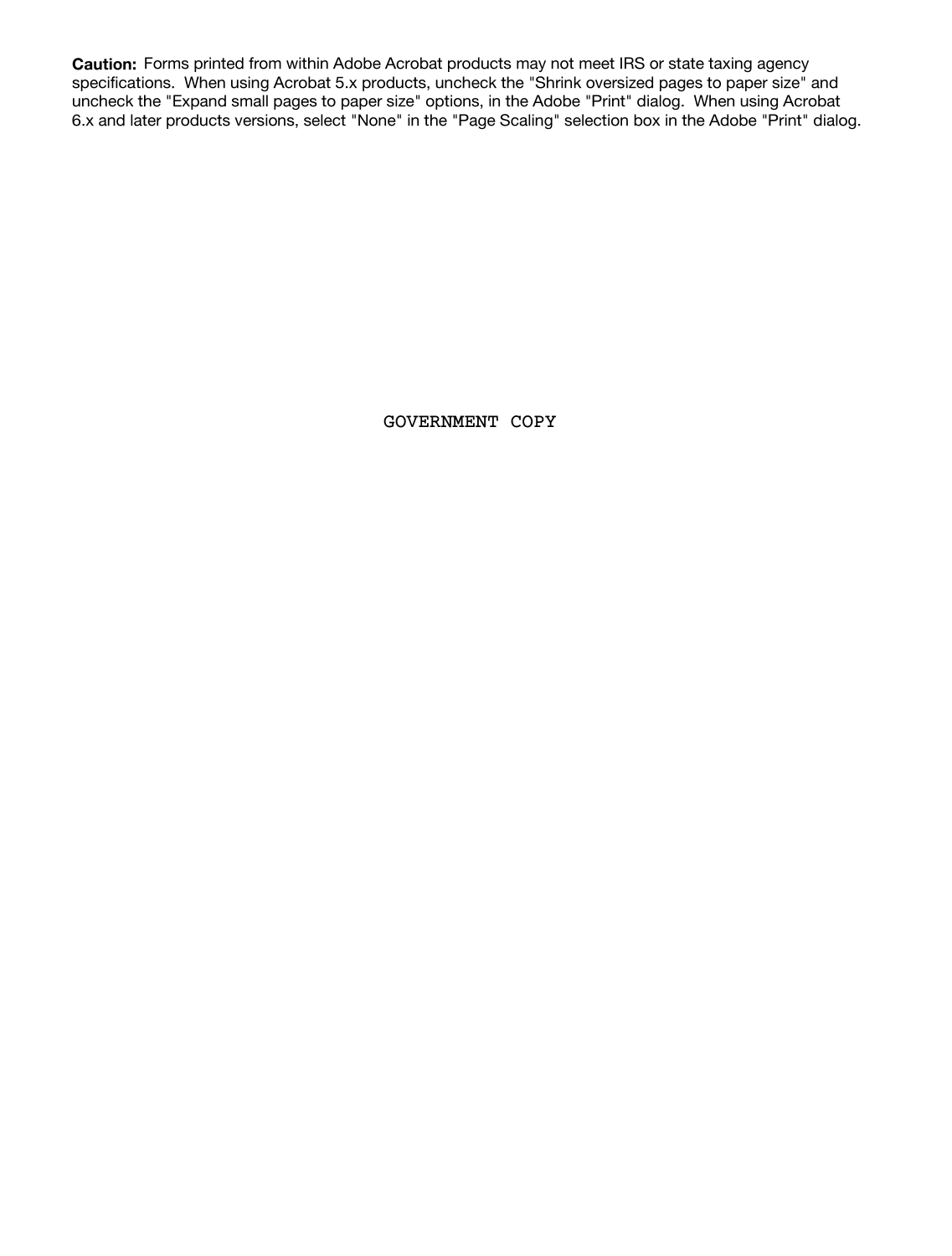ANTHONY & DODGE P.C. 75 RAILROAD AVENUE S. HAMILTON, MASSACHUSETTS 01982-2218 978-468-7338

NOVEMBER 17, 2014

NUDAY SYRIA 14 ELLYSON AVENUE E HAMPSTEAD, NH 03826

DEAR AIMAN:

ENCLOSED IS THE ORGANIZATION'S 2013 EXEMPT ORGANIZATION RETURN. THE RETURN SHOULD BE SIGNED, DATED, AND MAILED.

SPECIFIC FILING INSTRUCTIONS ARE AS FOLLOWS.

FORM 990 RETURN:

PLEASE SIGN AND MAIL AS SOON AS POSSIBLE.

MAIL TO - DEPARTMENT OF THE TREASURY INTERNAL REVENUE SERVICE CENTER OGDEN, UT 84201-0027

SCHEDULE B: PLEASE NOTE THAT AMOUNTS OF CONTRIBUTIONS ARE REQUIRED TO BE MADE FOR PUBLIC INSPECTION BUT NAMES AND ADDRESSES OF CONTRIBUTORS ARE NOT REQUIRED TO BE MADE AVAILABLE FOR PUBLIC INSPECTION.

A COPY OF THE RETURN IS ENCLOSED FOR YOUR FILES. WE SUGGEST THAT YOU RETAIN THIS COPY INDEFINITELY.

SINCERELY,

SARAH WILLWERTH-DYER, CPA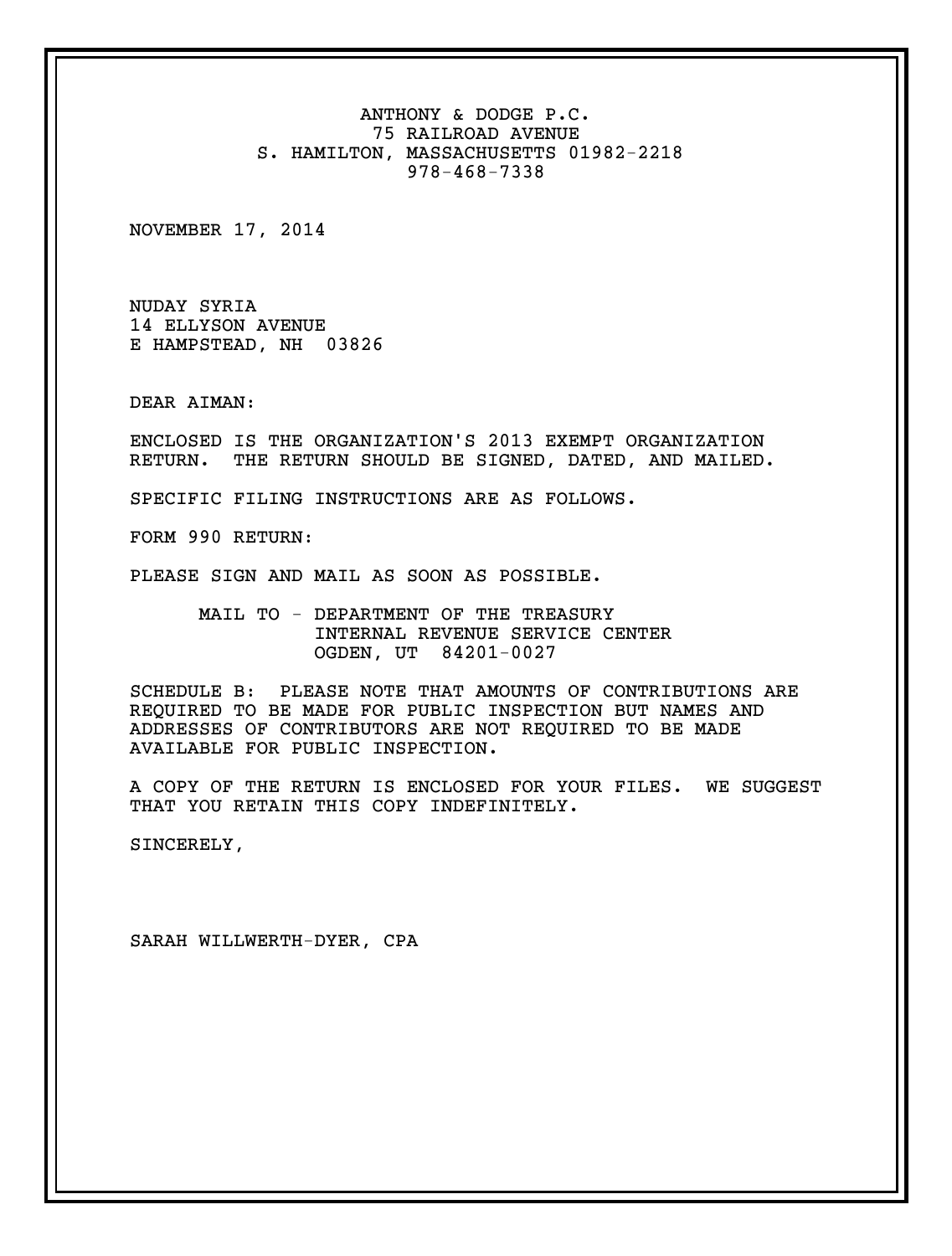## **TAX RETURN FILING INSTRUCTIONS**

### FORM 990

#### **FOR THE YEAR ENDING**

DECEMBER 31, 2013

| <b>Prepared for</b>                                | NUDAY SYRIA<br><b>14 ELLYSON AVENUE</b><br>E HAMPSTEAD, NH<br>03826                   |
|----------------------------------------------------|---------------------------------------------------------------------------------------|
| <b>Prepared by</b>                                 | ANTHONY & DODGE P.C.<br>75 RAILROAD AVENUE<br>S. HAMILTON, MA 01982-2218              |
| <b>Amount due</b><br>or refund                     | NOT APPLICABLE                                                                        |
| <b>Make check</b><br>payable to                    | NOT APPLICABLE                                                                        |
| Mail tax return<br>and check (if<br>applicable) to | DEPARTMENT OF THE TREASURY<br>INTERNAL REVENUE SERVICE CENTER<br>OGDEN, UT 84201-0027 |
| Return must be<br>mailed on<br>or before           | AS SOON AS POSSIBLE.                                                                  |
| <b>Special</b><br><b>Instructions</b>              | THE RETURN SHOULD BE SIGNED AND DATED.                                                |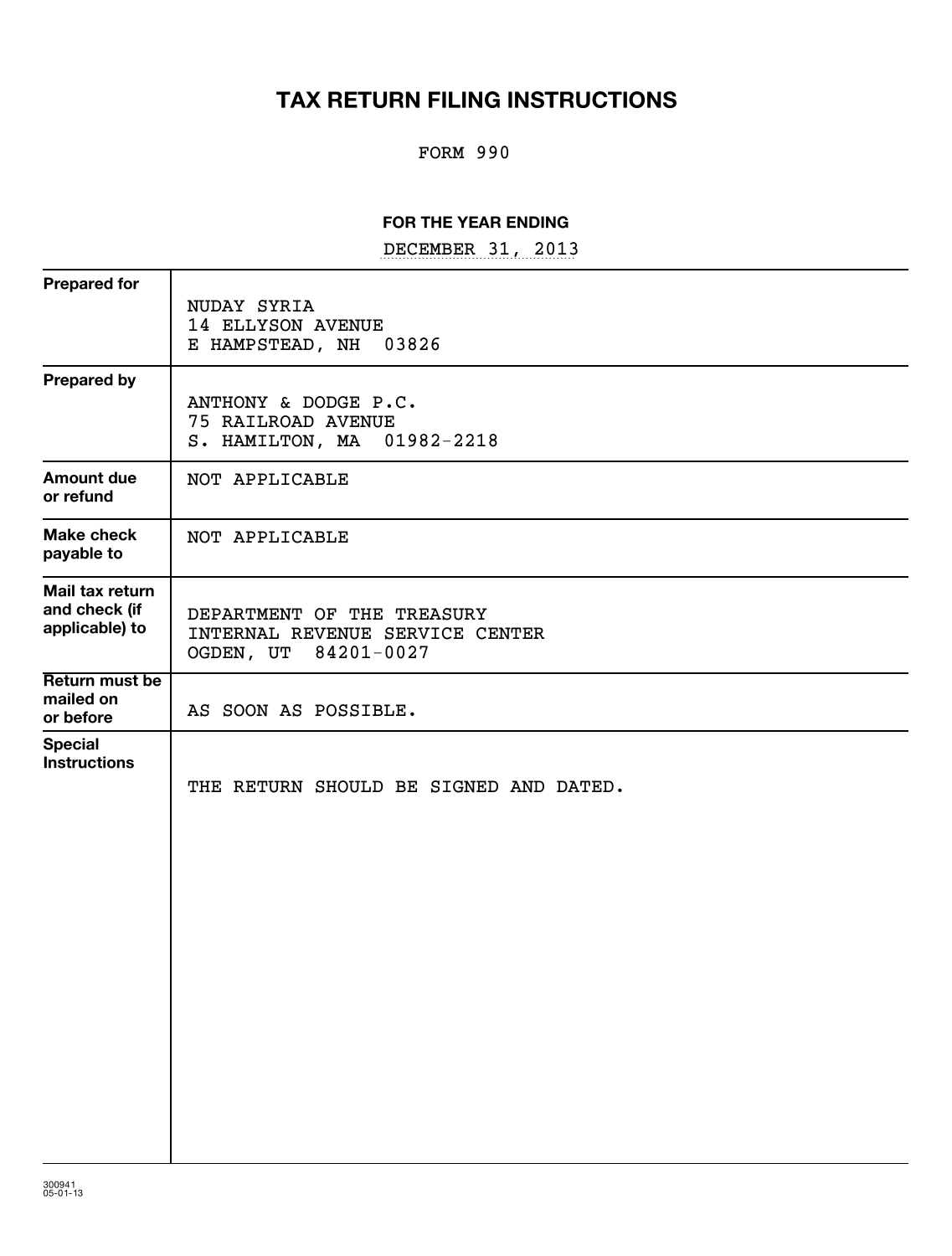NUDAY SYRIA 14 ELLYSON AVENUE E HAMPSTEAD, NH 03826 ATTN: AIMAN ALAWA

> DEPARTMENT OF THE TREASURY INTERNAL REVENUE SERVICE CENTER OGDEN, UT 84201-0027

!8420100276!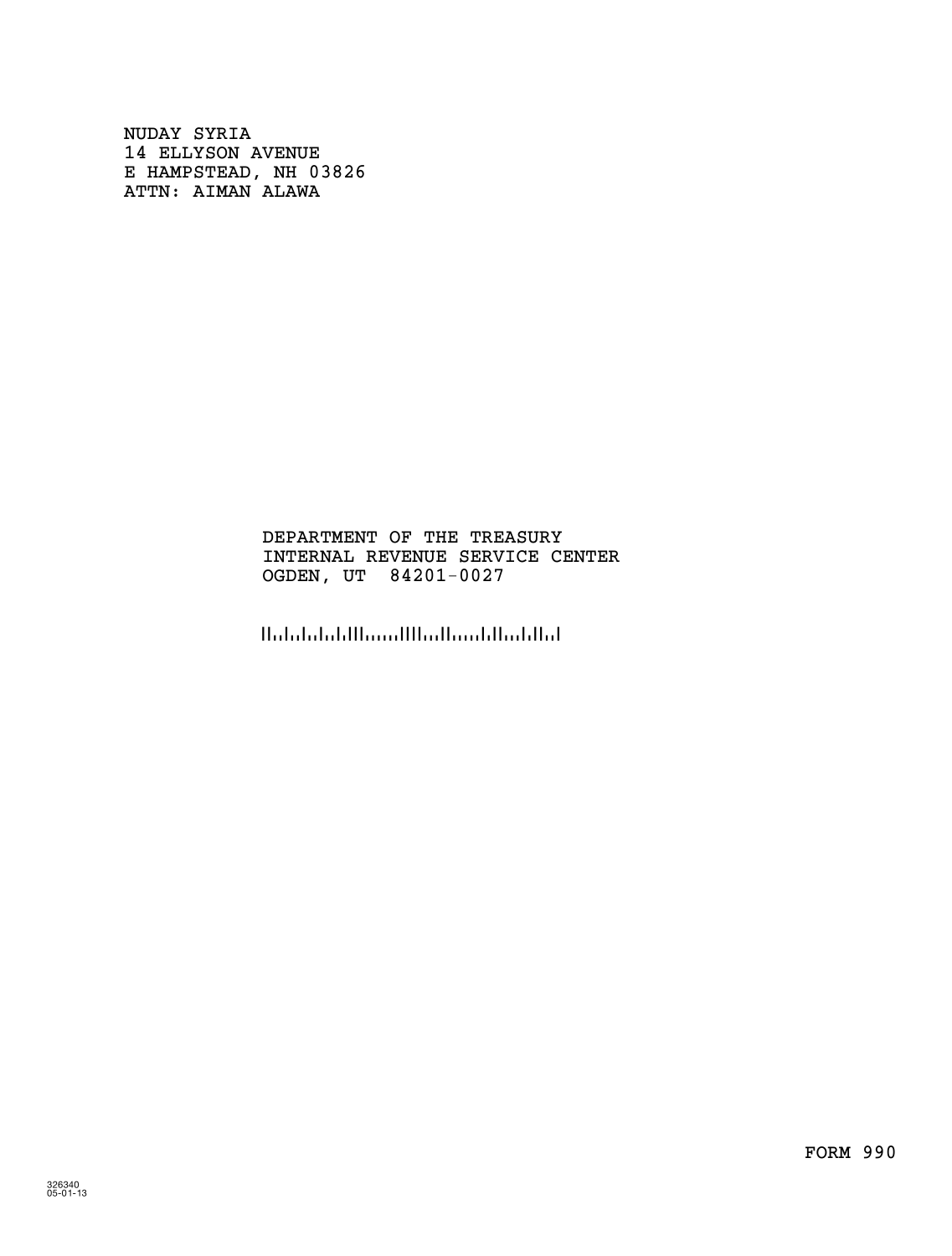| 990<br>Form                |
|----------------------------|
| Department of the Treasury |
| Internal Revenue Service   |

# **990** Return of Organization Exempt From Income Tax **Punce 13**

**| Do not enter Social Security numbers on this form as it may be made public.**

**| Information about Form 990 and its instructions is at Inspection** *www.irs.gov/form990.*



|                                |                                  | A For the 2013 calendar year, or tax year beginning                                                                                                                                                                                                                                                                                                                                                                                                                                                                                                                                                                                                                                                                                                                   | and ending |                                                            |                                                            |
|--------------------------------|----------------------------------|-----------------------------------------------------------------------------------------------------------------------------------------------------------------------------------------------------------------------------------------------------------------------------------------------------------------------------------------------------------------------------------------------------------------------------------------------------------------------------------------------------------------------------------------------------------------------------------------------------------------------------------------------------------------------------------------------------------------------------------------------------------------------|------------|------------------------------------------------------------|------------------------------------------------------------|
|                                | <b>B</b> Check if<br>applicable: | <b>C</b> Name of organization                                                                                                                                                                                                                                                                                                                                                                                                                                                                                                                                                                                                                                                                                                                                         |            | D Employer identification number                           |                                                            |
|                                | Address<br>change<br>Name        | NUDAY SYRIA                                                                                                                                                                                                                                                                                                                                                                                                                                                                                                                                                                                                                                                                                                                                                           |            |                                                            |                                                            |
|                                | change<br>¶Initial               | Doing Business As                                                                                                                                                                                                                                                                                                                                                                                                                                                                                                                                                                                                                                                                                                                                                     |            |                                                            | 46-2041995                                                 |
|                                | 」return<br>Termin-               | Number and street (or P.O. box if mail is not delivered to street address)<br>14 ELLYSON AVENUE                                                                                                                                                                                                                                                                                                                                                                                                                                                                                                                                                                                                                                                                       | Room/suite | E Telephone number                                         | $857 - 244 - 1695$                                         |
|                                | ated<br>Amended                  |                                                                                                                                                                                                                                                                                                                                                                                                                                                                                                                                                                                                                                                                                                                                                                       |            | G Gross receipts \$                                        | 250,570.                                                   |
|                                | return<br>Applica-               | City or town, state or province, country, and ZIP or foreign postal code<br>E HAMPSTEAD, NH<br>03826                                                                                                                                                                                                                                                                                                                                                                                                                                                                                                                                                                                                                                                                  |            | H(a) Is this a group return                                |                                                            |
|                                | tion<br>pending                  | F Name and address of principal officer: NADIA ALAWA                                                                                                                                                                                                                                                                                                                                                                                                                                                                                                                                                                                                                                                                                                                  |            |                                                            | for subordinates? $\begin{array}{c} \boxed{\mathbf{X}}$ No |
|                                |                                  | 14 ELLYSON AVENUE, EAST HAMPSTEAD, NH                                                                                                                                                                                                                                                                                                                                                                                                                                                                                                                                                                                                                                                                                                                                 |            | 0 3 8 2 6 H(b) Are all subordinates included? $\Box$ Yes L | $\mathsf{\mathsf{I}}$ No                                   |
|                                |                                  | <b>I</b> Tax-exempt status: $X \sim 501(c)(3)$ $1 \sim 501(c)$<br>$\sqrt{\bullet}$ (insert no.)<br>4947(a)(1) or [                                                                                                                                                                                                                                                                                                                                                                                                                                                                                                                                                                                                                                                    | 527        |                                                            | If "No," attach a list. (see instructions)                 |
|                                |                                  | J Website: NUSAYSYRIA.NET                                                                                                                                                                                                                                                                                                                                                                                                                                                                                                                                                                                                                                                                                                                                             |            | H(c) Group exemption number                                |                                                            |
|                                |                                  | <b>K</b> Form of organization: $X$ Corporation<br>Trust<br>Association<br>Other $\blacktriangleright$                                                                                                                                                                                                                                                                                                                                                                                                                                                                                                                                                                                                                                                                 |            |                                                            | L Year of formation: $2003$ M State of legal domicile: NH  |
|                                | Part I                           | <b>Summary</b>                                                                                                                                                                                                                                                                                                                                                                                                                                                                                                                                                                                                                                                                                                                                                        |            |                                                            |                                                            |
|                                | 1                                | Briefly describe the organization's mission or most significant activities: NUDAY SYRIA'S MISSION IS TO                                                                                                                                                                                                                                                                                                                                                                                                                                                                                                                                                                                                                                                               |            |                                                            |                                                            |
| Governance                     |                                  | BRING HUMANITARIAN AID INSIDE SYRIA AND TO HELP DISPLACED SYRIANS IN                                                                                                                                                                                                                                                                                                                                                                                                                                                                                                                                                                                                                                                                                                  |            |                                                            |                                                            |
|                                | 2                                | Check this box $\blacktriangleright$ $\Box$ if the organization discontinued its operations or disposed of more than 25% of its net assets.                                                                                                                                                                                                                                                                                                                                                                                                                                                                                                                                                                                                                           |            |                                                            |                                                            |
|                                | 3                                |                                                                                                                                                                                                                                                                                                                                                                                                                                                                                                                                                                                                                                                                                                                                                                       |            | $\mathbf{3}$                                               | 8                                                          |
| ಳ                              | 4                                |                                                                                                                                                                                                                                                                                                                                                                                                                                                                                                                                                                                                                                                                                                                                                                       |            | $\overline{4}$                                             | $\overline{\bf 8}$                                         |
|                                | 5                                | Total number of individuals employed in calendar year 2013 (Part V, line 2a) manufacture controller to the US                                                                                                                                                                                                                                                                                                                                                                                                                                                                                                                                                                                                                                                         |            | $\overline{5}$                                             | $\overline{0}$                                             |
| <b>Activities</b>              | 6                                |                                                                                                                                                                                                                                                                                                                                                                                                                                                                                                                                                                                                                                                                                                                                                                       |            | $6\phantom{a}$                                             | 200                                                        |
|                                |                                  |                                                                                                                                                                                                                                                                                                                                                                                                                                                                                                                                                                                                                                                                                                                                                                       |            | <b>7a</b>                                                  | $\overline{0}$ .                                           |
|                                |                                  |                                                                                                                                                                                                                                                                                                                                                                                                                                                                                                                                                                                                                                                                                                                                                                       |            | 7 <sub>b</sub>                                             | σ.                                                         |
|                                |                                  |                                                                                                                                                                                                                                                                                                                                                                                                                                                                                                                                                                                                                                                                                                                                                                       |            | <b>Prior Year</b>                                          | <b>Current Year</b>                                        |
|                                | 8                                |                                                                                                                                                                                                                                                                                                                                                                                                                                                                                                                                                                                                                                                                                                                                                                       |            |                                                            | 216,475.                                                   |
| Revenue                        | 9                                | Program service revenue (Part VIII, line 2g) [11] [11] matter contracts are program service revenue (Part VIII, line 2g)                                                                                                                                                                                                                                                                                                                                                                                                                                                                                                                                                                                                                                              |            |                                                            | $\overline{0}$ .<br>$\overline{\mathfrak{o}}$ .            |
|                                | 10                               |                                                                                                                                                                                                                                                                                                                                                                                                                                                                                                                                                                                                                                                                                                                                                                       |            |                                                            | 15, 181.                                                   |
|                                | 11                               | Other revenue (Part VIII, column (A), lines 5, 6d, 8c, 9c, 10c, and 11e)                                                                                                                                                                                                                                                                                                                                                                                                                                                                                                                                                                                                                                                                                              |            |                                                            | 231,656.                                                   |
|                                | 12                               | Total revenue - add lines 8 through 11 (must equal Part VIII, column (A), line 12)                                                                                                                                                                                                                                                                                                                                                                                                                                                                                                                                                                                                                                                                                    |            |                                                            | 9,000.                                                     |
|                                | 13<br>14                         | Grants and similar amounts paid (Part IX, column (A), lines 1-3) <i></i>                                                                                                                                                                                                                                                                                                                                                                                                                                                                                                                                                                                                                                                                                              |            |                                                            | 0.                                                         |
|                                | 15                               | Salaries, other compensation, employee benefits (Part IX, column (A), lines 5-10)                                                                                                                                                                                                                                                                                                                                                                                                                                                                                                                                                                                                                                                                                     |            |                                                            | $\overline{\mathfrak{o}}$ .                                |
|                                |                                  |                                                                                                                                                                                                                                                                                                                                                                                                                                                                                                                                                                                                                                                                                                                                                                       |            |                                                            | σ.                                                         |
| Expenses                       |                                  | <b>b</b> Total fundraising expenses (Part IX, column (D), line 25)<br>$\blacktriangleright$ $\frac{\blacktriangleright}{\color{red} \frac{\blacktriangleright}{\color{red} \frac{\blacktriangleright}{\color{red} \frac{\blacktriangleright}{\color{red} \frac{\blacktriangleright}{\color{red} \frac{\blacktriangleright}{\color{blue} \frac{\blacktriangleright}{\color{blue} \frac{\blacktriangleright}{\color{blue} \frac{\blacktriangleright}{\color{blue} \frac{\blacktriangleright}{\color{blue} \frac{\blacktriangleright}{\color{blue} \frac{\blacktriangleright}{\color{blue} \frac{\blacktriangleright}{\color{blue} \frac{\blacktriangleright}{\color{blue} \frac{\blacktriangleright}{\color{blue} \frac{\blacktriangleright}{\color{blue} \frac{\black$ | $0 \cdot$  |                                                            |                                                            |
|                                | 17                               |                                                                                                                                                                                                                                                                                                                                                                                                                                                                                                                                                                                                                                                                                                                                                                       |            |                                                            | 184,521.                                                   |
|                                |                                  | 18 Total expenses. Add lines 13-17 (must equal Part IX, column (A), line 25)                                                                                                                                                                                                                                                                                                                                                                                                                                                                                                                                                                                                                                                                                          |            |                                                            | 193,521.                                                   |
|                                | 19                               |                                                                                                                                                                                                                                                                                                                                                                                                                                                                                                                                                                                                                                                                                                                                                                       |            |                                                            | 38, 135.                                                   |
|                                |                                  |                                                                                                                                                                                                                                                                                                                                                                                                                                                                                                                                                                                                                                                                                                                                                                       |            | <b>Beginning of Current Year</b>                           | <b>End of Year</b>                                         |
| Net Assets or<br>Fund Balances | 20                               | Total assets (Part X, line 16)                                                                                                                                                                                                                                                                                                                                                                                                                                                                                                                                                                                                                                                                                                                                        |            |                                                            | 38,135.                                                    |
|                                | 21                               | Total liabilities (Part X, line 26)                                                                                                                                                                                                                                                                                                                                                                                                                                                                                                                                                                                                                                                                                                                                   |            |                                                            | 0.                                                         |
|                                | 22                               |                                                                                                                                                                                                                                                                                                                                                                                                                                                                                                                                                                                                                                                                                                                                                                       |            |                                                            | 38,135.                                                    |
|                                | Part II                          | <b>Signature Block</b>                                                                                                                                                                                                                                                                                                                                                                                                                                                                                                                                                                                                                                                                                                                                                |            |                                                            |                                                            |
|                                |                                  | Under penalties of perjury, I declare that I have examined this return, including accompanying schedules and statements, and to the best of my knowledge and belief, it is                                                                                                                                                                                                                                                                                                                                                                                                                                                                                                                                                                                            |            |                                                            |                                                            |
|                                |                                  | true, correct, and complete. Declaration of preparer (other than officer) is based on all information of which preparer has any knowledge.                                                                                                                                                                                                                                                                                                                                                                                                                                                                                                                                                                                                                            |            |                                                            |                                                            |
|                                |                                  |                                                                                                                                                                                                                                                                                                                                                                                                                                                                                                                                                                                                                                                                                                                                                                       |            |                                                            |                                                            |
| Sign                           |                                  | Signature of officer                                                                                                                                                                                                                                                                                                                                                                                                                                                                                                                                                                                                                                                                                                                                                  |            | Date                                                       |                                                            |
| Here                           |                                  | NADIA ALAWA,<br>PRESIDENT<br>Type or print name and title                                                                                                                                                                                                                                                                                                                                                                                                                                                                                                                                                                                                                                                                                                             |            |                                                            |                                                            |
|                                |                                  |                                                                                                                                                                                                                                                                                                                                                                                                                                                                                                                                                                                                                                                                                                                                                                       |            |                                                            |                                                            |

|                 | Samaurs forautewerth-OyepDate<br>Print/Type preparer's name                            | <b>PTIN</b><br>Check           |
|-----------------|----------------------------------------------------------------------------------------|--------------------------------|
| Paid            | SARAH WILLWERTH-DYER, CPASARAH WILLWERTH-DYER 11/17/14 $\frac{1}{\text{set-empolved}}$ | P00149614                      |
| Preparer        | $\blacktriangleright$ ANTHONY & DODGE P.C.<br>Firm's name                              | $04 - 3256180$<br>Firm's $EIN$ |
| Use Only        | Firm's address 5 75 RAILROAD AVENUE                                                    |                                |
|                 | HAMILTON, MA 01982-2218<br>s.                                                          | Phone no.978 – 468 – 7338      |
|                 | May the IRS discuss this return with the preparer shown above? (see instructions)      | X l<br>Yes<br><b>No</b>        |
| 332001 10-29-13 | LHA For Paperwork Reduction Act Notice, see the separate instructions.                 | Form 990 (2013)                |

SEE SCHEDULE O FOR ORGANIZATION MISSION STATEMENT CONTINUATION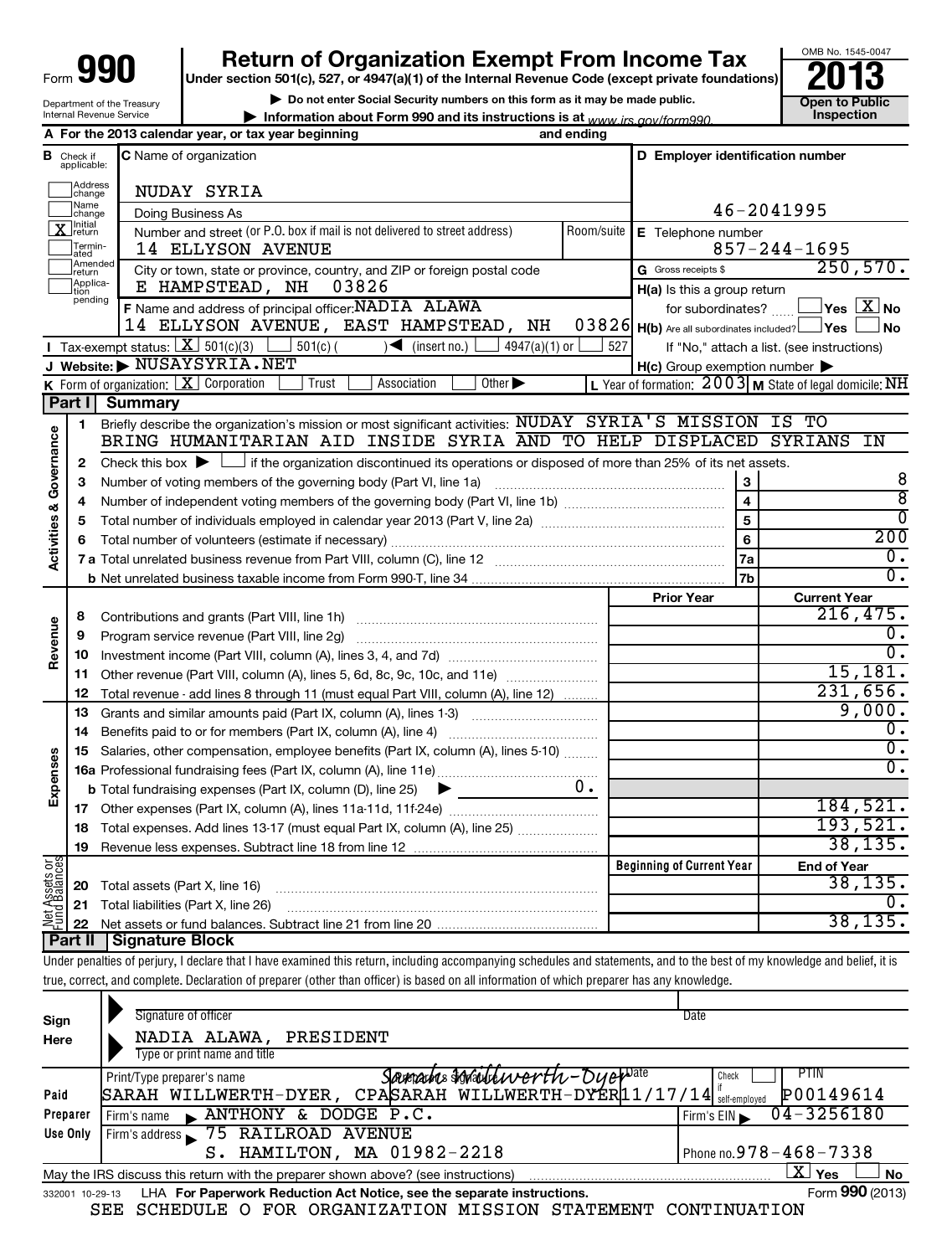|                | NUDAY SYRIA<br>Form 990 (2013)                                                                                                                                                                                                                                                       | 46-2041995                                  | Page 2               |
|----------------|--------------------------------------------------------------------------------------------------------------------------------------------------------------------------------------------------------------------------------------------------------------------------------------|---------------------------------------------|----------------------|
|                | Part III   Statement of Program Service Accomplishments                                                                                                                                                                                                                              |                                             |                      |
|                |                                                                                                                                                                                                                                                                                      |                                             | $\boxed{\textbf{X}}$ |
| 1              | Briefly describe the organization's mission:<br>NUDAY SYRIA'S MISSION IS TO BRING HUMANITARIAN AID INSIDE SYRIA AND TO                                                                                                                                                               |                                             |                      |
|                | HELP DISPLACED SYRIANS<br>IN THE BORDERING AREAS AROUND SYRIA.                                                                                                                                                                                                                       |                                             |                      |
|                |                                                                                                                                                                                                                                                                                      |                                             |                      |
|                |                                                                                                                                                                                                                                                                                      |                                             |                      |
| $\mathbf{2}$   | Did the organization undertake any significant program services during the year which were not listed on<br>the prior Form 990 or 990-EZ?                                                                                                                                            | $\sqrt{\ }$ Yes $\boxed{\text{X}}$ No       |                      |
|                | If "Yes," describe these new services on Schedule O.                                                                                                                                                                                                                                 |                                             |                      |
| 3              | Did the organization cease conducting, or make significant changes in how it conducts, any program services?                                                                                                                                                                         | $\vert$ Yes $\vert$ $\rm X$ $\vert$ No $\;$ |                      |
|                | If "Yes," describe these changes on Schedule O.                                                                                                                                                                                                                                      |                                             |                      |
| 4              | Describe the organization's program service accomplishments for each of its three largest program services, as measured by expenses.<br>Section 501(c)(3) and 501(c)(4) organizations are required to report the amount of grants and allocations to others, the total expenses, and |                                             |                      |
|                | revenue, if any, for each program service reported.                                                                                                                                                                                                                                  |                                             |                      |
| 4a             | 87,442.<br>including grants of \$<br>) (Expenses \$<br>(Code:<br>) (Revenue \$                                                                                                                                                                                                       |                                             |                      |
|                | NUDAY SYRIA SENDS CONTAINERS<br>OF CLOTHES, BEDDING, HOSPITAL AND MEDICAL                                                                                                                                                                                                            |                                             |                      |
|                | ITEMS, FOOD, AND HYGIENE PRODUCTS TO THE PEOPLE AND HOSPITALS                                                                                                                                                                                                                        | OF SYRIA.                                   |                      |
|                |                                                                                                                                                                                                                                                                                      |                                             |                      |
|                |                                                                                                                                                                                                                                                                                      |                                             |                      |
|                |                                                                                                                                                                                                                                                                                      |                                             |                      |
|                |                                                                                                                                                                                                                                                                                      |                                             |                      |
|                |                                                                                                                                                                                                                                                                                      |                                             |                      |
|                |                                                                                                                                                                                                                                                                                      |                                             |                      |
|                |                                                                                                                                                                                                                                                                                      |                                             |                      |
|                |                                                                                                                                                                                                                                                                                      |                                             |                      |
| 4b             | 34,721.<br>including grants of \$<br>) (Expenses \$<br>(Code:<br>SPECIAL PROJECTS ARE UNDERTAKEN WHEN THERE IS A NEED                                                                                                                                                                | (Revenue \$<br>TO PROVIDE                   |                      |
|                | CLOTHING, BLANKETS AND FOOD.                                                                                                                                                                                                                                                         |                                             |                      |
|                |                                                                                                                                                                                                                                                                                      |                                             |                      |
|                |                                                                                                                                                                                                                                                                                      |                                             |                      |
|                |                                                                                                                                                                                                                                                                                      |                                             |                      |
|                |                                                                                                                                                                                                                                                                                      |                                             |                      |
|                |                                                                                                                                                                                                                                                                                      |                                             |                      |
|                |                                                                                                                                                                                                                                                                                      |                                             |                      |
|                |                                                                                                                                                                                                                                                                                      |                                             |                      |
|                |                                                                                                                                                                                                                                                                                      |                                             |                      |
| 4c             | $\overline{17}$ , $\overline{342}$ . including grants of \$<br>(Code:<br>(Expenses \$<br>) (Revenue \$                                                                                                                                                                               |                                             |                      |
|                | TEACHING SOCIAL BUSINESS SKILLS TO SUPPORT AND ENCOURAGE WOMEN TO BE                                                                                                                                                                                                                 |                                             |                      |
|                | BREADWINNERS, SUCH AS TO KNIT AND DO OTHER HANDIWORK TO LEARN TO                                                                                                                                                                                                                     |                                             |                      |
|                | SUPPORT THEMSELVES.                                                                                                                                                                                                                                                                  |                                             |                      |
|                |                                                                                                                                                                                                                                                                                      |                                             |                      |
|                |                                                                                                                                                                                                                                                                                      |                                             |                      |
|                |                                                                                                                                                                                                                                                                                      |                                             |                      |
|                |                                                                                                                                                                                                                                                                                      |                                             |                      |
|                |                                                                                                                                                                                                                                                                                      |                                             |                      |
|                |                                                                                                                                                                                                                                                                                      |                                             |                      |
|                |                                                                                                                                                                                                                                                                                      |                                             |                      |
| 4d             | Other program services (Describe in Schedule O.)                                                                                                                                                                                                                                     |                                             |                      |
|                | $49,564$ . including grants of \$<br>$9,000.$ (Revenue \$<br>(Expenses \$                                                                                                                                                                                                            |                                             |                      |
| 4е             | 189,069.<br>Total program service expenses                                                                                                                                                                                                                                           |                                             |                      |
| 332002         |                                                                                                                                                                                                                                                                                      | Form 990 (2013)                             |                      |
| $10 - 29 - 13$ | 3                                                                                                                                                                                                                                                                                    |                                             |                      |
|                | 15581117 805028 NUA1995<br>2013.04030 NUDAY SYRIA                                                                                                                                                                                                                                    | <b>NUA19951</b>                             |                      |
|                |                                                                                                                                                                                                                                                                                      |                                             |                      |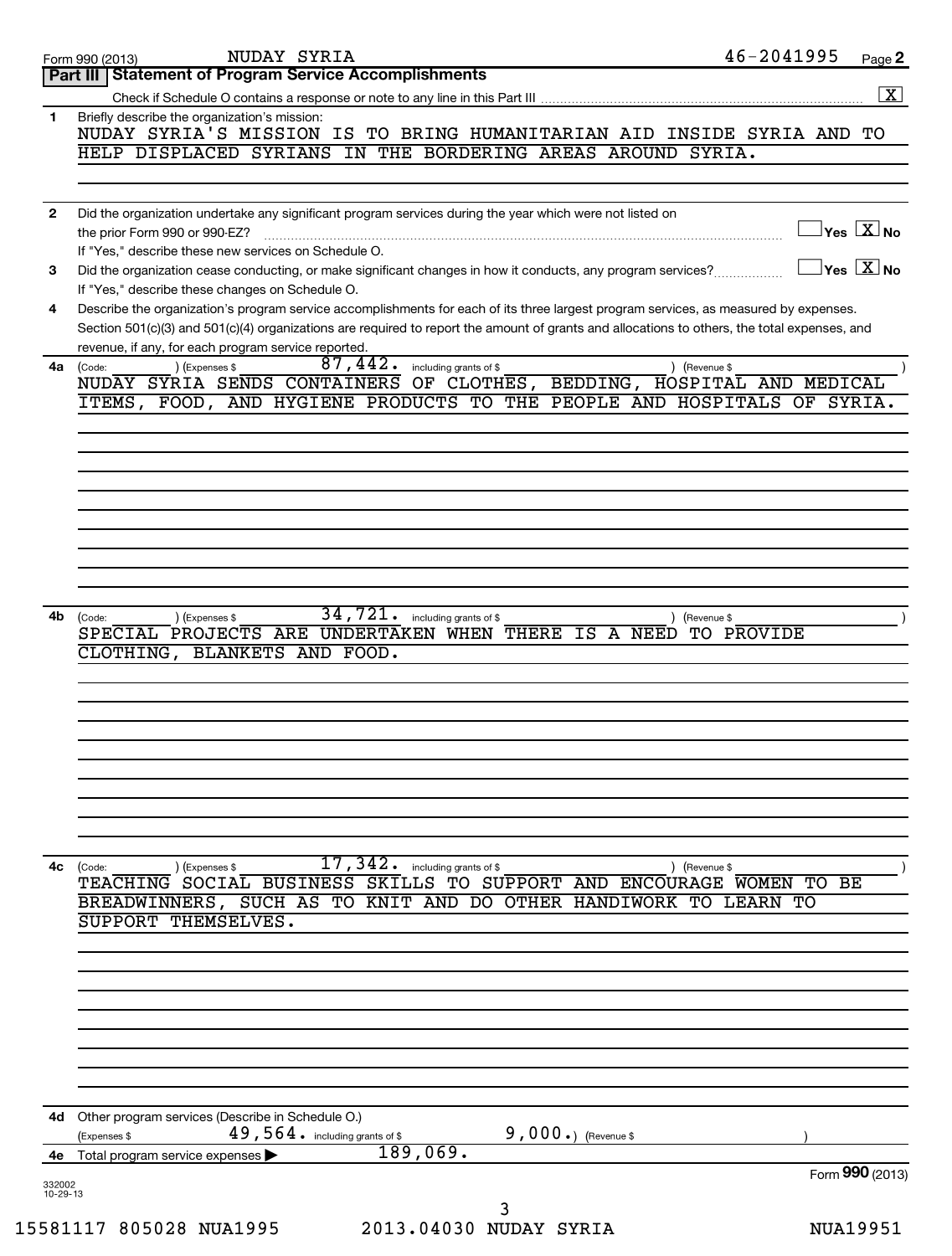|  | Pal | v |
|--|-----|---|
|--|-----|---|

**Part IV** (2013) **Part IV** Checklist of Required Schedules NUDAY SYRIA

|     |                                                                                                                                                                                                                                                                                                                                                                     |                 | Yes                     | No                      |
|-----|---------------------------------------------------------------------------------------------------------------------------------------------------------------------------------------------------------------------------------------------------------------------------------------------------------------------------------------------------------------------|-----------------|-------------------------|-------------------------|
| 1   | Is the organization described in section 501(c)(3) or 4947(a)(1) (other than a private foundation)?                                                                                                                                                                                                                                                                 |                 |                         |                         |
|     |                                                                                                                                                                                                                                                                                                                                                                     | 1               | х                       |                         |
| 2   |                                                                                                                                                                                                                                                                                                                                                                     | $\mathbf{2}$    | $\overline{\textbf{x}}$ |                         |
| 3   | Did the organization engage in direct or indirect political campaign activities on behalf of or in opposition to candidates for                                                                                                                                                                                                                                     | 3               |                         | x                       |
| 4   | Section 501(c)(3) organizations. Did the organization engage in lobbying activities, or have a section 501(h) election in effect                                                                                                                                                                                                                                    | 4               |                         | x                       |
| 5   | Is the organization a section 501(c)(4), 501(c)(5), or 501(c)(6) organization that receives membership dues, assessments, or                                                                                                                                                                                                                                        |                 |                         |                         |
|     |                                                                                                                                                                                                                                                                                                                                                                     | 5               |                         | x                       |
| 6   | Did the organization maintain any donor advised funds or any similar funds or accounts for which donors have the right to                                                                                                                                                                                                                                           |                 |                         |                         |
|     | provide advice on the distribution or investment of amounts in such funds or accounts? If "Yes," complete Schedule D, Part I                                                                                                                                                                                                                                        | 6               |                         | x                       |
| 7   | Did the organization receive or hold a conservation easement, including easements to preserve open space,                                                                                                                                                                                                                                                           |                 |                         |                         |
|     |                                                                                                                                                                                                                                                                                                                                                                     | $\overline{7}$  |                         | x                       |
| 8   | Did the organization maintain collections of works of art, historical treasures, or other similar assets? If "Yes," complete<br>Schedule D, Part III <b>Marting Community</b> Construction of the Construction of the Construction of the Construction of the Construction of the Construction of the Construction of the Construction of the Construction of the C | 8               |                         | х                       |
| 9   | Did the organization report an amount in Part X, line 21, for escrow or custodial account liability; serve as a custodian for                                                                                                                                                                                                                                       |                 |                         |                         |
|     | amounts not listed in Part X; or provide credit counseling, debt management, credit repair, or debt negotiation services?                                                                                                                                                                                                                                           |                 |                         |                         |
|     | If "Yes," complete Schedule D, Part IV                                                                                                                                                                                                                                                                                                                              | 9               |                         | x                       |
| 10  | Did the organization, directly or through a related organization, hold assets in temporarily restricted endowments, permanent                                                                                                                                                                                                                                       | 10              |                         | x                       |
| 11  | If the organization's answer to any of the following questions is "Yes," then complete Schedule D, Parts VI, VII, VIII, IX, or X<br>as applicable.                                                                                                                                                                                                                  |                 |                         |                         |
|     | a Did the organization report an amount for land, buildings, and equipment in Part X, line 10? If "Yes," complete Schedule D,                                                                                                                                                                                                                                       |                 |                         |                         |
|     | Part VI                                                                                                                                                                                                                                                                                                                                                             | 11a             |                         | x                       |
|     | <b>b</b> Did the organization report an amount for investments - other securities in Part X, line 12 that is 5% or more of its total                                                                                                                                                                                                                                |                 |                         | x                       |
|     | c Did the organization report an amount for investments - program related in Part X, line 13 that is 5% or more of its total                                                                                                                                                                                                                                        | 11b             |                         |                         |
|     |                                                                                                                                                                                                                                                                                                                                                                     | 11c             |                         | x                       |
|     | d Did the organization report an amount for other assets in Part X, line 15 that is 5% or more of its total assets reported in                                                                                                                                                                                                                                      |                 |                         |                         |
|     |                                                                                                                                                                                                                                                                                                                                                                     | 11d             |                         | х                       |
|     |                                                                                                                                                                                                                                                                                                                                                                     | 11 <sub>c</sub> |                         | $\overline{\mathtt{x}}$ |
| f   | Did the organization's separate or consolidated financial statements for the tax year include a footnote that addresses                                                                                                                                                                                                                                             |                 |                         |                         |
|     | the organization's liability for uncertain tax positions under FIN 48 (ASC 740)? If "Yes," complete Schedule D, Part X                                                                                                                                                                                                                                              | 11f             |                         | x                       |
|     | 12a Did the organization obtain separate, independent audited financial statements for the tax year? If "Yes," complete<br>Schedule D, Parts XI and XII                                                                                                                                                                                                             | 12a             |                         | x                       |
|     | <b>b</b> Was the organization included in consolidated, independent audited financial statements for the tax year?                                                                                                                                                                                                                                                  |                 |                         |                         |
|     | If "Yes," and if the organization answered "No" to line 12a, then completing Schedule D, Parts XI and XII is optional <i>manuma</i>                                                                                                                                                                                                                                 | 12b             |                         | x                       |
| 13  |                                                                                                                                                                                                                                                                                                                                                                     | 13              |                         | $\overline{\texttt{x}}$ |
| 14a |                                                                                                                                                                                                                                                                                                                                                                     | 14a             | x                       |                         |
| b   | Did the organization have aggregate revenues or expenses of more than \$10,000 from grantmaking, fundraising, business,                                                                                                                                                                                                                                             |                 |                         |                         |
|     | investment, and program service activities outside the United States, or aggregate foreign investments valued at \$100,000                                                                                                                                                                                                                                          |                 |                         | x                       |
| 15  | Did the organization report on Part IX, column (A), line 3, more than \$5,000 of grants or other assistance to or for any                                                                                                                                                                                                                                           | 14b             |                         |                         |
|     |                                                                                                                                                                                                                                                                                                                                                                     | 15              |                         | х                       |
| 16  | Did the organization report on Part IX, column (A), line 3, more than \$5,000 of aggregate grants or other assistance to                                                                                                                                                                                                                                            |                 |                         |                         |
|     |                                                                                                                                                                                                                                                                                                                                                                     | 16              |                         | х                       |
| 17  | Did the organization report a total of more than \$15,000 of expenses for professional fundraising services on Part IX,                                                                                                                                                                                                                                             |                 |                         | x                       |
| 18  | Did the organization report more than \$15,000 total of fundraising event gross income and contributions on Part VIII, lines                                                                                                                                                                                                                                        | 17              |                         |                         |
|     |                                                                                                                                                                                                                                                                                                                                                                     | 18              | х                       |                         |
| 19  | Did the organization report more than \$15,000 of gross income from gaming activities on Part VIII, line 9a? If "Yes,"                                                                                                                                                                                                                                              | 19              |                         | х                       |
|     |                                                                                                                                                                                                                                                                                                                                                                     | <b>20a</b>      |                         | $\overline{\mathtt{x}}$ |
|     |                                                                                                                                                                                                                                                                                                                                                                     | 20 <sub>b</sub> |                         |                         |
|     |                                                                                                                                                                                                                                                                                                                                                                     |                 |                         |                         |

Form (2013) **990**

332003 10-29-13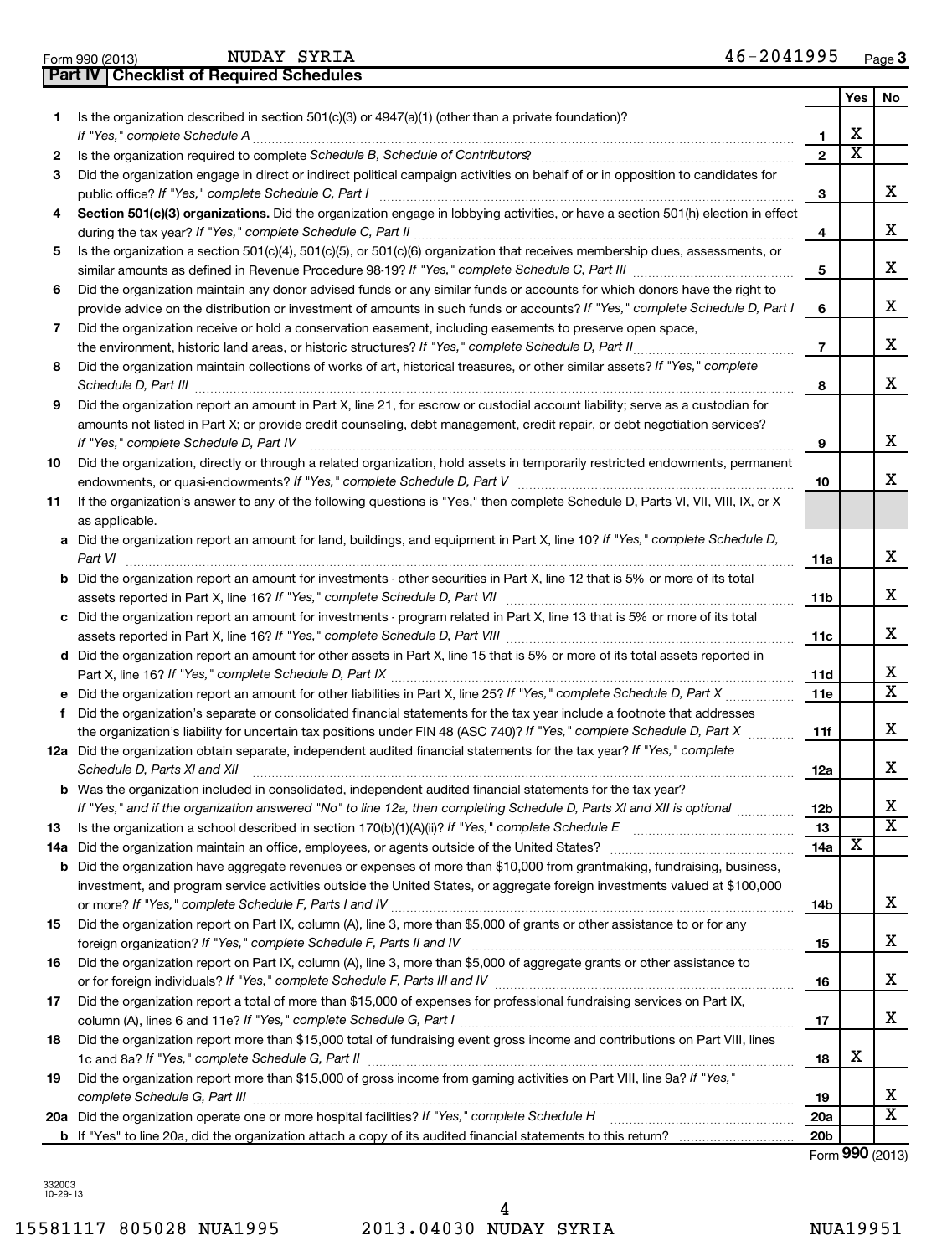**21**

**22**

| د∟-د∠-⊔ا |                         |                        |                 |
|----------|-------------------------|------------------------|-----------------|
|          |                         |                        |                 |
|          | 15581117 805028 NUA1995 | 2013.04030 NUDAY SYRIA | <b>NUA19951</b> |

|    |                                                                                                                                                                                        | 22  |   | X                       |
|----|----------------------------------------------------------------------------------------------------------------------------------------------------------------------------------------|-----|---|-------------------------|
| 23 | Did the organization answer "Yes" to Part VII, Section A, line 3, 4, or 5 about compensation of the organization's current                                                             |     |   |                         |
|    | and former officers, directors, trustees, key employees, and highest compensated employees? If "Yes," complete                                                                         |     |   |                         |
|    | Schedule J                                                                                                                                                                             | 23  |   | x                       |
|    | 24a Did the organization have a tax-exempt bond issue with an outstanding principal amount of more than \$100,000 as of the                                                            |     |   |                         |
|    | last day of the year, that was issued after December 31, 2002? If "Yes," answer lines 24b through 24d and complete                                                                     |     |   |                         |
|    | Schedule K. If "No", go to line 25a                                                                                                                                                    | 24a |   | x                       |
| b  |                                                                                                                                                                                        | 24b |   |                         |
|    | Did the organization maintain an escrow account other than a refunding escrow at any time during the year to defease                                                                   |     |   |                         |
|    |                                                                                                                                                                                        | 24с |   |                         |
|    |                                                                                                                                                                                        | 24d |   |                         |
|    | 25a Section 501(c)(3) and 501(c)(4) organizations. Did the organization engage in an excess benefit transaction with a                                                                 |     |   |                         |
|    |                                                                                                                                                                                        | 25a |   | x                       |
|    | b Is the organization aware that it engaged in an excess benefit transaction with a disqualified person in a prior year, and                                                           |     |   |                         |
|    | that the transaction has not been reported on any of the organization's prior Forms 990 or 990-EZ? If "Yes," complete                                                                  |     |   |                         |
|    | Schedule L, Part I                                                                                                                                                                     | 25b |   | x                       |
| 26 | Did the organization report any amount on Part X, line 5, 6, or 22 for receivables from or payables to any current or                                                                  |     |   |                         |
|    | former officers, directors, trustees, key employees, highest compensated employees, or disqualified persons? If so,                                                                    |     |   |                         |
|    | complete Schedule L, Part II                                                                                                                                                           | 26  |   | X                       |
| 27 | Did the organization provide a grant or other assistance to an officer, director, trustee, key employee, substantial                                                                   |     |   |                         |
|    | contributor or employee thereof, a grant selection committee member, or to a 35% controlled entity or family member                                                                    |     |   | X                       |
|    |                                                                                                                                                                                        | 27  |   |                         |
| 28 | Was the organization a party to a business transaction with one of the following parties (see Schedule L, Part IV                                                                      |     |   |                         |
|    | instructions for applicable filing thresholds, conditions, and exceptions):<br>A current or former officer, director, trustee, or key employee? If "Yes," complete Schedule L, Part IV | 28a |   | х                       |
| а  | A family member of a current or former officer, director, trustee, or key employee? If "Yes," complete Schedule L, Part IV                                                             | 28b |   | $\overline{\text{X}}$   |
| b  | c An entity of which a current or former officer, director, trustee, or key employee (or a family member thereof) was an officer,                                                      |     |   |                         |
|    | director, trustee, or direct or indirect owner? If "Yes," complete Schedule L, Part IV                                                                                                 | 28c |   | х                       |
| 29 |                                                                                                                                                                                        | 29  |   | $\overline{\textbf{x}}$ |
| 30 | Did the organization receive contributions of art, historical treasures, or other similar assets, or qualified conservation                                                            |     |   |                         |
|    |                                                                                                                                                                                        | 30  |   | х                       |
| 31 | Did the organization liquidate, terminate, or dissolve and cease operations?                                                                                                           |     |   |                         |
|    | If "Yes," complete Schedule N, Part I                                                                                                                                                  | 31  |   | х                       |
| 32 | Did the organization sell, exchange, dispose of, or transfer more than 25% of its net assets? If "Yes," complete                                                                       |     |   |                         |
|    | Schedule N, Part II                                                                                                                                                                    | 32  |   | x                       |
| 33 | Did the organization own 100% of an entity disregarded as separate from the organization under Regulations                                                                             |     |   |                         |
|    | sections 301.7701-2 and 301.7701-3? If "Yes," complete Schedule R, Part I [111] [11] [11] sections 301.7701-2 and 301.7701-3? If "Yes," complete Schedule R, Part I                    | 33  |   | x                       |
| 34 | Was the organization related to any tax-exempt or taxable entity? If "Yes," complete Schedule R, Part II, III, or IV, and                                                              |     |   |                         |
|    | Part V, line 1                                                                                                                                                                         | 34  |   | X                       |
|    |                                                                                                                                                                                        | 35a |   | $\overline{\texttt{x}}$ |
|    | b If "Yes" to line 35a, did the organization receive any payment from or engage in any transaction with a controlled entity                                                            |     |   |                         |
|    |                                                                                                                                                                                        | 35b |   |                         |
| 36 | Section 501(c)(3) organizations. Did the organization make any transfers to an exempt non-charitable related organization?                                                             |     |   |                         |
|    |                                                                                                                                                                                        | 36  |   | х                       |
| 37 | Did the organization conduct more than 5% of its activities through an entity that is not a related organization                                                                       |     |   |                         |
|    |                                                                                                                                                                                        | 37  |   | х                       |
| 38 | Did the organization complete Schedule O and provide explanations in Schedule O for Part VI, lines 11b and 19?                                                                         |     |   |                         |
|    |                                                                                                                                                                                        | 38  | X |                         |
|    |                                                                                                                                                                                        |     |   | Form 990 (2013)         |
|    |                                                                                                                                                                                        |     |   |                         |

*If "Yes," complete Schedule I, Parts I and II* government on Part IX, column (A), line 1? ~~~~~~~~~~~~~~~~~~

Did the organization report more than \$5,000 of grants or other assistance to individuals in the United States on Part IX,

Did the organization report more than \$5,000 of grants or other assistance to any domestic organization or

| LOIIII ລິລິດ ICO I 21 |                                                              |
|-----------------------|--------------------------------------------------------------|
|                       | <b>Part IV   Checklist of Required Schedules (continued)</b> |

**21**

**Yes No**

X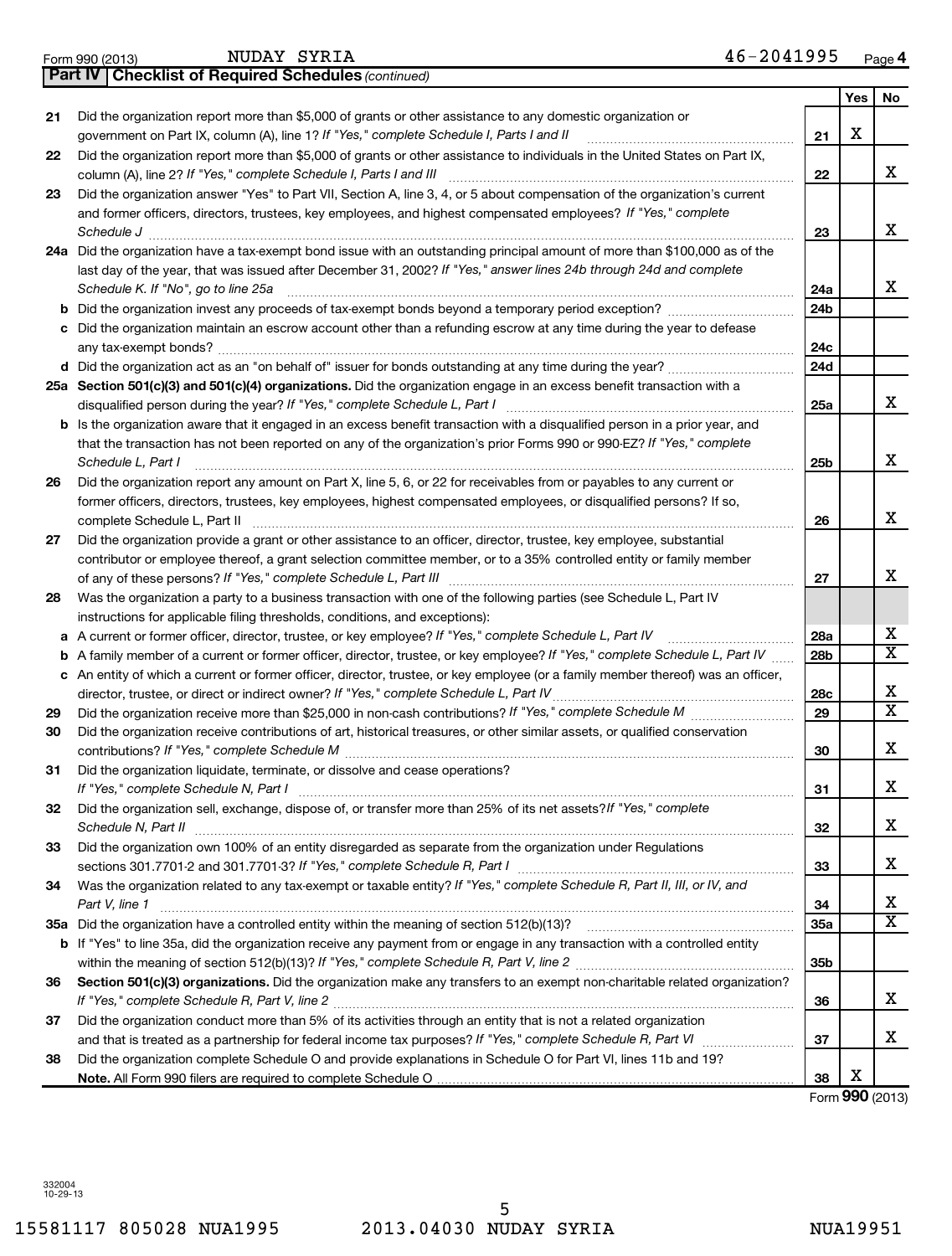|               | 46-2041995<br>NUDAY SYRIA<br>Form 990 (2013)                                                                                                    |                 |            | Page 5                       |
|---------------|-------------------------------------------------------------------------------------------------------------------------------------------------|-----------------|------------|------------------------------|
| <b>Part V</b> | <b>Statements Regarding Other IRS Filings and Tax Compliance</b>                                                                                |                 |            |                              |
|               | Check if Schedule O contains a response or note to any line in this Part V                                                                      |                 |            |                              |
|               |                                                                                                                                                 |                 | <b>Yes</b> | No                           |
|               | 1a                                                                                                                                              |                 |            |                              |
| b             | 1 <sub>b</sub><br>Enter the number of Forms W-2G included in line 1a. Enter -0- if not applicable                                               |                 |            |                              |
|               | Did the organization comply with backup withholding rules for reportable payments to vendors and reportable gaming                              |                 |            |                              |
|               |                                                                                                                                                 | 1c              | х          |                              |
|               | 2a Enter the number of employees reported on Form W-3, Transmittal of Wage and Tax Statements,                                                  |                 |            |                              |
|               | 0<br>filed for the calendar year ending with or within the year covered by this return <i>manumumumum</i><br>2a                                 |                 |            |                              |
|               |                                                                                                                                                 | 2 <sub>b</sub>  |            |                              |
|               |                                                                                                                                                 |                 |            |                              |
|               | 3a Did the organization have unrelated business gross income of \$1,000 or more during the year?                                                | 3a              |            | х                            |
|               | <b>b</b> If "Yes," has it filed a Form 990-T for this year? If "No," to line 3b, provide an explanation in Schedule O                           | 3b              |            |                              |
|               | 4a At any time during the calendar year, did the organization have an interest in, or a signature or other authority over, a                    |                 |            |                              |
|               | financial account in a foreign country (such as a bank account, securities account, or other financial account)?                                | 4a              |            | x                            |
|               | <b>b</b> If "Yes," enter the name of the foreign country:                                                                                       |                 |            |                              |
|               | See instructions for filing requirements for Form TD F 90-22.1, Report of Foreign Bank and Financial Accounts.                                  |                 |            |                              |
|               |                                                                                                                                                 | 5a              |            | х<br>$\overline{\textbf{X}}$ |
| b             |                                                                                                                                                 | 5 <sub>b</sub>  |            |                              |
|               |                                                                                                                                                 | 5c              |            |                              |
|               | 6a Does the organization have annual gross receipts that are normally greater than \$100,000, and did the organization solicit                  |                 |            | x                            |
|               |                                                                                                                                                 | 6a              |            |                              |
|               | <b>b</b> If "Yes," did the organization include with every solicitation an express statement that such contributions or gifts                   |                 |            |                              |
|               | Organizations that may receive deductible contributions under section 170(c).                                                                   | 6b              |            |                              |
| 7<br>a        | Did the organization receive a payment in excess of \$75 made partly as a contribution and partly for goods and services provided to the payor? | 7a              |            | х                            |
|               |                                                                                                                                                 | 7b              |            |                              |
|               | c Did the organization sell, exchange, or otherwise dispose of tangible personal property for which it was required                             |                 |            |                              |
|               |                                                                                                                                                 | 7c              |            | х                            |
|               | 7d                                                                                                                                              |                 |            |                              |
| е             |                                                                                                                                                 | 7е              |            | х                            |
|               |                                                                                                                                                 | 7f              |            | $\overline{\textbf{x}}$      |
|               | If the organization received a contribution of qualified intellectual property, did the organization file Form 8899 as required?                | 7g              |            |                              |
| h.            | If the organization received a contribution of cars, boats, airplanes, or other vehicles, did the organization file a Form 1098-C?              | 7h              |            | х                            |
| 8             | Sponsoring organizations maintaining donor advised funds and section $509(a)(3)$ supporting organizations. Did the supporting                   |                 |            |                              |
|               | organization, or a donor advised fund maintained by a sponsoring organization, have excess business holdings at any time during the year?       | 8               |            |                              |
|               | Sponsoring organizations maintaining donor advised funds.                                                                                       |                 |            |                              |
| а             |                                                                                                                                                 | <b>9a</b>       |            |                              |
| b             |                                                                                                                                                 | 9b              |            |                              |
| 10            | Section 501(c)(7) organizations. Enter:                                                                                                         |                 |            |                              |
| а             | 10a                                                                                                                                             |                 |            |                              |
| b             | 10 <sub>b</sub><br>Gross receipts, included on Form 990, Part VIII, line 12, for public use of club facilities                                  |                 |            |                              |
| 11            | Section 501(c)(12) organizations. Enter:                                                                                                        |                 |            |                              |
| а             | 11a                                                                                                                                             |                 |            |                              |
|               | b Gross income from other sources (Do not net amounts due or paid to other sources against                                                      |                 |            |                              |
|               | 11b                                                                                                                                             |                 |            |                              |
|               | 12a Section 4947(a)(1) non-exempt charitable trusts. Is the organization filing Form 990 in lieu of Form 1041?                                  | 12a             |            |                              |
|               | 12b<br><b>b</b> If "Yes," enter the amount of tax-exempt interest received or accrued during the year                                           |                 |            |                              |
| 13            | Section 501(c)(29) qualified nonprofit health insurance issuers.                                                                                |                 |            |                              |
|               | a Is the organization licensed to issue qualified health plans in more than one state?                                                          | 1За             |            |                              |
|               | Note. See the instructions for additional information the organization must report on Schedule O.                                               |                 |            |                              |
|               | <b>b</b> Enter the amount of reserves the organization is required to maintain by the states in which the<br>13b                                |                 |            |                              |
|               | 13c                                                                                                                                             |                 |            |                              |
|               | 14a Did the organization receive any payments for indoor tanning services during the tax year?                                                  | 14a             |            | х                            |
|               | <b>b</b> If "Yes," has it filed a Form 720 to report these payments? If "No," provide an explanation in Schedule O                              | 14 <sub>b</sub> |            |                              |
|               |                                                                                                                                                 |                 |            | Form 990 (2013)              |

| 332005   |
|----------|
|          |
| 10-29-13 |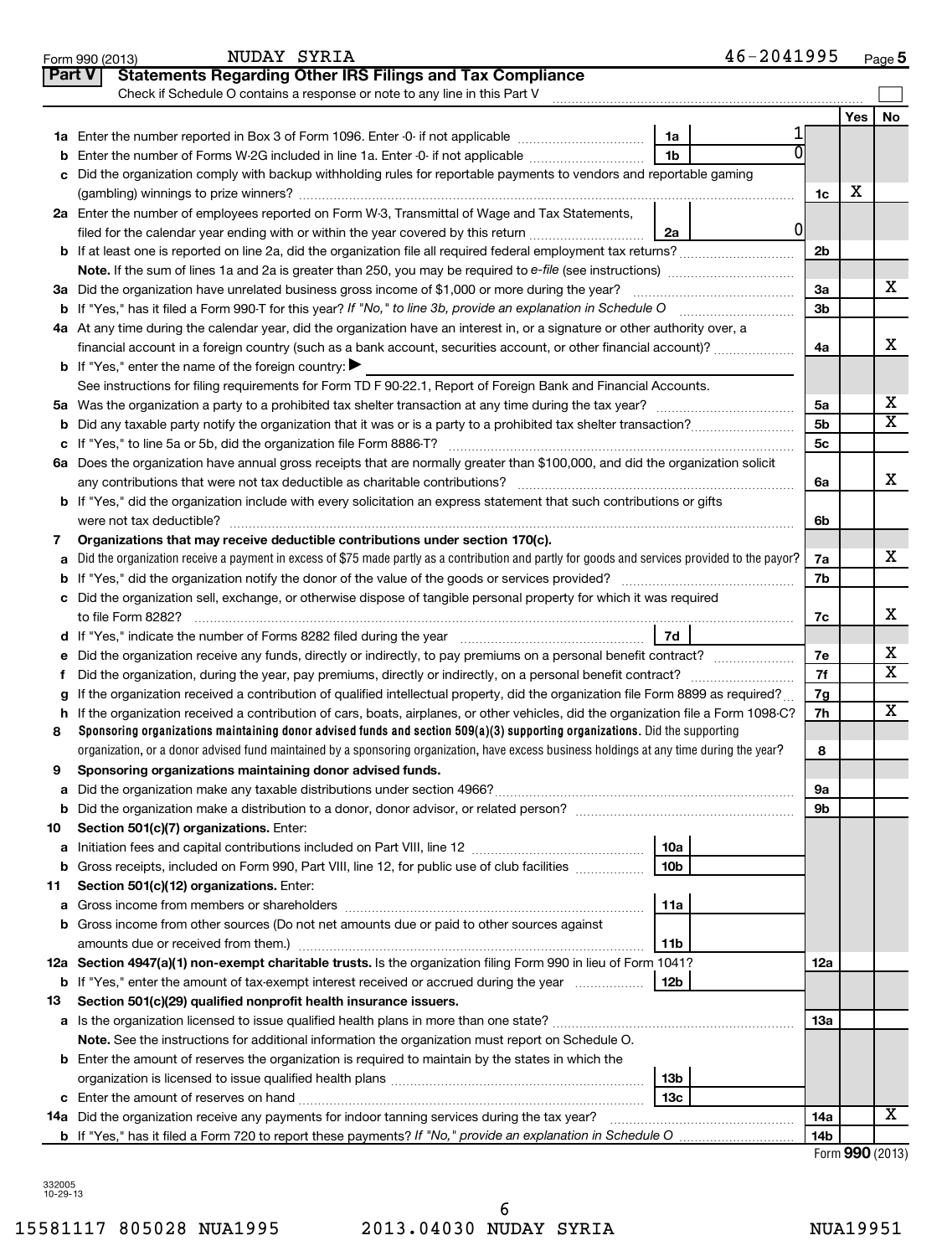| Form 990 (2013) |  |
|-----------------|--|
|-----------------|--|

#### NUDAY SYRIA 46-2041995

**Part VI Governance, Management, and Disclosure** 

*For each "Yes" response to lines 2 through 7b below, and for a "No" response*

|                | <b>Section A. Governing Body and Management</b>                                                                                                                                                                                                                                                                                                                                                                                                                                                                                                                                                                                                                                                     |    |                 |                 |                         |
|----------------|-----------------------------------------------------------------------------------------------------------------------------------------------------------------------------------------------------------------------------------------------------------------------------------------------------------------------------------------------------------------------------------------------------------------------------------------------------------------------------------------------------------------------------------------------------------------------------------------------------------------------------------------------------------------------------------------------------|----|-----------------|-----------------|-------------------------|
|                |                                                                                                                                                                                                                                                                                                                                                                                                                                                                                                                                                                                                                                                                                                     |    |                 | Yes             | No                      |
|                | 1a<br>1a Enter the number of voting members of the governing body at the end of the tax year manuscom<br>If there are material differences in voting rights among members of the governing body, or if the governing<br>body delegated broad authority to an executive committee or similar committee, explain in Schedule O.                                                                                                                                                                                                                                                                                                                                                                       | 81 |                 |                 |                         |
|                | Enter the number of voting members included in line 1a, above, who are independent<br>1b                                                                                                                                                                                                                                                                                                                                                                                                                                                                                                                                                                                                            | 8  |                 |                 |                         |
| 2              | Did any officer, director, trustee, or key employee have a family relationship or a business relationship with any other                                                                                                                                                                                                                                                                                                                                                                                                                                                                                                                                                                            |    |                 |                 |                         |
|                | officer, director, trustee, or key employee?                                                                                                                                                                                                                                                                                                                                                                                                                                                                                                                                                                                                                                                        |    | $\mathbf{2}$    | X               |                         |
| 3              | Did the organization delegate control over management duties customarily performed by or under the direct supervision                                                                                                                                                                                                                                                                                                                                                                                                                                                                                                                                                                               |    |                 |                 |                         |
|                |                                                                                                                                                                                                                                                                                                                                                                                                                                                                                                                                                                                                                                                                                                     |    | 3               |                 | х                       |
| 4              | Did the organization make any significant changes to its governing documents since the prior Form 990 was filed?                                                                                                                                                                                                                                                                                                                                                                                                                                                                                                                                                                                    |    | 4               |                 | $\overline{\mathbf{X}}$ |
| 5              |                                                                                                                                                                                                                                                                                                                                                                                                                                                                                                                                                                                                                                                                                                     |    | 5               |                 | X                       |
| 6              |                                                                                                                                                                                                                                                                                                                                                                                                                                                                                                                                                                                                                                                                                                     |    | 6               |                 | X                       |
| 7а             | Did the organization have members, stockholders, or other persons who had the power to elect or appoint one or                                                                                                                                                                                                                                                                                                                                                                                                                                                                                                                                                                                      |    | 7a              |                 | X                       |
|                | <b>b</b> Are any governance decisions of the organization reserved to (or subject to approval by) members, stockholders, or                                                                                                                                                                                                                                                                                                                                                                                                                                                                                                                                                                         |    |                 |                 |                         |
|                | persons other than the governing body?                                                                                                                                                                                                                                                                                                                                                                                                                                                                                                                                                                                                                                                              |    | 7b              |                 | X                       |
| 8              | Did the organization contemporaneously document the meetings held or written actions undertaken during the year by the following:                                                                                                                                                                                                                                                                                                                                                                                                                                                                                                                                                                   |    |                 |                 |                         |
| a              |                                                                                                                                                                                                                                                                                                                                                                                                                                                                                                                                                                                                                                                                                                     |    | 8а              | Х               |                         |
| b              |                                                                                                                                                                                                                                                                                                                                                                                                                                                                                                                                                                                                                                                                                                     |    | 8b              | X               |                         |
| 9              | Is there any officer, director, trustee, or key employee listed in Part VII, Section A, who cannot be reached at the                                                                                                                                                                                                                                                                                                                                                                                                                                                                                                                                                                                |    |                 |                 |                         |
|                | organization's mailing address? If "Yes," provide the names and addresses in Schedule O                                                                                                                                                                                                                                                                                                                                                                                                                                                                                                                                                                                                             |    | 9               |                 | х                       |
|                | <b>Section B. Policies</b> (This Section B requests information about policies not required by the Internal Revenue Code.)                                                                                                                                                                                                                                                                                                                                                                                                                                                                                                                                                                          |    |                 |                 |                         |
|                |                                                                                                                                                                                                                                                                                                                                                                                                                                                                                                                                                                                                                                                                                                     |    |                 | Yes             | No                      |
|                |                                                                                                                                                                                                                                                                                                                                                                                                                                                                                                                                                                                                                                                                                                     |    | 10a             |                 | x                       |
|                | <b>b</b> If "Yes," did the organization have written policies and procedures governing the activities of such chapters, affiliates,                                                                                                                                                                                                                                                                                                                                                                                                                                                                                                                                                                 |    |                 |                 |                         |
|                |                                                                                                                                                                                                                                                                                                                                                                                                                                                                                                                                                                                                                                                                                                     |    | 10 <sub>b</sub> |                 |                         |
|                | 11a Has the organization provided a complete copy of this Form 990 to all members of its governing body before filing the form?                                                                                                                                                                                                                                                                                                                                                                                                                                                                                                                                                                     |    | 11a             |                 | x                       |
|                | <b>b</b> Describe in Schedule O the process, if any, used by the organization to review this Form 990.                                                                                                                                                                                                                                                                                                                                                                                                                                                                                                                                                                                              |    |                 |                 |                         |
| 12a            | Did the organization have a written conflict of interest policy? If "No," go to line 13                                                                                                                                                                                                                                                                                                                                                                                                                                                                                                                                                                                                             |    | 12a             | X               |                         |
|                | Were officers, directors, or trustees, and key employees required to disclose annually interests that could give rise to conflicts?                                                                                                                                                                                                                                                                                                                                                                                                                                                                                                                                                                 |    | 12 <sub>b</sub> |                 | x                       |
| c              | Did the organization regularly and consistently monitor and enforce compliance with the policy? If "Yes," describe<br>in Schedule O how this was done                                                                                                                                                                                                                                                                                                                                                                                                                                                                                                                                               |    | 12c             | X               |                         |
| 13             |                                                                                                                                                                                                                                                                                                                                                                                                                                                                                                                                                                                                                                                                                                     |    | 13              |                 | x                       |
| 14             | Did the organization have a written document retention and destruction policy? [11] manufaction manufaction in                                                                                                                                                                                                                                                                                                                                                                                                                                                                                                                                                                                      |    | 14              |                 | х                       |
| 15             | Did the process for determining compensation of the following persons include a review and approval by independent<br>persons, comparability data, and contemporaneous substantiation of the deliberation and decision?                                                                                                                                                                                                                                                                                                                                                                                                                                                                             |    |                 |                 |                         |
|                | a The organization's CEO, Executive Director, or top management official manufactured content content of the organization's CEO, Executive Director, or top management official manufactured content of the state of the conte                                                                                                                                                                                                                                                                                                                                                                                                                                                                      |    | 15a             |                 | х                       |
|                | b Other officers or key employees of the organization manufactured content to the organization of the organization manufactured content to the organization manufactured content of the organization manufactured content of t                                                                                                                                                                                                                                                                                                                                                                                                                                                                      |    | 15b             |                 | х                       |
|                | If "Yes" to line 15a or 15b, describe the process in Schedule O (see instructions).                                                                                                                                                                                                                                                                                                                                                                                                                                                                                                                                                                                                                 |    |                 |                 |                         |
|                | 16a Did the organization invest in, contribute assets to, or participate in a joint venture or similar arrangement with a                                                                                                                                                                                                                                                                                                                                                                                                                                                                                                                                                                           |    |                 |                 |                         |
|                | taxable entity during the year?                                                                                                                                                                                                                                                                                                                                                                                                                                                                                                                                                                                                                                                                     |    | <b>16a</b>      |                 | x                       |
|                | b If "Yes," did the organization follow a written policy or procedure requiring the organization to evaluate its participation                                                                                                                                                                                                                                                                                                                                                                                                                                                                                                                                                                      |    |                 |                 |                         |
|                | in joint venture arrangements under applicable federal tax law, and take steps to safeguard the organization's                                                                                                                                                                                                                                                                                                                                                                                                                                                                                                                                                                                      |    |                 |                 |                         |
|                | exempt status with respect to such arrangements?                                                                                                                                                                                                                                                                                                                                                                                                                                                                                                                                                                                                                                                    |    | 16b             |                 |                         |
|                | <b>Section C. Disclosure</b>                                                                                                                                                                                                                                                                                                                                                                                                                                                                                                                                                                                                                                                                        |    |                 |                 |                         |
| 17             | List the states with which a copy of this Form 990 is required to be filed $\blacktriangleright\text{NH}$                                                                                                                                                                                                                                                                                                                                                                                                                                                                                                                                                                                           |    |                 |                 |                         |
| 18<br>19<br>20 | Section 6104 requires an organization to make its Forms 1023 (or 1024 if applicable), 990, and 990-T (Section 501(c)(3)s only) available<br>for public inspection. Indicate how you made these available. Check all that apply.<br>$\lfloor x \rfloor$ Upon request<br>Another's website<br>Other (explain in Schedule O)<br>Own website<br>Describe in Schedule O whether (and if so, how), the organization made its governing documents, conflict of interest policy, and financial<br>statements available to the public during the tax year.<br>State the name, physical address, and telephone number of the person who possesses the books and records of the organization:<br>GINA PANZIERI |    |                 |                 |                         |
|                | 01007<br>P.O. BOX 164, BELCHERTOWN, MA                                                                                                                                                                                                                                                                                                                                                                                                                                                                                                                                                                                                                                                              |    |                 |                 |                         |
|                |                                                                                                                                                                                                                                                                                                                                                                                                                                                                                                                                                                                                                                                                                                     |    |                 |                 |                         |
|                |                                                                                                                                                                                                                                                                                                                                                                                                                                                                                                                                                                                                                                                                                                     |    |                 |                 |                         |
|                | 332006 10-29-13<br>7                                                                                                                                                                                                                                                                                                                                                                                                                                                                                                                                                                                                                                                                                |    |                 | Form 990 (2013) |                         |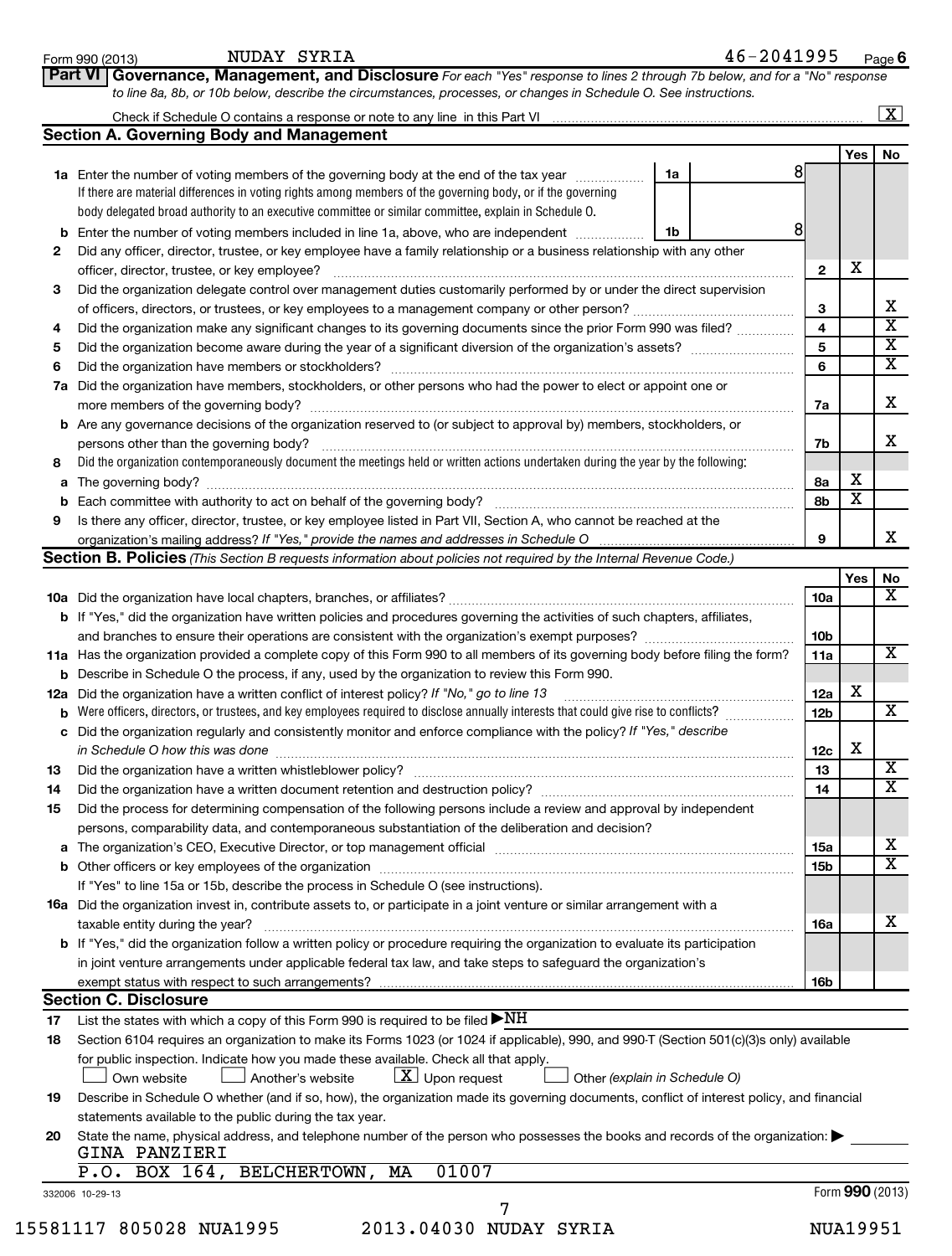| Form 990 (2013) | NUDAY SYRIA                                                                                                                                                | $46 - 2041995$                                                                                                                                                                                                                  | Page . |
|-----------------|------------------------------------------------------------------------------------------------------------------------------------------------------------|---------------------------------------------------------------------------------------------------------------------------------------------------------------------------------------------------------------------------------|--------|
|                 | Part VII Compensation of Officers, Directors, Trustees, Key Employees, Highest Compensated                                                                 |                                                                                                                                                                                                                                 |        |
|                 | <b>Employees, and Independent Contractors</b>                                                                                                              |                                                                                                                                                                                                                                 |        |
|                 | Check if Schedule O contains a response or note to any line in this Part VII                                                                               |                                                                                                                                                                                                                                 |        |
|                 | Section A. Officers, Directors, Trustees, Key Employees, and Highest Compensated Employees                                                                 |                                                                                                                                                                                                                                 |        |
|                 | 1a Complete this table for all persons required to be listed. Report compensation for the calendar year ending with or within the organization's tax year. |                                                                                                                                                                                                                                 |        |
|                 |                                                                                                                                                            | $\sim$ . The contract of the contract of the contract of the contract of the contract of the contract of the contract of the contract of the contract of the contract of the contract of the contract of the contract of the co |        |

• List all of the organization's current officers, directors, trustees (whether individuals or organizations), regardless of amount of compensation. Enter -0- in columns (D), (E), and (F) if no compensation was paid.

**•** List all of the organization's **current** key employees, if any. See instructions for definition of "key employee."

**•** List the organization's five *current* highest compensated employees (other than an officer, director, trustee, or key employee) who received reportable compensation (Box 5 of Form W-2 and/or Box 7 of Form 1099-MISC) of more than \$100,000 from the organization and any related organizations.

 $\bullet$  List all of the organization's former officers, key employees, and highest compensated employees who received more than \$100,000 of reportable compensation from the organization and any related organizations.

**•** List all of the organization's former directors or trustees that received, in the capacity as a former director or trustee of the organization, more than \$10,000 of reportable compensation from the organization and any related organizations.

List persons in the following order: individual trustees or directors; institutional trustees; officers; key employees; highest compensated employees; and former such persons.

 $\boxed{\textbf{X}}$  Check this box if neither the organization nor any related organization compensated any current officer, director, or trustee.

| (A)                  | (B)                  | (C)                            |                                                                                                             |         |              |                                 |        | (D)                             | (E)                        | (F)                      |
|----------------------|----------------------|--------------------------------|-------------------------------------------------------------------------------------------------------------|---------|--------------|---------------------------------|--------|---------------------------------|----------------------------|--------------------------|
| Name and Title       | Average<br>hours per |                                | Position<br>(do not check more than one<br>box, unless person is both an<br>officer and a director/trustee) |         |              |                                 |        | Reportable<br>compensation      | Reportable<br>compensation | Estimated<br>amount of   |
|                      | week                 |                                |                                                                                                             |         |              |                                 |        | from                            | from related               | other                    |
|                      | (list any            |                                |                                                                                                             |         |              |                                 |        | the                             | organizations              | compensation             |
|                      | hours for<br>related |                                |                                                                                                             |         |              |                                 |        | organization<br>(W-2/1099-MISC) | (W-2/1099-MISC)            | from the<br>organization |
|                      | organizations        |                                |                                                                                                             |         |              |                                 |        |                                 |                            | and related              |
|                      | below                |                                |                                                                                                             |         |              |                                 |        |                                 |                            | organizations            |
|                      | line)                | Individual trustee or director | Institutional trustee                                                                                       | Officer | Key employee | Highest compensated<br>employee | Former |                                 |                            |                          |
| (1) NADIA ALAWA      | 75.00                |                                |                                                                                                             |         |              |                                 |        |                                 |                            |                          |
| PRESIDENT            |                      |                                |                                                                                                             |         |              |                                 |        | 0.                              | 0.                         | $\mathbf 0$ .            |
| (2) IYAD SAWAF       | 30.00                |                                |                                                                                                             |         |              |                                 |        |                                 |                            |                          |
| <b>SECRETARY</b>     |                      |                                |                                                                                                             |         |              |                                 |        | $\mathbf 0$ .                   | $\mathbf 0$ .              | $\mathbf 0$ .            |
| (3) AIMAN ALAWA      | 20.00                |                                |                                                                                                             |         |              |                                 |        |                                 |                            |                          |
| <b>TREASURER</b>     |                      |                                |                                                                                                             |         |              |                                 |        | $\mathbf 0$                     | 0.                         | $\mathbf 0$ .            |
| (4) GINA PANZIERI    | 1.00                 |                                |                                                                                                             |         |              |                                 |        |                                 |                            |                          |
| <b>DIRECTOR</b>      |                      |                                |                                                                                                             |         |              |                                 |        | 0.                              | 0.                         | $\mathbf 0$ .            |
| (5) HASSAN ALMALEH   | 1.00                 |                                |                                                                                                             |         |              |                                 |        |                                 |                            |                          |
| <b>DIRECTOR</b>      |                      |                                |                                                                                                             |         |              |                                 |        | 0.                              | 0.                         | $\mathbf 0$ .            |
| (6) HASSAN MIRZA     | 20.00                |                                |                                                                                                             |         |              |                                 |        |                                 |                            |                          |
| <b>DIRESCOR</b>      |                      |                                |                                                                                                             |         |              |                                 |        | $\mathbf 0$                     | 0.                         | $\mathbf 0$ .            |
| (7) AHMAD ALMOUJAHED | 2.00                 |                                |                                                                                                             |         |              |                                 |        |                                 |                            |                          |
| <b>DIRECTOR</b>      |                      |                                |                                                                                                             |         |              |                                 |        | $\mathbf 0$ .                   | 0.                         | $\mathbf 0$ .            |
| (8) HEBA ABOLABAN    | 2.00                 |                                |                                                                                                             |         |              |                                 |        |                                 |                            |                          |
| <b>DIRECTOR</b>      |                      |                                |                                                                                                             |         |              |                                 |        | 0.                              | $\mathbf 0$ .              | $\mathbf 0$ .            |
| (9) BLAKE PARKER     | 15.00                |                                |                                                                                                             |         |              |                                 |        |                                 |                            |                          |
| <b>DIRECTOR</b>      |                      |                                |                                                                                                             |         |              |                                 |        | 0.                              | $\mathbf 0$ .              | $\boldsymbol{0}$ .       |
|                      |                      |                                |                                                                                                             |         |              |                                 |        |                                 |                            |                          |
|                      |                      |                                |                                                                                                             |         |              |                                 |        |                                 |                            |                          |
|                      |                      |                                |                                                                                                             |         |              |                                 |        |                                 |                            |                          |
|                      |                      |                                |                                                                                                             |         |              |                                 |        |                                 |                            |                          |
|                      |                      |                                |                                                                                                             |         |              |                                 |        |                                 |                            |                          |
|                      |                      |                                |                                                                                                             |         |              |                                 |        |                                 |                            |                          |
|                      |                      |                                |                                                                                                             |         |              |                                 |        |                                 |                            |                          |
|                      |                      |                                |                                                                                                             |         |              |                                 |        |                                 |                            |                          |
|                      |                      |                                |                                                                                                             |         |              |                                 |        |                                 |                            |                          |
|                      |                      |                                |                                                                                                             |         |              |                                 |        |                                 |                            |                          |
|                      |                      |                                |                                                                                                             |         |              |                                 |        |                                 |                            |                          |
|                      |                      |                                |                                                                                                             |         |              |                                 |        |                                 |                            |                          |
|                      |                      |                                |                                                                                                             |         |              |                                 |        |                                 |                            |                          |
|                      |                      |                                |                                                                                                             |         |              |                                 |        |                                 |                            |                          |
|                      |                      |                                |                                                                                                             |         |              |                                 |        |                                 |                            |                          |
|                      |                      |                                |                                                                                                             |         |              |                                 |        |                                 |                            |                          |

332007 10-29-13

Form (2013) **990**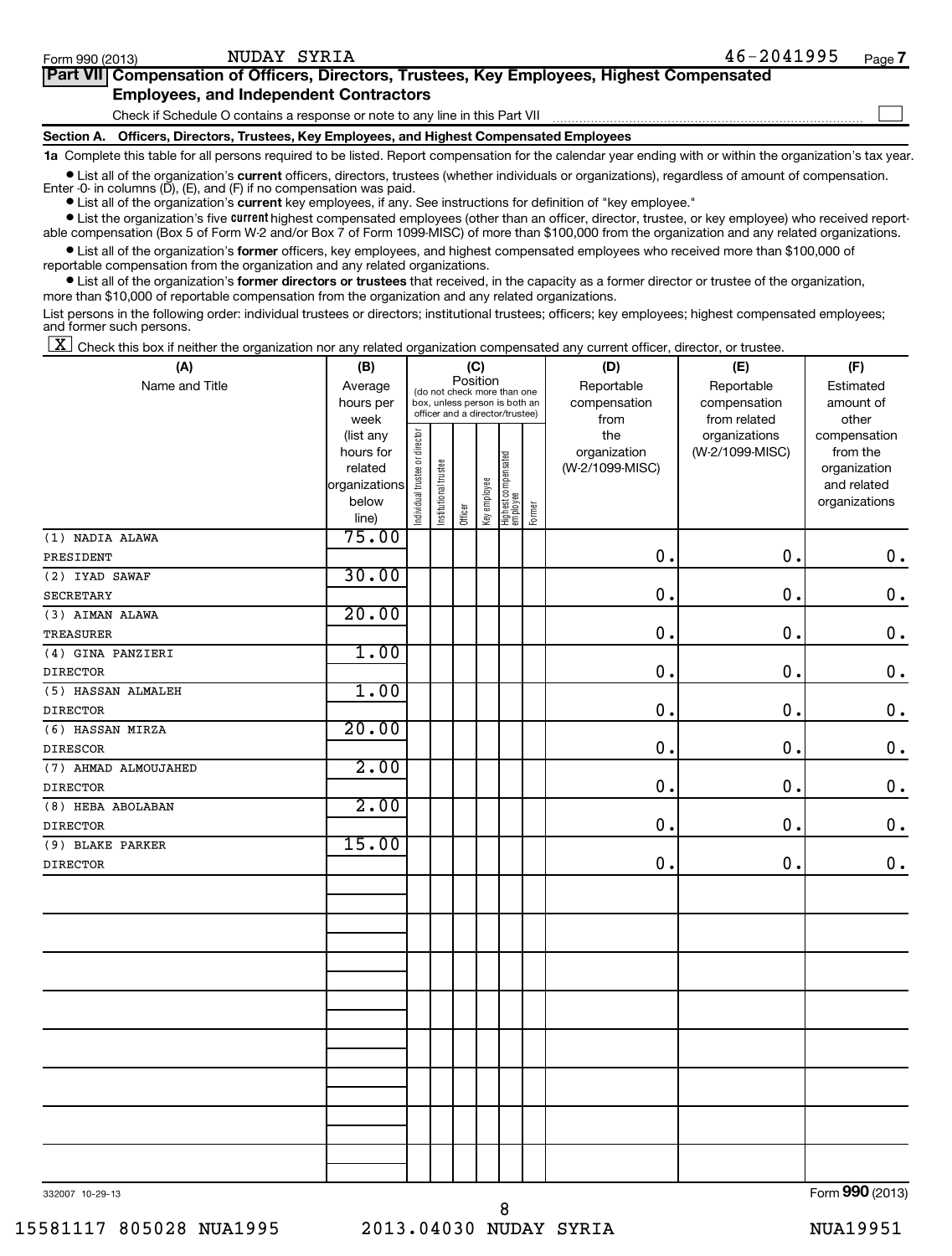|              | NUDAY SYRIA<br>Form 990 (2013)                                                                                                                                                                                                                         |                                                                      |                                |                       |          |              |                                                                                                 |        |                                           | 46-2041995                                        |                                                                          |     |                                        | Page 8                                                     |  |
|--------------|--------------------------------------------------------------------------------------------------------------------------------------------------------------------------------------------------------------------------------------------------------|----------------------------------------------------------------------|--------------------------------|-----------------------|----------|--------------|-------------------------------------------------------------------------------------------------|--------|-------------------------------------------|---------------------------------------------------|--------------------------------------------------------------------------|-----|----------------------------------------|------------------------------------------------------------|--|
|              | Part VII Section A. Officers, Directors, Trustees, Key Employees, and Highest Compensated Employees (continued)                                                                                                                                        |                                                                      |                                |                       |          |              |                                                                                                 |        |                                           |                                                   |                                                                          |     |                                        |                                                            |  |
|              | (A)<br>Name and title                                                                                                                                                                                                                                  | (B)<br>Average<br>hours per<br>week                                  |                                |                       | Position | (C)          | (do not check more than one<br>box, unless person is both an<br>officer and a director/trustee) |        | (D)<br>Reportable<br>compensation<br>from | (E)<br>Reportable<br>compensation<br>from related |                                                                          |     | (F)<br>Estimated<br>amount of<br>other |                                                            |  |
|              |                                                                                                                                                                                                                                                        | (list any<br>hours for<br>related<br>organizations<br>below<br>line) | Individual trustee or director | Institutional trustee | Officer  | Key employee | Highest compensated<br>  employee                                                               | Former | the<br>organization<br>(W-2/1099-MISC)    | organizations<br>(W-2/1099-MISC)                  | compensation<br>from the<br>organization<br>and related<br>organizations |     |                                        |                                                            |  |
|              |                                                                                                                                                                                                                                                        |                                                                      |                                |                       |          |              |                                                                                                 |        |                                           |                                                   |                                                                          |     |                                        |                                                            |  |
|              |                                                                                                                                                                                                                                                        |                                                                      |                                |                       |          |              |                                                                                                 |        |                                           |                                                   |                                                                          |     |                                        |                                                            |  |
|              |                                                                                                                                                                                                                                                        |                                                                      |                                |                       |          |              |                                                                                                 |        |                                           |                                                   |                                                                          |     |                                        |                                                            |  |
|              |                                                                                                                                                                                                                                                        |                                                                      |                                |                       |          |              |                                                                                                 |        |                                           |                                                   |                                                                          |     |                                        |                                                            |  |
|              |                                                                                                                                                                                                                                                        |                                                                      |                                |                       |          |              |                                                                                                 |        |                                           |                                                   |                                                                          |     |                                        |                                                            |  |
|              |                                                                                                                                                                                                                                                        |                                                                      |                                |                       |          |              |                                                                                                 |        | $\overline{0}$ .                          |                                                   | $\overline{0}$ .                                                         |     |                                        | $\overline{0}$ .                                           |  |
|              | c Total from continuation sheets to Part VII, Section A manufactured by                                                                                                                                                                                |                                                                      |                                |                       |          |              |                                                                                                 |        | $\overline{0}$ .<br>$\overline{0}$ .      |                                                   | σ.<br>σ.                                                                 |     |                                        | $\overline{\mathfrak{o}}$ .<br>$\overline{\mathfrak{o}}$ . |  |
| $\mathbf{2}$ | Total number of individuals (including but not limited to those listed above) who received more than \$100,000 of reportable<br>compensation from the organization $\blacktriangleright$                                                               |                                                                      |                                |                       |          |              |                                                                                                 |        |                                           |                                                   |                                                                          |     |                                        | 0                                                          |  |
| з            | Did the organization list any former officer, director, or trustee, key employee, or highest compensated employee on<br>line 1a? If "Yes," complete Schedule J for such individual                                                                     |                                                                      |                                |                       |          |              |                                                                                                 |        |                                           |                                                   |                                                                          | З   | Yes                                    | No<br>x                                                    |  |
| 4<br>5       | For any individual listed on line 1a, is the sum of reportable compensation and other compensation from the organization<br>Did any person listed on line 1a receive or accrue compensation from any unrelated organization or individual for services |                                                                      |                                |                       |          |              |                                                                                                 |        |                                           |                                                   |                                                                          | 4   |                                        | x                                                          |  |
|              | <b>Section B. Independent Contractors</b>                                                                                                                                                                                                              |                                                                      |                                |                       |          |              |                                                                                                 |        |                                           |                                                   |                                                                          | 5   |                                        | x                                                          |  |
| 1            | Complete this table for your five highest compensated independent contractors that received more than \$100,000 of compensation from<br>the organization. Report compensation for the calendar year ending with or within the organization's tax year. |                                                                      |                                |                       |          |              |                                                                                                 |        |                                           |                                                   |                                                                          |     |                                        |                                                            |  |
|              | (A)<br>Name and business address                                                                                                                                                                                                                       |                                                                      |                                | <b>NONE</b>           |          |              |                                                                                                 |        | (B)<br>Description of services            |                                                   |                                                                          | (C) | Compensation                           |                                                            |  |
|              |                                                                                                                                                                                                                                                        |                                                                      |                                |                       |          |              |                                                                                                 |        |                                           |                                                   |                                                                          |     |                                        |                                                            |  |
|              |                                                                                                                                                                                                                                                        |                                                                      |                                |                       |          |              |                                                                                                 |        |                                           |                                                   |                                                                          |     |                                        |                                                            |  |
|              |                                                                                                                                                                                                                                                        |                                                                      |                                |                       |          |              |                                                                                                 |        |                                           |                                                   |                                                                          |     |                                        |                                                            |  |
| $\mathbf{2}$ | Total number of independent contractors (including but not limited to those listed above) who received more than<br>\$100,000 of compensation from the organization $\blacktriangleright$                                                              |                                                                      |                                |                       |          |              | 0                                                                                               |        |                                           |                                                   |                                                                          |     |                                        |                                                            |  |
|              |                                                                                                                                                                                                                                                        |                                                                      |                                |                       |          |              |                                                                                                 |        |                                           |                                                   |                                                                          |     |                                        | Form 990 (2013)                                            |  |

332008 10-29-13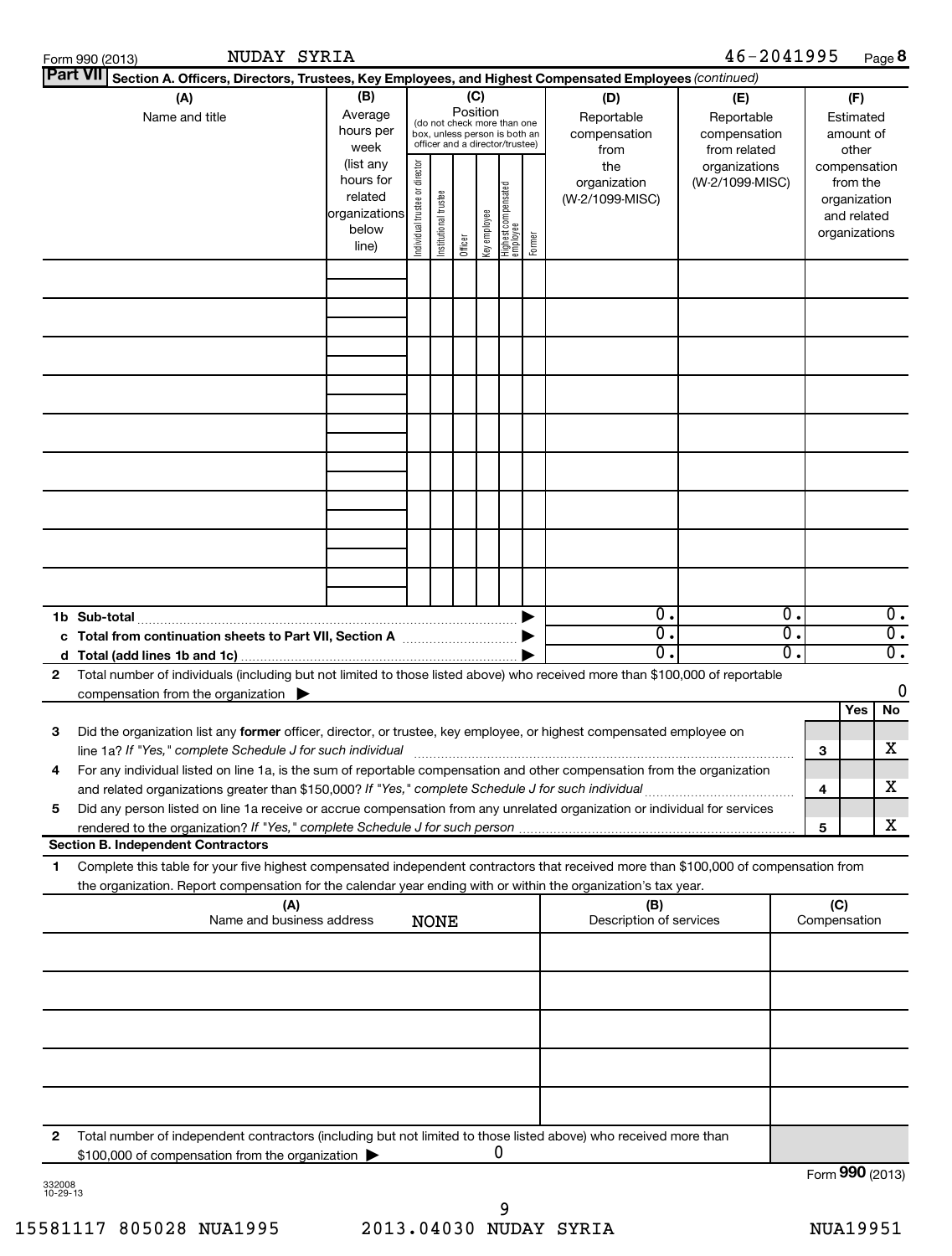|                                                           | <b>Part VIII</b> | <b>Statement of Revenue</b>                                                                                            |                                                             |                      |               |                                          |                                  |                                                             |
|-----------------------------------------------------------|------------------|------------------------------------------------------------------------------------------------------------------------|-------------------------------------------------------------|----------------------|---------------|------------------------------------------|----------------------------------|-------------------------------------------------------------|
|                                                           |                  |                                                                                                                        |                                                             |                      |               |                                          |                                  |                                                             |
|                                                           |                  |                                                                                                                        |                                                             |                      | Total revenue | Related or<br>exempt function<br>revenue | Unrelated<br>business<br>revenue | Revenue excluded<br>from tax under<br>sections<br>512 - 514 |
|                                                           |                  | 1 a Federated campaigns                                                                                                | 1a                                                          |                      |               |                                          |                                  |                                                             |
|                                                           |                  |                                                                                                                        | 1 <sub>b</sub>                                              |                      |               |                                          |                                  |                                                             |
|                                                           |                  |                                                                                                                        | l 1c                                                        |                      |               |                                          |                                  |                                                             |
|                                                           |                  | d Related organizations                                                                                                | 1 <sub>d</sub>                                              |                      |               |                                          |                                  |                                                             |
|                                                           |                  | e Government grants (contributions)                                                                                    | 1e                                                          |                      |               |                                          |                                  |                                                             |
|                                                           |                  | f All other contributions, gifts, grants, and                                                                          |                                                             |                      |               |                                          |                                  |                                                             |
| Contributions, Gifts, Grants<br>and Other Similar Amounts |                  | similar amounts not included above                                                                                     | 1f                                                          | 216,475.             |               |                                          |                                  |                                                             |
|                                                           |                  | g Noncash contributions included in lines 1a-1f: \$                                                                    |                                                             |                      |               |                                          |                                  |                                                             |
|                                                           |                  |                                                                                                                        |                                                             |                      | 216,475.      |                                          |                                  |                                                             |
|                                                           |                  |                                                                                                                        |                                                             | <b>Business Code</b> |               |                                          |                                  |                                                             |
| Program Service                                           | 2 a              |                                                                                                                        |                                                             |                      |               |                                          |                                  |                                                             |
|                                                           | b                | <u> 1989 - Johann Barbara, martxa eta batarra (h. 1989).</u>                                                           |                                                             |                      |               |                                          |                                  |                                                             |
|                                                           | с                | <u> 1989 - Johann John Stone, mars et al. 1989 - John Stone, mars et al. 1989 - John Stone, mars et al. 1989 - Joh</u> |                                                             |                      |               |                                          |                                  |                                                             |
|                                                           | d<br>e           | <u> 1989 - Johann Barbara, martxa eta batailaria (h. 1989).</u>                                                        |                                                             |                      |               |                                          |                                  |                                                             |
|                                                           |                  | All other program service revenue <i></i>                                                                              |                                                             |                      |               |                                          |                                  |                                                             |
|                                                           |                  |                                                                                                                        |                                                             |                      |               |                                          |                                  |                                                             |
|                                                           | 3                | Investment income (including dividends, interest, and                                                                  |                                                             |                      |               |                                          |                                  |                                                             |
|                                                           |                  |                                                                                                                        |                                                             | ▶                    |               |                                          |                                  |                                                             |
|                                                           | 4                | Income from investment of tax-exempt bond proceeds                                                                     |                                                             |                      |               |                                          |                                  |                                                             |
|                                                           | 5                |                                                                                                                        |                                                             |                      |               |                                          |                                  |                                                             |
|                                                           |                  |                                                                                                                        | (i) Real                                                    | (ii) Personal        |               |                                          |                                  |                                                             |
|                                                           |                  | <b>6 a</b> Gross rents                                                                                                 |                                                             |                      |               |                                          |                                  |                                                             |
|                                                           |                  | <b>b</b> Less: rental expenses                                                                                         |                                                             |                      |               |                                          |                                  |                                                             |
|                                                           |                  | <b>c</b> Rental income or (loss)                                                                                       |                                                             |                      |               |                                          |                                  |                                                             |
|                                                           |                  |                                                                                                                        |                                                             |                      |               |                                          |                                  |                                                             |
|                                                           |                  | <b>7 a</b> Gross amount from sales of                                                                                  | (i) Securities                                              | (ii) Other           |               |                                          |                                  |                                                             |
|                                                           |                  | assets other than inventory<br><b>b</b> Less: cost or other basis                                                      |                                                             |                      |               |                                          |                                  |                                                             |
|                                                           |                  | and sales expenses                                                                                                     |                                                             |                      |               |                                          |                                  |                                                             |
|                                                           |                  |                                                                                                                        |                                                             |                      |               |                                          |                                  |                                                             |
|                                                           |                  |                                                                                                                        |                                                             |                      |               |                                          |                                  |                                                             |
|                                                           |                  | 8 a Gross income from fundraising events (not                                                                          |                                                             |                      |               |                                          |                                  |                                                             |
| <b>Other Revenue</b>                                      |                  | including \$<br><u>and the second second second</u> of                                                                 |                                                             |                      |               |                                          |                                  |                                                             |
|                                                           |                  | contributions reported on line 1c). See                                                                                |                                                             |                      |               |                                          |                                  |                                                             |
|                                                           |                  |                                                                                                                        |                                                             |                      |               |                                          |                                  |                                                             |
|                                                           |                  |                                                                                                                        |                                                             |                      |               |                                          |                                  |                                                             |
|                                                           |                  | c Net income or (loss) from fundraising events                                                                         |                                                             | ▶<br>.               | 15,181.       |                                          |                                  | 15,181.                                                     |
|                                                           |                  | 9 a Gross income from gaming activities. See                                                                           |                                                             |                      |               |                                          |                                  |                                                             |
|                                                           |                  |                                                                                                                        |                                                             |                      |               |                                          |                                  |                                                             |
|                                                           |                  |                                                                                                                        |                                                             |                      |               |                                          |                                  |                                                             |
|                                                           |                  | c Net income or (loss) from gaming activities<br>10 a Gross sales of inventory, less returns                           |                                                             | ▶                    |               |                                          |                                  |                                                             |
|                                                           |                  |                                                                                                                        |                                                             |                      |               |                                          |                                  |                                                             |
|                                                           |                  | <b>b</b> Less: cost of goods sold $\ldots$ <b>b</b>                                                                    |                                                             |                      |               |                                          |                                  |                                                             |
|                                                           |                  | c Net income or (loss) from sales of inventory                                                                         |                                                             |                      |               |                                          |                                  |                                                             |
|                                                           |                  | Miscellaneous Revenue                                                                                                  |                                                             | <b>Business Code</b> |               |                                          |                                  |                                                             |
|                                                           | 11a              | the control of the control of the control of the control of the control of                                             |                                                             |                      |               |                                          |                                  |                                                             |
|                                                           | b                |                                                                                                                        |                                                             |                      |               |                                          |                                  |                                                             |
|                                                           | с                |                                                                                                                        | the control of the control of the control of the control of |                      |               |                                          |                                  |                                                             |
|                                                           | d                |                                                                                                                        |                                                             |                      |               |                                          |                                  |                                                             |
|                                                           |                  |                                                                                                                        |                                                             |                      |               |                                          |                                  |                                                             |
|                                                           | 12               |                                                                                                                        |                                                             |                      | 231,656.      | $\overline{0}$ .                         | $\overline{0}$ .                 | 15, 181.                                                    |
| 332009<br>10-29-13                                        |                  |                                                                                                                        |                                                             |                      |               |                                          |                                  | Form 990 (2013)                                             |

332009 10-29-13

15581117 805028 NUA1995 2013.04030 NUDAY SYRIA NUA19951 10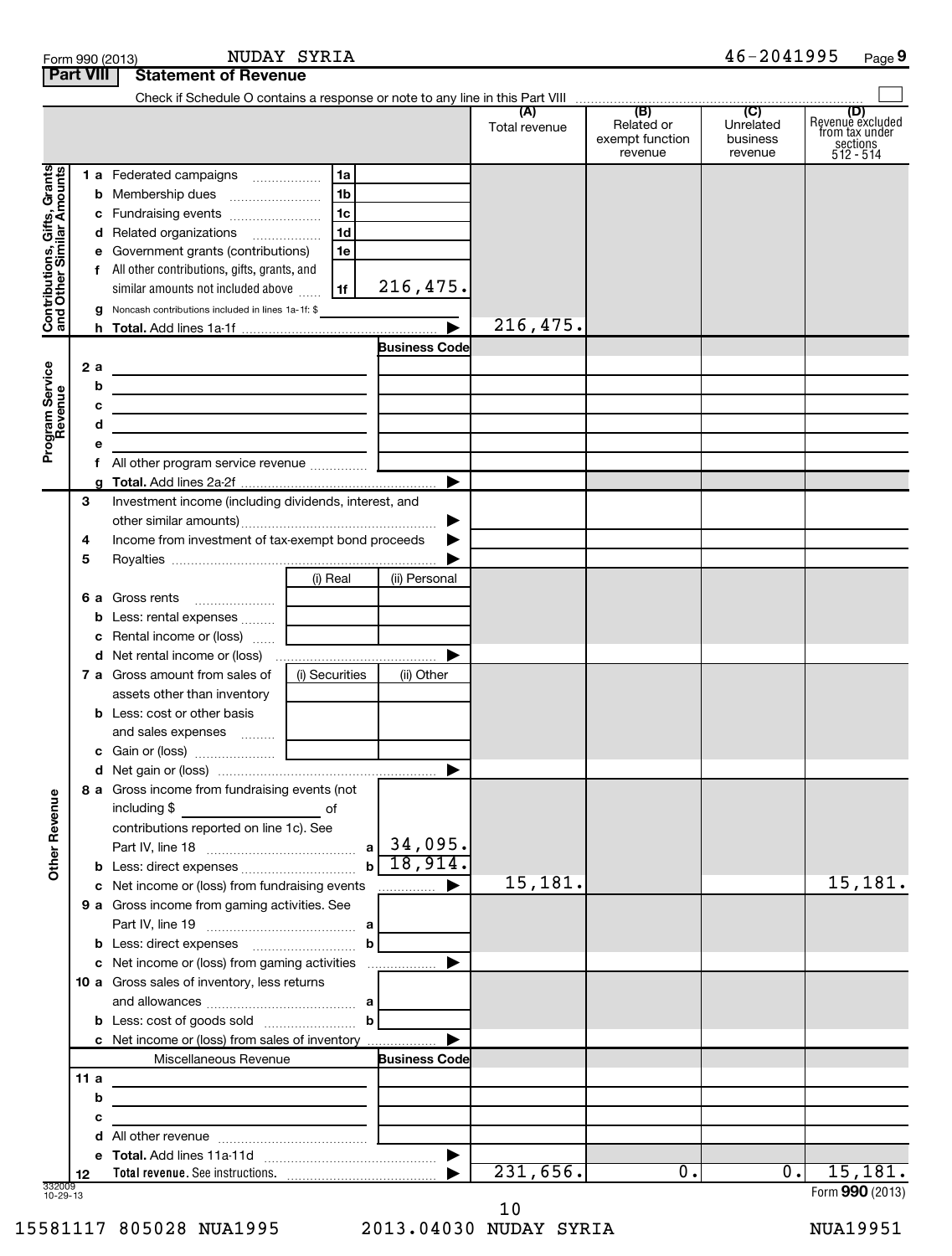NUDAY SYRIA

**Part IX Statement of Functional Expenses**

#### If following SOP 98-2 (ASC 958-720) **Total functional expenses.**  Add lines 1 through 24e **Joint costs.** Complete this line only if the organization **(A) (B) (C) (D) 1 2 3 4 5 6 7 8 9 10 11 a b c d e f g 12 13 14 15 16 17 18 19 20 21 22 23 24 a b c d e 25 26** *Section 501(c)(3) and 501(c)(4) organizations must complete all columns. All other organizations must complete column (A).* Grants and other assistance to governments and organizations in the United States. See Part IV, line 21 Compensation not included above, to disqualified persons (as defined under section 4958(f)(1)) and persons described in section 4958(c)(3)(B)  $\quad \quad \ldots \ldots \ldots$ Pension plan accruals and contributions (include section 401(k) and 403(b) employer contributions) Professional fundraising services. See Part IV, line 17 Other. (If line 11g amount exceeds 10% of line 25, column (A) amount, list line 11g expenses on Sch O.) Other expenses. Itemize expenses not covered above. (List miscellaneous expenses in line 24e. If line 24e amount exceeds 10% of line 25, column (A) amount, list line 24e expenses on Schedule O.)  $\, \ldots \,$ reported in column (B) joint costs from a combined educational campaign and fundraising solicitation. Check if Schedule O contains a response or note to any line in this Part IX [11] CONCORDITY CONCORDITY CONCORDI<br>
CONCORDITY CONCORDITY CONCORDITY CONCORDITY CONCORDITY CONCORDITY CONCORDITY CONCORDITY CONCORDITY CONCORDITY Total expenses | Program service expenses Management and general expenses Fundraising expenses Grants and other assistance to individuals in the United States. See Part IV, line 22 Grants and other assistance to governments, organizations, and individuals outside the United States. See Part IV, lines 15 and 16 ~ Benefits paid to or for members .................... Compensation of current officers, directors, trustees, and key employees ......................... Other salaries and wages ~~~~~~~~~~ Other employee benefits ~~~~~~~~~~ Payroll taxes ~~~~~~~~~~~~~~~~ Fees for services (non-employees): Management ~~~~~~~~~~~~~~~~ Legal ~~~~~~~~~~~~~~~~~~~~ Accounting ~~~~~~~~~~~~~~~~~ Lobbying ~~~~~~~~~~~~~~~~~~ Investment management fees ........................ Advertising and promotion ~~~~~~~~~ Office expenses ~~~~~~~~~~~~~~~ Information technology ~~~~~~~~~~~ Royalties ~~~~~~~~~~~~~~~~~~ Occupancy ~~~~~~~~~~~~~~~~~ Travel ………………………………………………… Payments of travel or entertainment expenses for any federal, state, or local public officials Conferences, conventions, and meetings ...... Interest Payments to affiliates ~~~~~~~~~~~~ ~~~~~~~~~~~~~~~~~~ Depreciation, depletion, and amortization ...... Insurance ~~~~~~~~~~~~~~~~~ All other expenses Check here *Do not include amounts reported on lines 6b, 7b, 8b, 9b, and 10b of Part VIII.*  $\lfloor x \rfloor$  $\Box$ 9,000. 9,000. 50. 50. 317. 317. 187. 187. 103. 103. 1,946. 1,946. 1,480. 1,480. CONTAINERS 87,442. 87,442. SPECIAL PROJECTS 34,721. 34.721. SOCIAL BUSINESS 17,342. 17,342. HOUSING ASSISTANCE 16,198. 16,198.<br>All other expenses SEE SCH 0 24,735. 24.366. SEE SCH O 24,735. 24,366. 369. 193,521. 189,069. 4,452. 0.

332010 10-29-13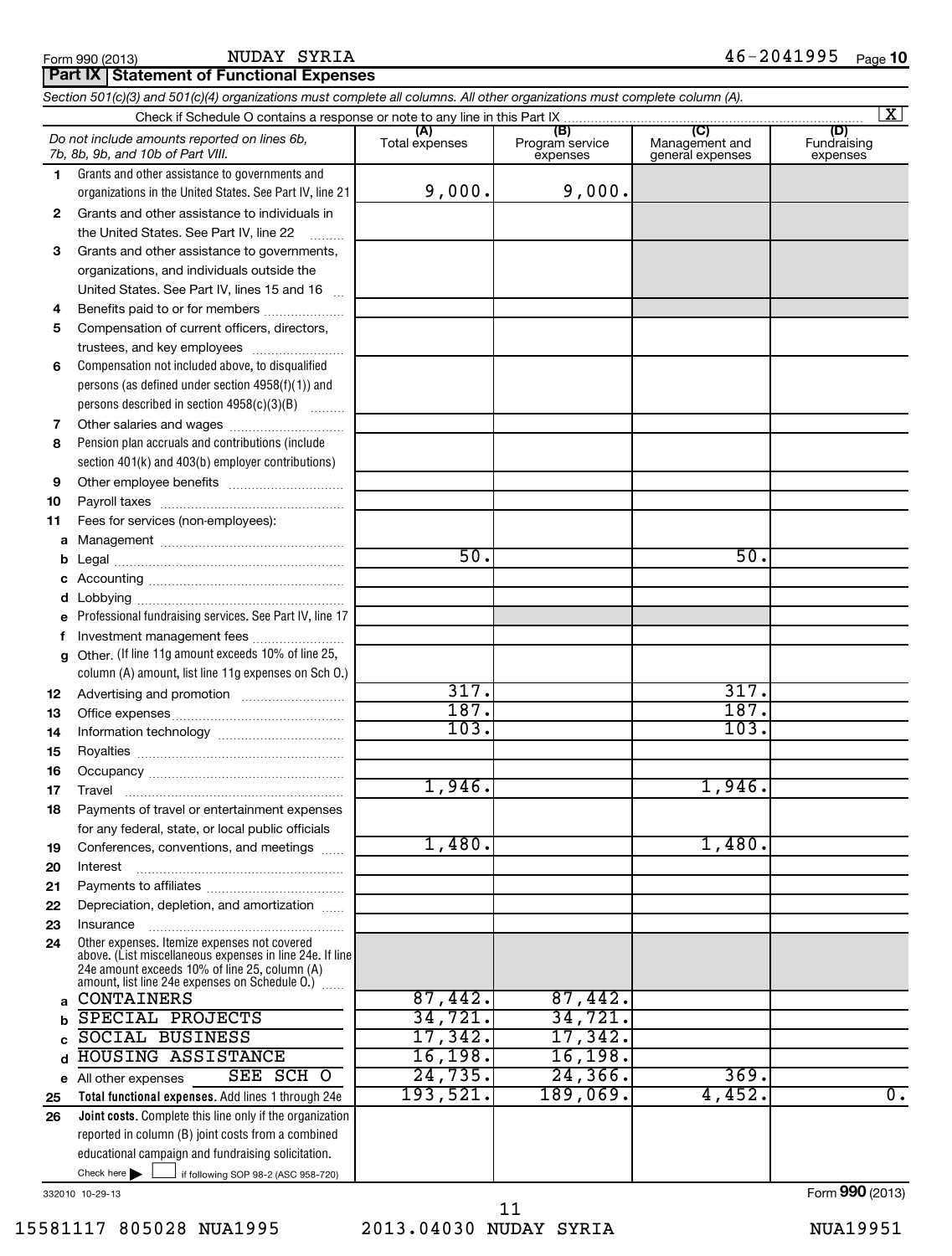15581117 805028 NUA1995 2013.04030 NUDAY SYRIA NUA19951

Form (2013) **990**

| ntains a response or note to any line in this Part X |    |
|------------------------------------------------------|----|
|                                                      | Зе |
| ring                                                 |    |
| .                                                    |    |

NUDAY SYRIA

|                             |          |                                                                                                                                                                                                                               |  | (A)<br>Beginning of year |                 | (B)<br>End of year |
|-----------------------------|----------|-------------------------------------------------------------------------------------------------------------------------------------------------------------------------------------------------------------------------------|--|--------------------------|-----------------|--------------------|
|                             | 1        |                                                                                                                                                                                                                               |  | 0.                       | 1               | 38, 135.           |
|                             | 2        |                                                                                                                                                                                                                               |  |                          | $\mathbf{2}$    |                    |
|                             | З        |                                                                                                                                                                                                                               |  |                          | 3               |                    |
|                             | 4        |                                                                                                                                                                                                                               |  |                          | 4               |                    |
|                             | 5        | Loans and other receivables from current and former officers, directors,                                                                                                                                                      |  |                          |                 |                    |
|                             |          | trustees, key employees, and highest compensated employees. Complete                                                                                                                                                          |  |                          |                 |                    |
|                             |          | Part II of Schedule L                                                                                                                                                                                                         |  |                          | 5               |                    |
|                             | 6        | Loans and other receivables from other disqualified persons (as defined under                                                                                                                                                 |  |                          |                 |                    |
|                             |          | section $4958(f)(1)$ , persons described in section $4958(c)(3)(B)$ , and contributing                                                                                                                                        |  |                          |                 |                    |
|                             |          | employers and sponsoring organizations of section 501(c)(9) voluntary                                                                                                                                                         |  |                          |                 |                    |
|                             |          | employees' beneficiary organizations (see instr). Complete Part II of Sch L                                                                                                                                                   |  |                          | 6               |                    |
| Assets                      | 7        |                                                                                                                                                                                                                               |  |                          | 7               |                    |
|                             | 8        |                                                                                                                                                                                                                               |  |                          | 8               |                    |
|                             | 9        | Prepaid expenses and deferred charges [11] [11] Prepaid expenses and deferred charges [11] [11] Martin Martin (11] (11] Arthur Martin (11] Arthur Martin (11] Arthur Martin (11] Arthur Martin (11] Arthur Martin (11] Arthur |  |                          | 9               |                    |
|                             |          | 10a Land, buildings, and equipment: cost or other                                                                                                                                                                             |  |                          |                 |                    |
|                             |          | basis. Complete Part VI of Schedule D  10a                                                                                                                                                                                    |  |                          |                 |                    |
|                             |          |                                                                                                                                                                                                                               |  |                          | 10 <sub>c</sub> |                    |
|                             | 11       |                                                                                                                                                                                                                               |  |                          | 11              |                    |
|                             | 12       |                                                                                                                                                                                                                               |  |                          | 12              |                    |
|                             | 13       |                                                                                                                                                                                                                               |  |                          | 13              |                    |
|                             | 14       |                                                                                                                                                                                                                               |  |                          | 14              |                    |
|                             | 15       |                                                                                                                                                                                                                               |  |                          | 15              |                    |
|                             | 16       | <b>Total assets.</b> Add lines 1 through 15 (must equal line 34) <i></i>                                                                                                                                                      |  | 0.                       | 16              | 38, 135.           |
|                             | 17       |                                                                                                                                                                                                                               |  | 17                       |                 |                    |
|                             | 18       |                                                                                                                                                                                                                               |  | 18                       |                 |                    |
|                             | 19       |                                                                                                                                                                                                                               |  | 19                       |                 |                    |
|                             | 20       |                                                                                                                                                                                                                               |  |                          | 20              |                    |
|                             | 21       | Escrow or custodial account liability. Complete Part IV of Schedule D                                                                                                                                                         |  |                          | 21              |                    |
| Liabilities                 | 22       | Loans and other payables to current and former officers, directors, trustees,                                                                                                                                                 |  |                          |                 |                    |
|                             |          | key employees, highest compensated employees, and disqualified persons.                                                                                                                                                       |  |                          |                 |                    |
|                             |          |                                                                                                                                                                                                                               |  |                          | 22              |                    |
|                             | 23<br>24 | Secured mortgages and notes payable to unrelated third parties                                                                                                                                                                |  |                          | 23              |                    |
|                             | 25       | Other liabilities (including federal income tax, payables to related third                                                                                                                                                    |  |                          | 24              |                    |
|                             |          | parties, and other liabilities not included on lines 17-24). Complete Part X of                                                                                                                                               |  |                          |                 |                    |
|                             |          | Schedule D                                                                                                                                                                                                                    |  |                          | 25              |                    |
|                             | 26       |                                                                                                                                                                                                                               |  | О.                       | 26              | $\overline{0}$ .   |
|                             |          | Organizations that follow SFAS 117 (ASC 958), check here $\blacktriangleright \begin{array}{c} \perp X \end{array}$ and                                                                                                       |  |                          |                 |                    |
|                             |          | complete lines 27 through 29, and lines 33 and 34.                                                                                                                                                                            |  |                          |                 |                    |
|                             | 27       |                                                                                                                                                                                                                               |  |                          | 27              | 38, 135.           |
|                             | 28       |                                                                                                                                                                                                                               |  |                          | 28              |                    |
|                             | 29       | Permanently restricted net assets                                                                                                                                                                                             |  |                          | 29              |                    |
|                             |          | Organizations that do not follow SFAS 117 (ASC 958), check here ▶                                                                                                                                                             |  |                          |                 |                    |
|                             |          | and complete lines 30 through 34.                                                                                                                                                                                             |  |                          |                 |                    |
|                             | 30       |                                                                                                                                                                                                                               |  |                          | 30              |                    |
|                             | 31       | Paid-in or capital surplus, or land, building, or equipment fund                                                                                                                                                              |  |                          | 31              |                    |
| Net Assets or Fund Balances | 32       | Retained earnings, endowment, accumulated income, or other funds                                                                                                                                                              |  |                          | 32              |                    |
|                             | 33       |                                                                                                                                                                                                                               |  | 0.                       | 33              | 38, 135.           |
|                             | 34       |                                                                                                                                                                                                                               |  | 0                        | 34              | 38, 135.           |

**Part X Balance Sheet**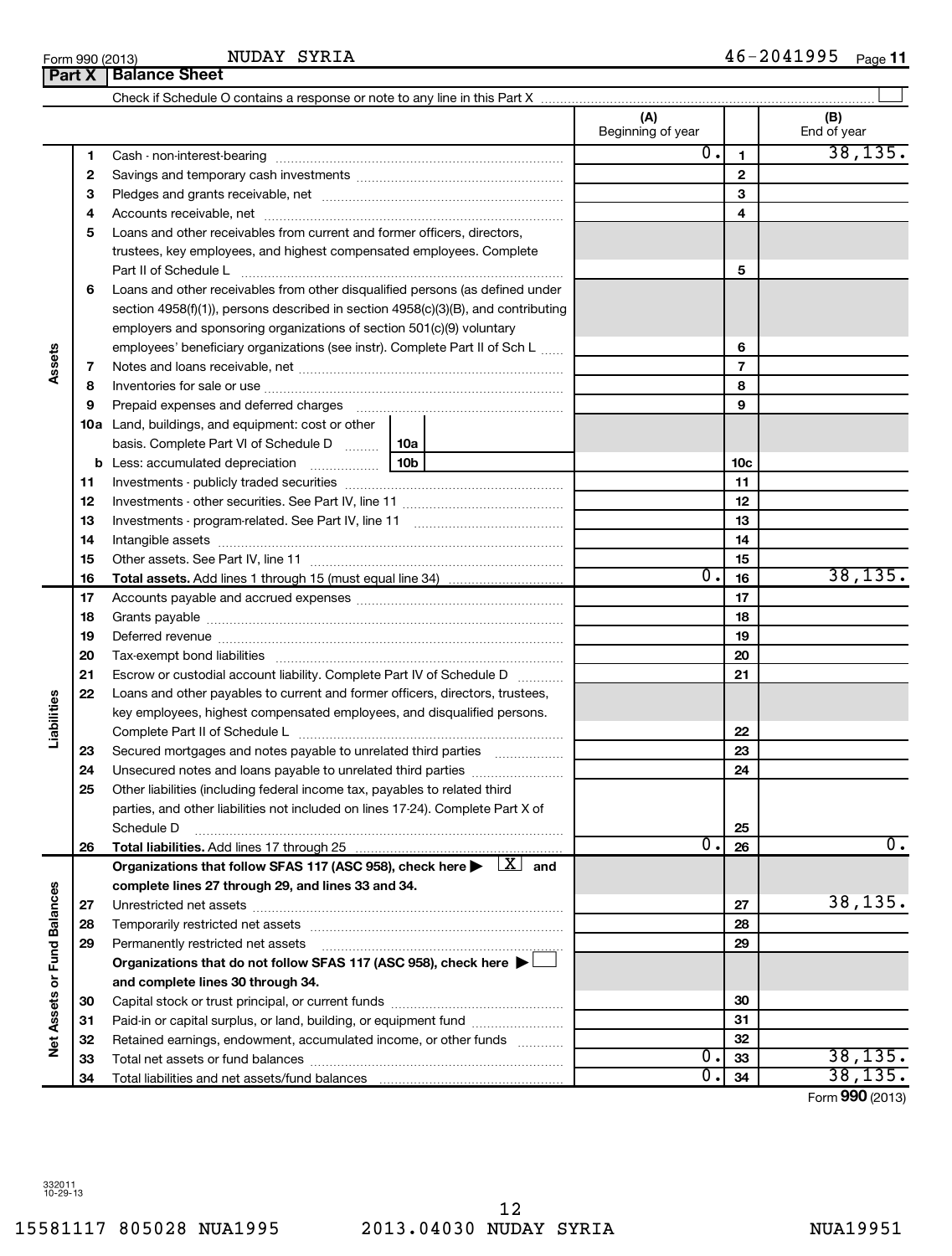|    | NUDAY SYRIA<br>Form 990 (2013)                                                                                                                                                                                                 |                         | 46-2041995     |        | Page 12          |  |  |  |
|----|--------------------------------------------------------------------------------------------------------------------------------------------------------------------------------------------------------------------------------|-------------------------|----------------|--------|------------------|--|--|--|
|    | Part XI   Reconciliation of Net Assets                                                                                                                                                                                         |                         |                |        |                  |  |  |  |
|    |                                                                                                                                                                                                                                |                         |                |        |                  |  |  |  |
|    |                                                                                                                                                                                                                                |                         |                |        |                  |  |  |  |
| 1  |                                                                                                                                                                                                                                | 1                       |                |        | 231,656.         |  |  |  |
| 2  |                                                                                                                                                                                                                                | $\mathbf{2}$            |                |        | 193,521.         |  |  |  |
| З  |                                                                                                                                                                                                                                | 3                       |                |        | 38, 135.         |  |  |  |
| 4  |                                                                                                                                                                                                                                | $\overline{\mathbf{4}}$ |                |        | $\overline{0}$ . |  |  |  |
| 5  | Net unrealized gains (losses) on investments [11] matter contracts and the state of the state of the state of the state of the state of the state of the state of the state of the state of the state of the state of the stat | 5                       |                |        |                  |  |  |  |
| 6  | Donated services and use of facilities                                                                                                                                                                                         | 6                       |                |        |                  |  |  |  |
| 7  | Investment expenses                                                                                                                                                                                                            | $\overline{7}$          |                |        |                  |  |  |  |
| 8  | Prior period adjustments                                                                                                                                                                                                       | 8                       |                |        |                  |  |  |  |
| 9  |                                                                                                                                                                                                                                | 9                       |                |        | $\overline{0}$ . |  |  |  |
| 10 | Net assets or fund balances at end of year. Combine lines 3 through 9 (must equal Part X, line 33,                                                                                                                             |                         |                |        |                  |  |  |  |
|    | column (B))                                                                                                                                                                                                                    | 10                      |                |        | 38, 135.         |  |  |  |
|    | Part XII Financial Statements and Reporting                                                                                                                                                                                    |                         |                |        |                  |  |  |  |
|    |                                                                                                                                                                                                                                |                         |                |        |                  |  |  |  |
|    |                                                                                                                                                                                                                                |                         |                | Yes    | No.              |  |  |  |
| 1  | Accounting method used to prepare the Form 990: $X \subset X$ Cash<br>Accrual U Other                                                                                                                                          |                         |                |        |                  |  |  |  |
|    | If the organization changed its method of accounting from a prior year or checked "Other," explain in Schedule O.                                                                                                              |                         |                |        |                  |  |  |  |
|    |                                                                                                                                                                                                                                |                         | 2a             |        | x                |  |  |  |
|    | If "Yes," check a box below to indicate whether the financial statements for the year were compiled or reviewed on a                                                                                                           |                         |                |        |                  |  |  |  |
|    | separate basis, consolidated basis, or both:                                                                                                                                                                                   |                         |                |        |                  |  |  |  |
|    | Both consolidated and separate basis<br>Separate basis<br>Consolidated basis                                                                                                                                                   |                         |                |        |                  |  |  |  |
|    |                                                                                                                                                                                                                                |                         | 2 <sub>b</sub> |        | x                |  |  |  |
|    | If "Yes," check a box below to indicate whether the financial statements for the year were audited on a separate basis,                                                                                                        |                         |                |        |                  |  |  |  |
|    | consolidated basis, or both:                                                                                                                                                                                                   |                         |                |        |                  |  |  |  |
|    | Separate basis<br>Consolidated basis<br>Both consolidated and separate basis                                                                                                                                                   |                         |                |        |                  |  |  |  |
|    | c If "Yes" to line 2a or 2b, does the organization have a committee that assumes responsibility for oversight of the audit,                                                                                                    |                         |                |        |                  |  |  |  |
|    |                                                                                                                                                                                                                                |                         | 2c             |        |                  |  |  |  |
|    | If the organization changed either its oversight process or selection process during the tax year, explain in Schedule O.                                                                                                      |                         |                |        |                  |  |  |  |
|    | 3a As a result of a federal award, was the organization required to undergo an audit or audits as set forth in the Single Audit                                                                                                |                         |                |        |                  |  |  |  |
|    |                                                                                                                                                                                                                                |                         | За             |        | x                |  |  |  |
|    | <b>b</b> If "Yes," did the organization undergo the required audit or audits? If the organization did not undergo the required audit                                                                                           |                         |                |        |                  |  |  |  |
|    |                                                                                                                                                                                                                                |                         | 3b             |        |                  |  |  |  |
|    |                                                                                                                                                                                                                                |                         |                | $\sim$ |                  |  |  |  |

Form **990** (2013)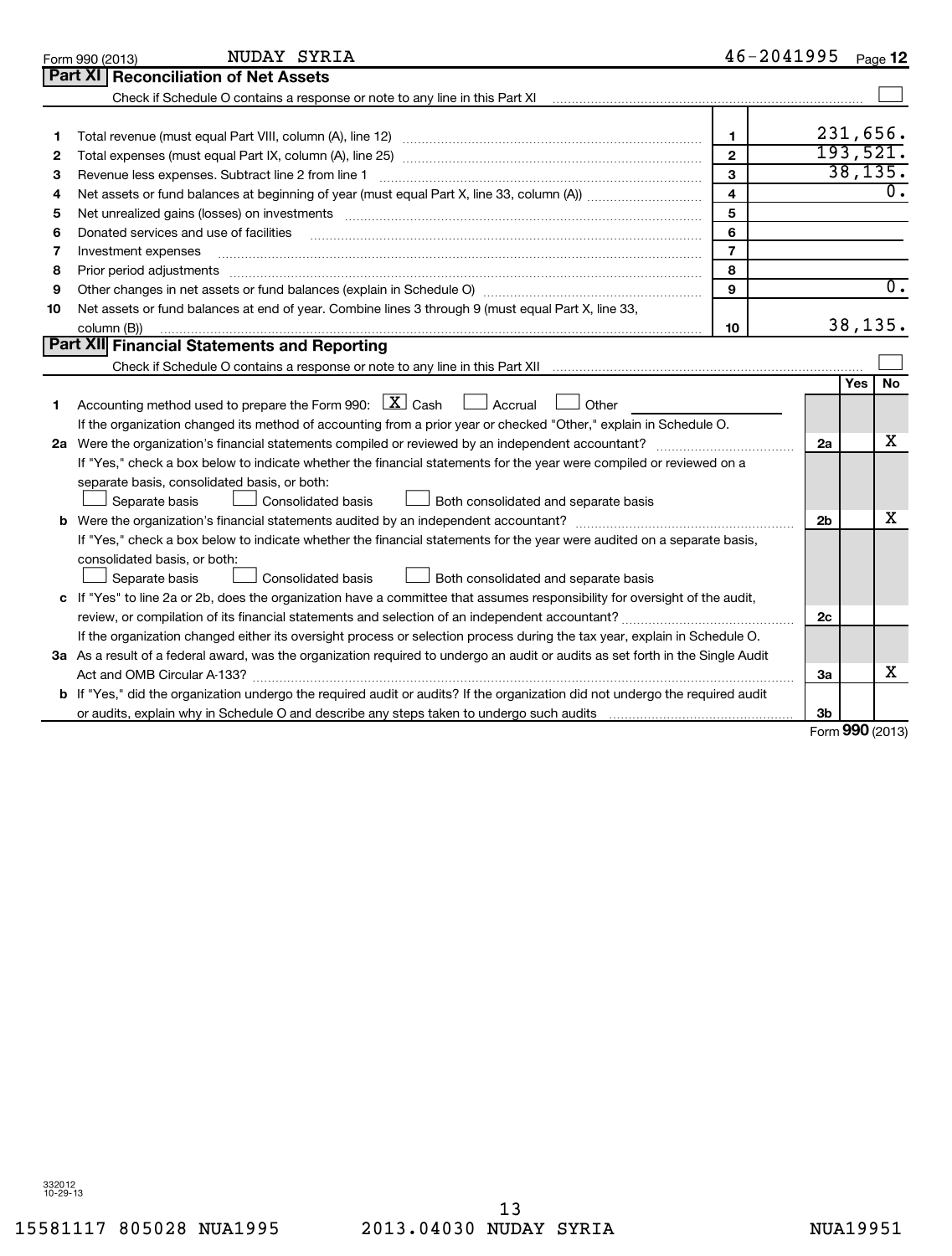| <b>SCHEDULE A</b> |
|-------------------|
|-------------------|

| (Form 990 or 990-E2 |  |  |  |  |  |
|---------------------|--|--|--|--|--|
|---------------------|--|--|--|--|--|

Department of the Treasury Internal Revenue Service

## Form 990 or 990-EZ)<br>
Complete if the organization is a section 501(c)(3) organization or a section<br> **Public Charity Status and Public Support**

**4947(a)(1) nonexempt charitable trust.**

**Open to Public Inspection**

OMB No. 1545-0047

**| Attach to Form 990 or Form 990-EZ.** 

Information about Schedule A (Form 990 or 990-EZ) and its instructions is at www.irs.gov/form990.

|                          | Name of the organization                                                                                                                   |                                               |                                                                                                                                                                                                                                            |                                                     |    |                      |     |                                              |    | <b>Employer identification number</b>  |         |    |
|--------------------------|--------------------------------------------------------------------------------------------------------------------------------------------|-----------------------------------------------|--------------------------------------------------------------------------------------------------------------------------------------------------------------------------------------------------------------------------------------------|-----------------------------------------------------|----|----------------------|-----|----------------------------------------------|----|----------------------------------------|---------|----|
|                          |                                                                                                                                            | NUDAY SYRIA                                   |                                                                                                                                                                                                                                            |                                                     |    |                      |     |                                              |    | 46-2041995                             |         |    |
| Part I                   |                                                                                                                                            |                                               | Reason for Public Charity Status (All organizations must complete this part.) See instructions.                                                                                                                                            |                                                     |    |                      |     |                                              |    |                                        |         |    |
|                          |                                                                                                                                            |                                               | The organization is not a private foundation because it is: (For lines 1 through 11, check only one box.)                                                                                                                                  |                                                     |    |                      |     |                                              |    |                                        |         |    |
| 1                        |                                                                                                                                            |                                               | A church, convention of churches, or association of churches described in section 170(b)(1)(A)(i).                                                                                                                                         |                                                     |    |                      |     |                                              |    |                                        |         |    |
| 2                        |                                                                                                                                            |                                               | A school described in section 170(b)(1)(A)(ii). (Attach Schedule E.)                                                                                                                                                                       |                                                     |    |                      |     |                                              |    |                                        |         |    |
| 3                        | A hospital or a cooperative hospital service organization described in section 170(b)(1)(A)(iii).                                          |                                               |                                                                                                                                                                                                                                            |                                                     |    |                      |     |                                              |    |                                        |         |    |
| 4                        | A medical research organization operated in conjunction with a hospital described in section 170(b)(1)(A)(iii). Enter the hospital's name, |                                               |                                                                                                                                                                                                                                            |                                                     |    |                      |     |                                              |    |                                        |         |    |
|                          | city, and state:                                                                                                                           |                                               |                                                                                                                                                                                                                                            |                                                     |    |                      |     |                                              |    |                                        |         |    |
| 5                        |                                                                                                                                            |                                               | An organization operated for the benefit of a college or university owned or operated by a governmental unit described in                                                                                                                  |                                                     |    |                      |     |                                              |    |                                        |         |    |
|                          |                                                                                                                                            | section 170(b)(1)(A)(iv). (Complete Part II.) |                                                                                                                                                                                                                                            |                                                     |    |                      |     |                                              |    |                                        |         |    |
| 6                        |                                                                                                                                            |                                               | A federal, state, or local government or governmental unit described in section 170(b)(1)(A)(v).                                                                                                                                           |                                                     |    |                      |     |                                              |    |                                        |         |    |
| $\overline{7}$           |                                                                                                                                            |                                               | An organization that normally receives a substantial part of its support from a governmental unit or from the general public described in                                                                                                  |                                                     |    |                      |     |                                              |    |                                        |         |    |
|                          |                                                                                                                                            | section 170(b)(1)(A)(vi). (Complete Part II.) |                                                                                                                                                                                                                                            |                                                     |    |                      |     |                                              |    |                                        |         |    |
| 8                        |                                                                                                                                            |                                               | A community trust described in section 170(b)(1)(A)(vi). (Complete Part II.)                                                                                                                                                               |                                                     |    |                      |     |                                              |    |                                        |         |    |
| $\lfloor x \rfloor$<br>9 |                                                                                                                                            |                                               | An organization that normally receives: (1) more than 33 1/3% of its support from contributions, membership fees, and gross receipts from                                                                                                  |                                                     |    |                      |     |                                              |    |                                        |         |    |
|                          |                                                                                                                                            |                                               | activities related to its exempt functions - subject to certain exceptions, and (2) no more than 33 1/3% of its support from gross investment                                                                                              |                                                     |    |                      |     |                                              |    |                                        |         |    |
|                          |                                                                                                                                            |                                               | income and unrelated business taxable income (less section 511 tax) from businesses acquired by the organization after June 30, 1975.                                                                                                      |                                                     |    |                      |     |                                              |    |                                        |         |    |
|                          |                                                                                                                                            | See section 509(a)(2). (Complete Part III.)   |                                                                                                                                                                                                                                            |                                                     |    |                      |     |                                              |    |                                        |         |    |
| 10                       |                                                                                                                                            |                                               | An organization organized and operated exclusively to test for public safety. See section 509(a)(4).                                                                                                                                       |                                                     |    |                      |     |                                              |    |                                        |         |    |
| 11                       |                                                                                                                                            |                                               | An organization organized and operated exclusively for the benefit of, to perform the functions of, or to carry out the purposes of one or                                                                                                 |                                                     |    |                      |     |                                              |    |                                        |         |    |
|                          |                                                                                                                                            |                                               | more publicly supported organizations described in section 509(a)(1) or section 509(a)(2). See section 509(a)(3). Check the box that                                                                                                       |                                                     |    |                      |     |                                              |    |                                        |         |    |
|                          |                                                                                                                                            |                                               | describes the type of supporting organization and complete lines 11e through 11h.                                                                                                                                                          |                                                     |    |                      |     |                                              |    |                                        |         |    |
|                          | $\Box$ Type I<br>a L                                                                                                                       | $\mathbf{b}$                                  | Type II<br>c l                                                                                                                                                                                                                             | Type III - Functionally integrated                  |    |                      | d l |                                              |    | Type III - Non-functionally integrated |         |    |
| e                        |                                                                                                                                            |                                               | By checking this box, I certify that the organization is not controlled directly or indirectly by one or more disqualified persons other than                                                                                              |                                                     |    |                      |     |                                              |    |                                        |         |    |
|                          |                                                                                                                                            |                                               | foundation managers and other than one or more publicly supported organizations described in section 509(a)(1) or section 509(a)(2).                                                                                                       |                                                     |    |                      |     |                                              |    |                                        |         |    |
| f                        |                                                                                                                                            |                                               | If the organization received a written determination from the IRS that it is a Type I, Type II, or Type III                                                                                                                                |                                                     |    |                      |     |                                              |    |                                        |         |    |
|                          |                                                                                                                                            | supporting organization, check this box       |                                                                                                                                                                                                                                            |                                                     |    |                      |     |                                              |    |                                        |         |    |
| g                        | (i)                                                                                                                                        |                                               | Since August 17, 2006, has the organization accepted any gift or contribution from any of the following persons?<br>A person who directly or indirectly controls, either alone or together with persons described in (ii) and (iii) below, |                                                     |    |                      |     |                                              |    |                                        | Yes     | No |
|                          |                                                                                                                                            |                                               |                                                                                                                                                                                                                                            |                                                     |    |                      |     |                                              |    | 11g(i)                                 |         |    |
|                          | (ii)                                                                                                                                       |                                               |                                                                                                                                                                                                                                            |                                                     |    |                      |     |                                              |    | 11g(ii)                                |         |    |
|                          |                                                                                                                                            |                                               |                                                                                                                                                                                                                                            |                                                     |    |                      |     |                                              |    | 11g(iii)                               |         |    |
| h                        |                                                                                                                                            |                                               | Provide the following information about the supported organization(s).                                                                                                                                                                     |                                                     |    |                      |     |                                              |    |                                        |         |    |
|                          |                                                                                                                                            |                                               |                                                                                                                                                                                                                                            |                                                     |    |                      |     |                                              |    |                                        |         |    |
|                          | (i) Name of supported                                                                                                                      | (ii) EIN                                      | (iii) Type of organization                                                                                                                                                                                                                 | $(iv)$ is the organization $(v)$ Did you notify the |    |                      |     | (vi) Is the                                  |    | (vii) Amount of monetary               |         |    |
|                          | organization                                                                                                                               |                                               | (described on lines 1-9                                                                                                                                                                                                                    | in col. (i) listed in your                          |    | organization in col. |     | organizátion in col.<br>(i) organized in the |    |                                        | support |    |
|                          |                                                                                                                                            |                                               | above or IRC section                                                                                                                                                                                                                       | governing document?                                 |    | (i) of your support? |     | U.S.?                                        |    |                                        |         |    |
|                          |                                                                                                                                            |                                               | (see instructions))                                                                                                                                                                                                                        | Yes                                                 | No | Yes                  | No  | Yes                                          | No |                                        |         |    |
|                          |                                                                                                                                            |                                               |                                                                                                                                                                                                                                            |                                                     |    |                      |     |                                              |    |                                        |         |    |

**Schedule A (Form 990 or 990-EZ) 2013**

332021 09-25-13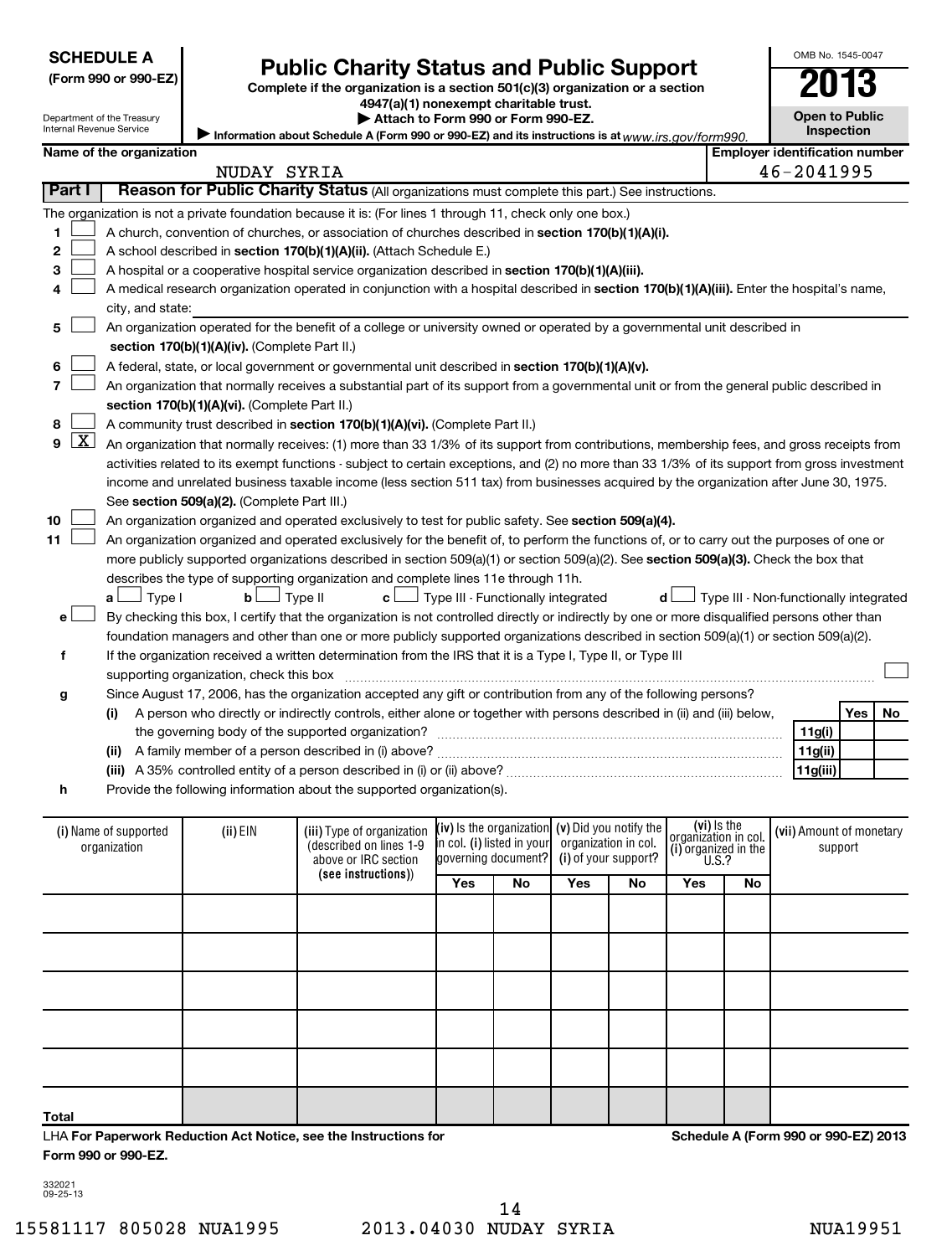#### Schedule A (Form 990 or 990-EZ) 2013

|  | criedale A (i om i s |  |          |  |
|--|----------------------|--|----------|--|
|  | $D_2 + II$           |  | $C_{11}$ |  |

(Complete only if you checked the box on line 5, 7, or 8 of Part I or if the organization failed to qualify under Part III. If the organization fails to qualify under the tests listed below, please complete Part III.) **Part II Support Schedule for Organizations Described in Sections 170(b)(1)(A)(iv) and 170(b)(1)(A)(vi)**

|    | <b>Section A. Public Support</b>                                                                                                                                                                                                                     |          |          |            |            |          |           |
|----|------------------------------------------------------------------------------------------------------------------------------------------------------------------------------------------------------------------------------------------------------|----------|----------|------------|------------|----------|-----------|
|    | Calendar year (or fiscal year beginning in) $\blacktriangleright$                                                                                                                                                                                    | (a) 2009 | (b) 2010 | $(c)$ 2011 | $(d)$ 2012 | (e) 2013 | (f) Total |
|    | 1 Gifts, grants, contributions, and                                                                                                                                                                                                                  |          |          |            |            |          |           |
|    | membership fees received. (Do not                                                                                                                                                                                                                    |          |          |            |            |          |           |
|    | include any "unusual grants.")                                                                                                                                                                                                                       |          |          |            |            |          |           |
|    | 2 Tax revenues levied for the organ-                                                                                                                                                                                                                 |          |          |            |            |          |           |
|    | ization's benefit and either paid to                                                                                                                                                                                                                 |          |          |            |            |          |           |
|    | or expended on its behalf                                                                                                                                                                                                                            |          |          |            |            |          |           |
|    | 3 The value of services or facilities                                                                                                                                                                                                                |          |          |            |            |          |           |
|    | furnished by a governmental unit to                                                                                                                                                                                                                  |          |          |            |            |          |           |
|    | the organization without charge                                                                                                                                                                                                                      |          |          |            |            |          |           |
|    | 4 Total. Add lines 1 through 3                                                                                                                                                                                                                       |          |          |            |            |          |           |
| 5  | The portion of total contributions                                                                                                                                                                                                                   |          |          |            |            |          |           |
|    | by each person (other than a                                                                                                                                                                                                                         |          |          |            |            |          |           |
|    | governmental unit or publicly                                                                                                                                                                                                                        |          |          |            |            |          |           |
|    | supported organization) included                                                                                                                                                                                                                     |          |          |            |            |          |           |
|    | on line 1 that exceeds 2% of the                                                                                                                                                                                                                     |          |          |            |            |          |           |
|    | amount shown on line 11,                                                                                                                                                                                                                             |          |          |            |            |          |           |
|    | column (f)                                                                                                                                                                                                                                           |          |          |            |            |          |           |
|    | 6 Public support. Subtract line 5 from line 4.                                                                                                                                                                                                       |          |          |            |            |          |           |
|    | <b>Section B. Total Support</b>                                                                                                                                                                                                                      |          |          |            |            |          |           |
|    | Calendar year (or fiscal year beginning in)                                                                                                                                                                                                          | (a) 2009 | (b) 2010 | $(c)$ 2011 | $(d)$ 2012 | (e) 2013 | (f) Total |
|    | 7 Amounts from line 4                                                                                                                                                                                                                                |          |          |            |            |          |           |
| 8  | Gross income from interest,                                                                                                                                                                                                                          |          |          |            |            |          |           |
|    | dividends, payments received on                                                                                                                                                                                                                      |          |          |            |            |          |           |
|    | securities loans, rents, royalties                                                                                                                                                                                                                   |          |          |            |            |          |           |
|    | and income from similar sources                                                                                                                                                                                                                      |          |          |            |            |          |           |
| 9  | Net income from unrelated business                                                                                                                                                                                                                   |          |          |            |            |          |           |
|    | activities, whether or not the                                                                                                                                                                                                                       |          |          |            |            |          |           |
|    | business is regularly carried on                                                                                                                                                                                                                     |          |          |            |            |          |           |
|    | <b>10</b> Other income. Do not include gain                                                                                                                                                                                                          |          |          |            |            |          |           |
|    | or loss from the sale of capital                                                                                                                                                                                                                     |          |          |            |            |          |           |
|    |                                                                                                                                                                                                                                                      |          |          |            |            |          |           |
|    | assets (Explain in Part IV.)<br><b>11 Total support.</b> Add lines 7 through 10                                                                                                                                                                      |          |          |            |            |          |           |
|    |                                                                                                                                                                                                                                                      |          |          |            |            | 12       |           |
|    | <b>12</b> Gross receipts from related activities, etc. (see instructions)<br>13 First five years. If the Form 990 is for the organization's first, second, third, fourth, or fifth tax year as a section 501(c)(3)                                   |          |          |            |            |          |           |
|    | organization, check this box and stop here manufactured and according to the state of the state of the state of the state of the state of the state of the state of the state of the state of the state of the state of the st                       |          |          |            |            |          |           |
|    | <b>Section C. Computation of Public Support Percentage</b>                                                                                                                                                                                           |          |          |            |            |          |           |
|    |                                                                                                                                                                                                                                                      |          |          |            |            | 14       | %         |
|    |                                                                                                                                                                                                                                                      |          |          |            |            | 15       | %         |
|    | 16a 33 1/3% support test - 2013. If the organization did not check the box on line 13, and line 14 is 33 1/3% or more, check this box and                                                                                                            |          |          |            |            |          |           |
|    | stop here. The organization qualifies as a publicly supported organization                                                                                                                                                                           |          |          |            |            |          |           |
|    | b 33 1/3% support test - 2012. If the organization did not check a box on line 13 or 16a, and line 15 is 33 1/3% or more, check this box                                                                                                             |          |          |            |            |          |           |
|    | and stop here. The organization qualifies as a publicly supported organization [11] manuscription manuscription manuscription manuscription manuscription manuscription manuscription and an analyze of the organization manus                       |          |          |            |            |          |           |
|    | 17a 10% -facts-and-circumstances test - 2013. If the organization did not check a box on line 13, 16a, or 16b, and line 14 is 10% or more,                                                                                                           |          |          |            |            |          |           |
|    |                                                                                                                                                                                                                                                      |          |          |            |            |          |           |
|    | and if the organization meets the "facts-and-circumstances" test, check this box and stop here. Explain in Part IV how the organization<br>meets the "facts-and-circumstances" test. The organization qualifies as a publicly supported organization |          |          |            |            |          |           |
|    |                                                                                                                                                                                                                                                      |          |          |            |            |          |           |
|    | b 10% -facts-and-circumstances test - 2012. If the organization did not check a box on line 13, 16a, 16b, or 17a, and line 15 is 10% or                                                                                                              |          |          |            |            |          |           |
|    | more, and if the organization meets the "facts-and-circumstances" test, check this box and stop here. Explain in Part IV how the                                                                                                                     |          |          |            |            |          |           |
|    | organization meets the "facts-and-circumstances" test. The organization qualifies as a publicly supported organization                                                                                                                               |          |          |            |            |          |           |
| 18 | Private foundation. If the organization did not check a box on line 13, 16a, 16b, 17a, or 17b, check this box and see instructions                                                                                                                   |          |          |            |            |          |           |

**Schedule A (Form 990 or 990-EZ) 2013**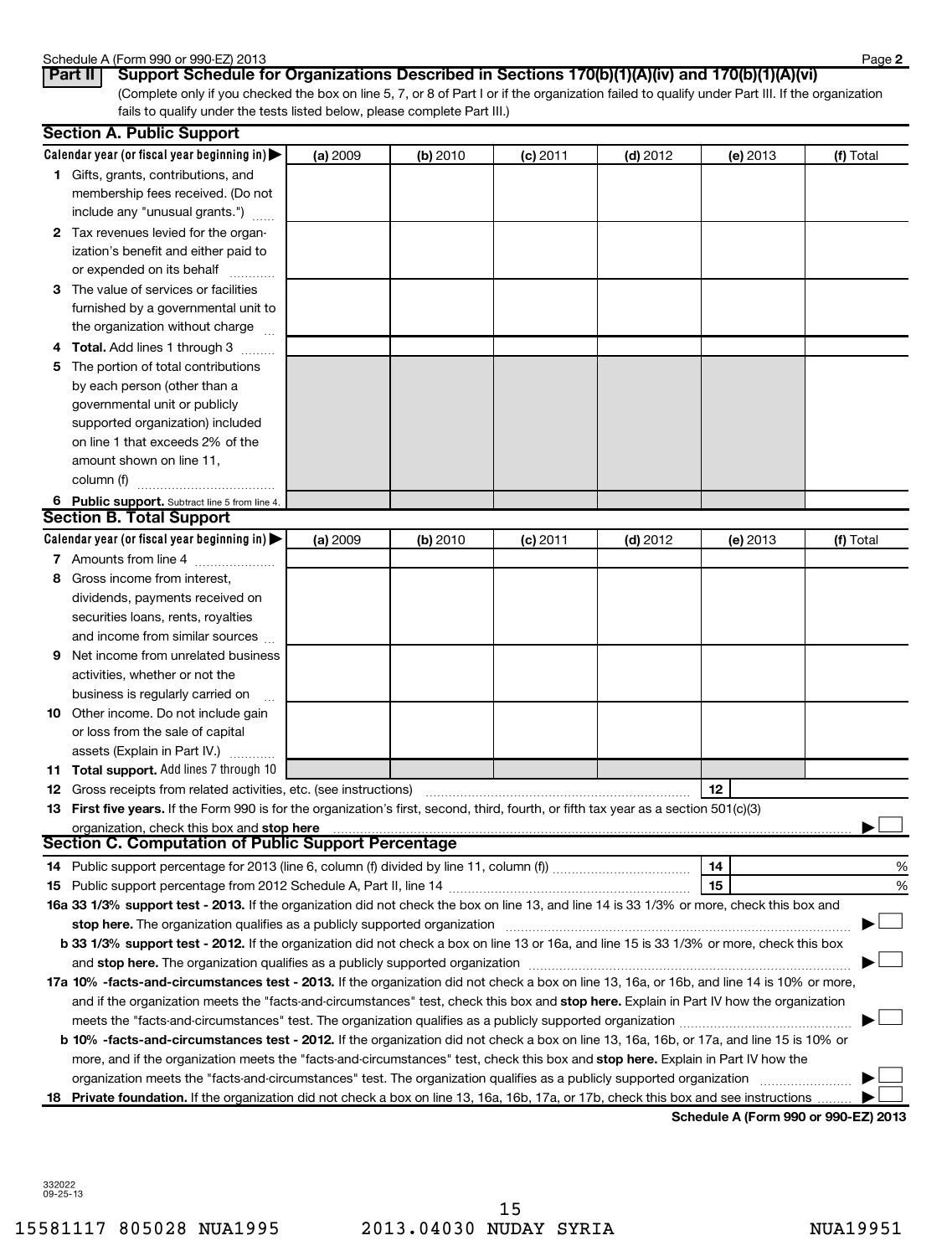| Schedule A (Form 990 or 990-EZ) 2013 $\,$ $\rm NUDAY$ $\,$ $\rm SYRIA$ |  | 46– | -2041995 | Page |  |
|------------------------------------------------------------------------|--|-----|----------|------|--|
|                                                                        |  |     |          |      |  |

**Part III Support Schedule for Organizations Described in Section 509(a)(2)** 

(Complete only if you checked the box on line 9 of Part I or if the organization failed to qualify under Part II. If the organization fails to qualify under the tests listed below, please complete Part II.)

| <b>Section A. Public Support</b>                                                                                                                                                         |          |          |            |            |                                      |                                           |
|------------------------------------------------------------------------------------------------------------------------------------------------------------------------------------------|----------|----------|------------|------------|--------------------------------------|-------------------------------------------|
| Calendar year (or fiscal year beginning in) $\blacktriangleright$                                                                                                                        | (a) 2009 | (b) 2010 | $(c)$ 2011 | $(d)$ 2012 | (e) 2013                             | (f) Total                                 |
| 1 Gifts, grants, contributions, and                                                                                                                                                      |          |          |            |            |                                      |                                           |
| membership fees received. (Do not                                                                                                                                                        |          |          |            |            |                                      |                                           |
| include any "unusual grants.")                                                                                                                                                           |          |          |            |            | 216,475.                             | 216,475.                                  |
| 2 Gross receipts from admissions,<br>merchandise sold or services per-<br>formed, or facilities furnished in<br>any activity that is related to the<br>organization's tax-exempt purpose |          |          |            |            | 34,095.                              | 34,095.                                   |
| 3 Gross receipts from activities that                                                                                                                                                    |          |          |            |            |                                      |                                           |
| are not an unrelated trade or bus-<br>iness under section 513                                                                                                                            |          |          |            |            |                                      |                                           |
| 4 Tax revenues levied for the organ-                                                                                                                                                     |          |          |            |            |                                      |                                           |
| ization's benefit and either paid to                                                                                                                                                     |          |          |            |            |                                      |                                           |
| or expended on its behalf                                                                                                                                                                |          |          |            |            |                                      |                                           |
| 5 The value of services or facilities                                                                                                                                                    |          |          |            |            |                                      |                                           |
| furnished by a governmental unit to                                                                                                                                                      |          |          |            |            |                                      |                                           |
| the organization without charge                                                                                                                                                          |          |          |            |            |                                      |                                           |
| 6 Total. Add lines 1 through 5                                                                                                                                                           |          |          |            |            | 250,570.                             | 250,570.                                  |
| 7a Amounts included on lines 1, 2, and                                                                                                                                                   |          |          |            |            |                                      |                                           |
| 3 received from disqualified persons<br><b>b</b> Amounts included on lines 2 and 3 received                                                                                              |          |          |            |            |                                      | 0.                                        |
| from other than disqualified persons that                                                                                                                                                |          |          |            |            |                                      |                                           |
| exceed the greater of \$5,000 or 1% of the                                                                                                                                               |          |          |            |            |                                      | 0.                                        |
| amount on line 13 for the year<br>c Add lines 7a and 7b                                                                                                                                  |          |          |            |            |                                      | $\overline{0}$ .                          |
| 8 Public support (Subtract line 7c from line 6.)                                                                                                                                         |          |          |            |            |                                      | 250,570.                                  |
| <b>Section B. Total Support</b>                                                                                                                                                          |          |          |            |            |                                      |                                           |
| Calendar year (or fiscal year beginning in) $\blacktriangleright$                                                                                                                        | (a) 2009 | (b) 2010 | $(c)$ 2011 | $(d)$ 2012 | (e) 2013                             |                                           |
| 9 Amounts from line 6                                                                                                                                                                    |          |          |            |            | $\overline{250,570}$ .               | $(t)$ Total<br>250, 570.                  |
| <b>10a</b> Gross income from interest,<br>dividends, payments received on<br>securities loans, rents, royalties<br>and income from similar sources                                       |          |          |            |            |                                      |                                           |
| <b>b</b> Unrelated business taxable income                                                                                                                                               |          |          |            |            |                                      |                                           |
| (less section 511 taxes) from businesses                                                                                                                                                 |          |          |            |            |                                      |                                           |
| acquired after June 30, 1975                                                                                                                                                             |          |          |            |            |                                      |                                           |
| c Add lines 10a and 10b<br><b>11</b> Net income from unrelated business<br>activities not included in line 10b.<br>whether or not the business is<br>regularly carried on                |          |          |            |            |                                      |                                           |
| <b>12</b> Other income. Do not include gain<br>or loss from the sale of capital                                                                                                          |          |          |            |            |                                      |                                           |
| assets (Explain in Part IV.) $\cdots$                                                                                                                                                    |          |          |            |            |                                      |                                           |
| 13 Total support. (Add lines 9, 10c, 11, and 12.)                                                                                                                                        |          |          |            |            |                                      | $250, 570.$ 250, 570.                     |
| 14 First five years. If the Form 990 is for the organization's first, second, third, fourth, or fifth tax year as a section 501(c)(3) organization,                                      |          |          |            |            |                                      |                                           |
| check this box and stop here <i>macuum macuum macuum macuum macuum macuum macuum macuum macuum macuum</i>                                                                                |          |          |            |            |                                      | $\blacktriangleright$ $\lfloor x \rfloor$ |
| <b>Section C. Computation of Public Support Percentage</b>                                                                                                                               |          |          |            |            |                                      |                                           |
|                                                                                                                                                                                          |          |          |            |            | 15                                   | %                                         |
| Section D. Computation of Investment Income Percentage                                                                                                                                   |          |          |            |            | 16                                   | %                                         |
|                                                                                                                                                                                          |          |          |            |            | 17                                   | %                                         |
| 18 Investment income percentage from 2012 Schedule A, Part III, line 17                                                                                                                  |          |          |            |            | 18                                   | %                                         |
| 19a 33 1/3% support tests - 2013. If the organization did not check the box on line 14, and line 15 is more than 33 1/3%, and line 17 is not                                             |          |          |            |            |                                      |                                           |
| more than 33 1/3%, check this box and stop here. The organization qualifies as a publicly supported organization                                                                         |          |          |            |            |                                      |                                           |
| b 33 1/3% support tests - 2012. If the organization did not check a box on line 14 or line 19a, and line 16 is more than 33 1/3%, and                                                    |          |          |            |            |                                      |                                           |
| line 18 is not more than 33 1/3%, check this box and stop here. The organization qualifies as a publicly supported organization                                                          |          |          |            |            |                                      |                                           |
|                                                                                                                                                                                          |          |          |            |            |                                      |                                           |
| 332023 09-25-13                                                                                                                                                                          |          |          |            |            | Schedule A (Form 990 or 990-EZ) 2013 |                                           |

15581117 805028 NUA1995 2013.04030 NUDAY SYRIA NUA19951 16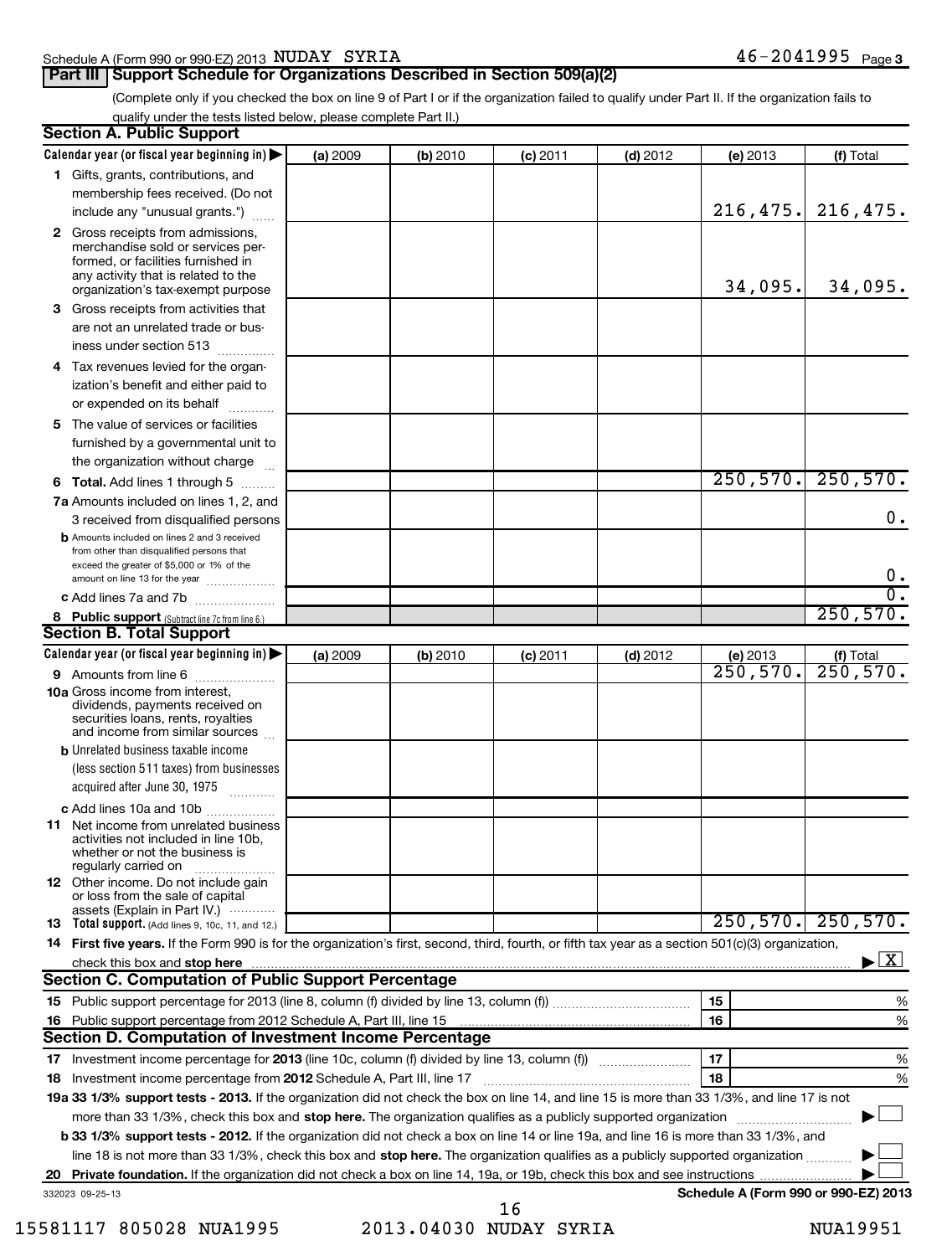Part IV | Supplemental Information. Provide the explanations required by Part II, line 10; Part II, line 17a or 17b; and Part III, line 12. Also complete this part for any additional information. (See instructions).

| 332024 09-25-13<br>15581117 805028 NUA1995 | $\begin{array}{cc} & 17 \\ 2013.04030 & \text{NUDAY SYRIA} \end{array}$ | Schedule A (Form 990 or 990-EZ) 2013<br><b>NUA19951</b> |
|--------------------------------------------|-------------------------------------------------------------------------|---------------------------------------------------------|
|                                            |                                                                         |                                                         |
|                                            |                                                                         |                                                         |
|                                            |                                                                         |                                                         |
|                                            |                                                                         |                                                         |
|                                            |                                                                         |                                                         |
|                                            |                                                                         |                                                         |
|                                            |                                                                         |                                                         |
|                                            |                                                                         |                                                         |
|                                            |                                                                         |                                                         |
|                                            |                                                                         |                                                         |
|                                            |                                                                         |                                                         |
|                                            |                                                                         |                                                         |
|                                            |                                                                         |                                                         |
|                                            |                                                                         |                                                         |
|                                            |                                                                         |                                                         |
|                                            |                                                                         |                                                         |
|                                            |                                                                         |                                                         |
|                                            |                                                                         |                                                         |
|                                            |                                                                         |                                                         |
|                                            |                                                                         |                                                         |
|                                            |                                                                         |                                                         |
|                                            |                                                                         |                                                         |
|                                            |                                                                         |                                                         |
|                                            |                                                                         |                                                         |
|                                            |                                                                         |                                                         |
|                                            |                                                                         |                                                         |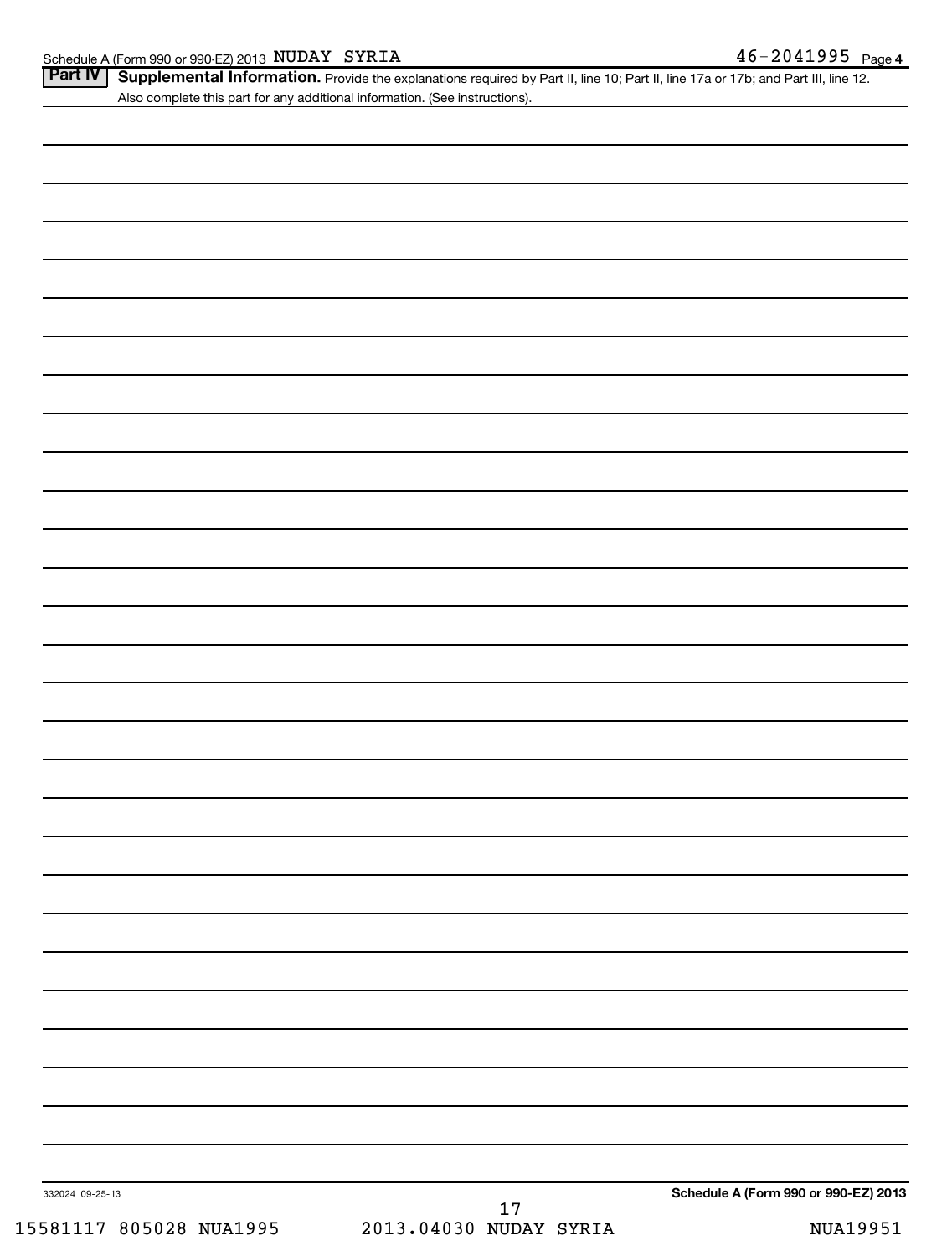## **Schedule B Schedule of Contributors**

**or 990-PF) | Attach to Form 990, Form 990-EZ, or Form 990-PF. | Information about Schedule B (Form 990, 990-EZ, or 990-PF) and its instructions is at** <sub>www.irs.gov/form990  $\cdot$ </sub>

OMB No. 1545-0047

**2013**

**Name of the organization Employer identification number**

|  | Name of the organization |
|--|--------------------------|
|--|--------------------------|

NUDAY SYRIA 46-2041995

| <b>Organization type (check one):</b> |                                                                           |  |  |  |
|---------------------------------------|---------------------------------------------------------------------------|--|--|--|
| Filers of:                            | Section:                                                                  |  |  |  |
| Form 990 or 990-FZ                    | $\lfloor \underline{X} \rfloor$ 501(c)( 3) (enter number) organization    |  |  |  |
|                                       | 4947(a)(1) nonexempt charitable trust not treated as a private foundation |  |  |  |
|                                       | 527 political organization                                                |  |  |  |
| Form 990-PF                           | 501(c)(3) exempt private foundation                                       |  |  |  |
|                                       | 4947(a)(1) nonexempt charitable trust treated as a private foundation     |  |  |  |

501(c)(3) taxable private foundation  $\Box$ 

Check if your organization is covered by the General Rule or a Special Rule. **Note.**  Only a section 501(c)(7), (8), or (10) organization can check boxes for both the General Rule and a Special Rule. See instructions.

#### **General Rule**

 $\boxed{\text{X}}$  For an organization filing Form 990, 990-EZ, or 990-PF that received, during the year, \$5,000 or more (in money or property) from any one contributor. Complete Parts I and II.

#### **Special Rules**

509(a)(1) and 170(b)(1)(A)(vi) and received from any one contributor, during the year, a contribution of the greater of (1**)** \$5,000 or (**2**) 2% For a section 501(c)(3) organization filing Form 990 or 990-EZ that met the 33 1/3% support test of the regulations under sections of the amount on (i) Form 990, Part VIII, line 1h, or (ii) Form 990-EZ, line 1. Complete Parts I and II.  $\left\vert \cdot\right\vert$ 

total contributions of more than \$1,000 for use exclusively for religious, charitable, scientific, literary, or educational purposes, or For a section 501(c)(7), (8), or (10) organization filing Form 990 or 990-EZ that received from any one contributor, during the year, the prevention of cruelty to children or animals. Complete Parts I, II, and III.  $\left\vert \cdot\right\vert$ 

purpose. Do not complete any of the parts unless the General Rule applies to this organization because it received nonexclusively contributions for use exclusively for religious, charitable, etc., purposes, but these contributions did not total to more than \$1,000. If this box is checked, enter here the total contributions that were received during the year for an exclusively religious, charitable, etc., For a section 501(c)(7), (8), or (10) organization filing Form 990 or 990-EZ that received from any one contributor, during the year, religious, charitable, etc., contributions of \$5,000 or more during the year  $\Box$   $\Box$   $\Box$   $\Box$  $\left\vert \cdot\right\vert$ 

**Caution.** An organization that is not covered by the General Rule and/or the Special Rules does not file Schedule B (Form 990, 990-EZ, or 990-PF),  **must** but it answer "No" on Part IV, line 2, of its Form 990; or check the box on line H of its Form 990-EZ or on its Form 990-PF, Part I, line 2, to certify that it does not meet the filing requirements of Schedule B (Form 990, 990-EZ, or 990-PF).

LHA For Paperwork Reduction Act Notice, see the Instructions for Form 990, 990-EZ, or 990-PF. Schedule B (Form 990, 990-EZ, or 990-PF) (2013)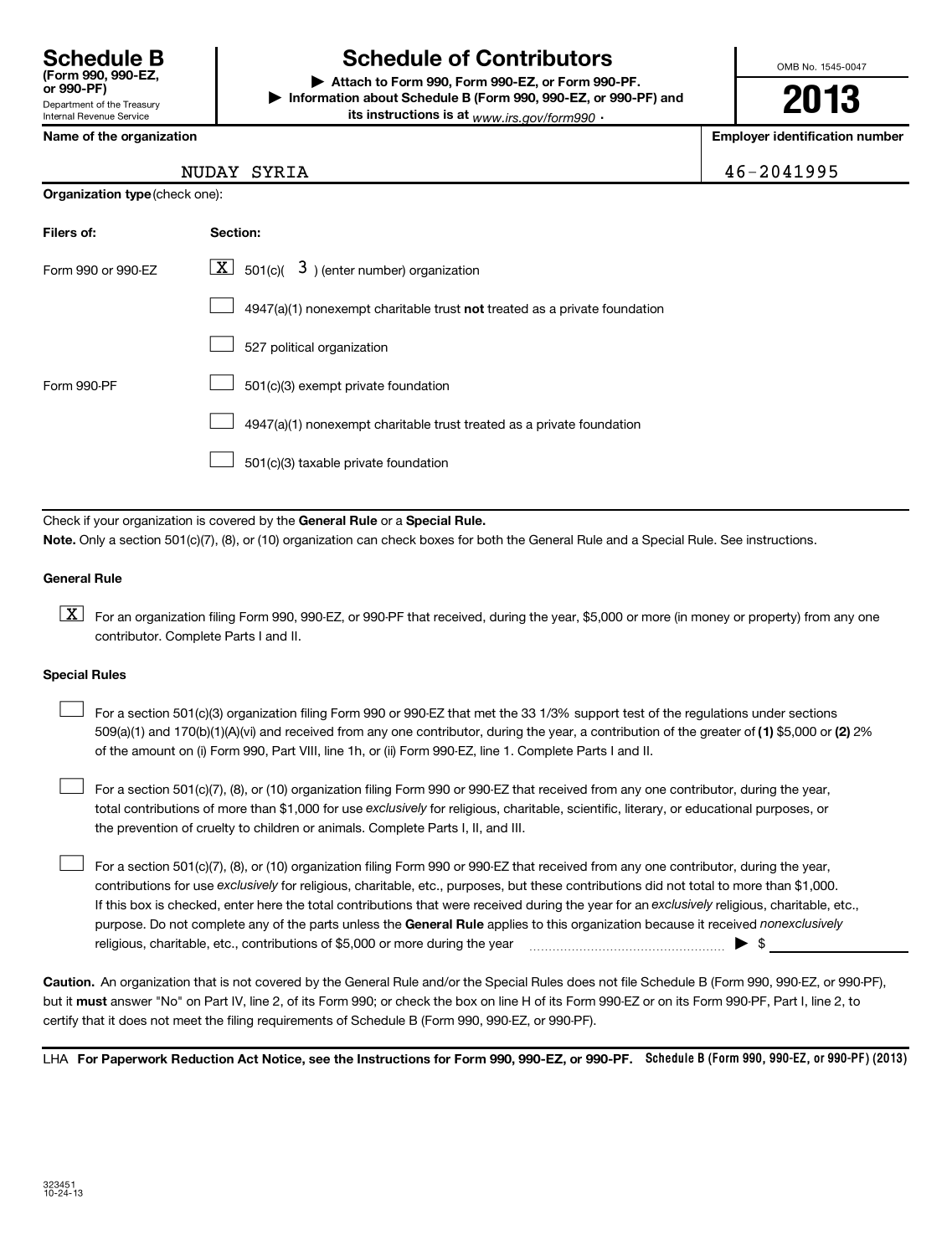| Schedule B (Form 990, 990-EZ, or 990-PF) (2013) | Page |
|-------------------------------------------------|------|
|-------------------------------------------------|------|

**Name of organization Employer identification number**

NUDAY SYRIA 46-2041995

| Part I          | <b>Contributors</b> (see instructions). Use duplicate copies of Part I if additional space is needed. |                                   |                                                                                                                                            |
|-----------------|-------------------------------------------------------------------------------------------------------|-----------------------------------|--------------------------------------------------------------------------------------------------------------------------------------------|
| (a)<br>No.      | (b)<br>Name, address, and ZIP + 4                                                                     | (c)<br><b>Total contributions</b> | (d)<br>Type of contribution                                                                                                                |
| 1               | AMJAD KINJAWI<br>366 MENDON ROAD<br>NORTH ATTLEBORO, MA 02760                                         | 17,931.<br>$\$\$                  | $\overline{\mathbf{X}}$<br>Person<br>Payroll<br>Noncash<br>(Complete Part II for<br>noncash contributions.)                                |
| (a)<br>No.      | (b)<br>Name, address, and ZIP + 4                                                                     | (c)<br><b>Total contributions</b> | (d)<br>Type of contribution                                                                                                                |
| 2               | NADIA ALAWA<br>14 ELLYSON AVENUE<br>EAST HAMPSTEAD, NH 03826                                          | 6,093.<br>$\mathfrak{S}$          | $\boxed{\textbf{X}}$<br>Person<br>Payroll<br>Noncash<br>(Complete Part II for<br>noncash contributions.)                                   |
| (a)<br>No.      | (b)<br>Name, address, and ZIP + 4                                                                     | (c)<br><b>Total contributions</b> | (d)<br>Type of contribution                                                                                                                |
| 3               | SAMAH BASSAS AND MOHAMMAD ALSOLAIMAN<br>4792 N. WHISPER WOOD DRIVE<br>LEHI, UT 84043                  | 5,000.<br>\$                      | $\overline{\mathbf{X}}$<br>Person<br>Payroll<br>Noncash<br>(Complete Part II for<br>noncash contributions.)                                |
| (a)<br>No.      | (b)<br>Name, address, and ZIP + 4                                                                     | (c)<br><b>Total contributions</b> | (d)<br>Type of contribution                                                                                                                |
|                 |                                                                                                       | \$                                | Person<br>Payroll<br>Noncash<br>(Complete Part II for<br>noncash contributions.)                                                           |
| (a)<br>No.      | (b)<br>Name, address, and ZIP + 4                                                                     | (c)<br><b>Total contributions</b> | (d)<br>Type of contribution                                                                                                                |
|                 |                                                                                                       | \$                                | Person<br>Payroll<br><b>Noncash</b><br>(Complete Part II for<br>noncash contributions.)                                                    |
| (a)<br>No.      | (b)<br>Name, address, and ZIP + 4                                                                     | (c)<br><b>Total contributions</b> | (d)<br>Type of contribution                                                                                                                |
| 323452 10-24-13 |                                                                                                       | \$                                | Person<br>Payroll<br><b>Noncash</b><br>(Complete Part II for<br>noncash contributions.)<br>Schedule B (Form 990, 990-EZ, or 990-PF) (2013) |

15581117 805028 NUA1995 2013.04030 NUDAY SYRIA NUA19951 19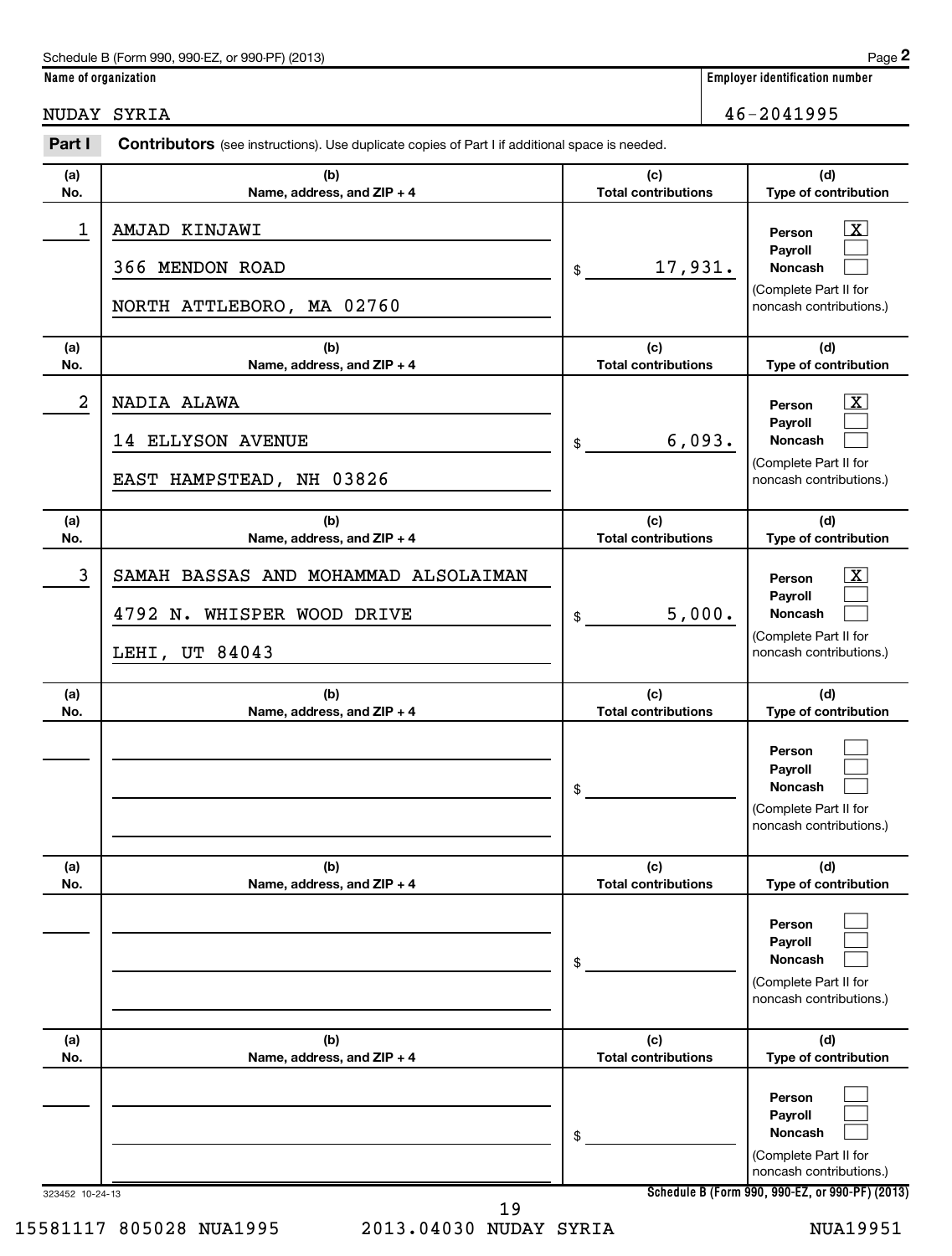| (2013)<br>. 990-EZ<br>Schedule B (Form<br>or 990-PF)<br><b>990</b> | Paqe                                     |
|--------------------------------------------------------------------|------------------------------------------|
| Name of<br>e of organization (                                     | <br>r identification number.<br>Employer |

**3**

## NUDAY SYRIA 46-2041995

Part II Noncash Property (see instructions). Use duplicate copies of Part II if additional space is needed.

| (a)<br>No.<br>from<br>Part I | (b)<br>Description of noncash property given | (c)<br>FMV (or estimate)<br>(see instructions) | (d)<br>Date received                            |
|------------------------------|----------------------------------------------|------------------------------------------------|-------------------------------------------------|
|                              |                                              |                                                |                                                 |
|                              |                                              | \$                                             |                                                 |
| (a)<br>No.                   |                                              | (c)                                            |                                                 |
| from<br>Part I               | (b)<br>Description of noncash property given | FMV (or estimate)<br>(see instructions)        | (d)<br>Date received                            |
|                              |                                              |                                                |                                                 |
|                              |                                              | \$                                             |                                                 |
| (a)<br>No.<br>from<br>Part I | (b)<br>Description of noncash property given | (c)<br>FMV (or estimate)<br>(see instructions) | (d)<br>Date received                            |
|                              |                                              |                                                |                                                 |
|                              |                                              | \$                                             |                                                 |
| (a)<br>No.<br>from<br>Part I | (b)<br>Description of noncash property given | (c)<br>FMV (or estimate)<br>(see instructions) | (d)<br>Date received                            |
|                              |                                              |                                                |                                                 |
|                              |                                              | \$                                             |                                                 |
| (a)<br>No.<br>from<br>Part I | (b)<br>Description of noncash property given | (c)<br>FMV (or estimate)<br>(see instructions) | (d)<br>Date received                            |
|                              |                                              |                                                |                                                 |
|                              |                                              | \$                                             |                                                 |
| (a)<br>No.<br>from<br>Part I | (b)<br>Description of noncash property given | (c)<br>FMV (or estimate)<br>(see instructions) | (d)<br>Date received                            |
|                              |                                              |                                                |                                                 |
|                              |                                              | \$                                             |                                                 |
| 323453 10-24-13              |                                              |                                                | Schedule B (Form 990, 990-EZ, or 990-PF) (2013) |

15581117 805028 NUA1995 2013.04030 NUDAY SYRIA NUA19951

20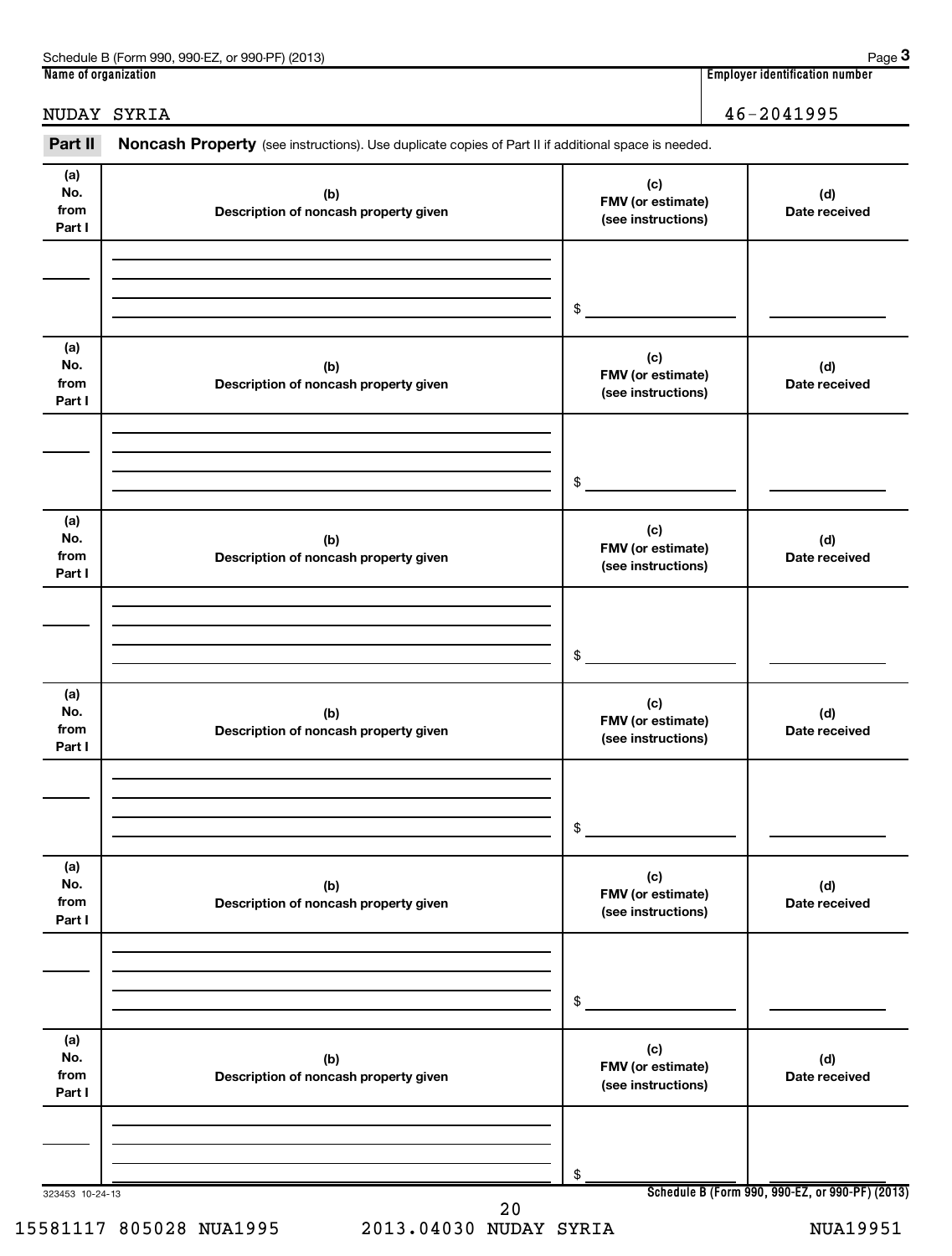| Name of organization      |                                                                                                                                                              |                      | <b>Employer identification number</b>                                                                                                                                                                                              |
|---------------------------|--------------------------------------------------------------------------------------------------------------------------------------------------------------|----------------------|------------------------------------------------------------------------------------------------------------------------------------------------------------------------------------------------------------------------------------|
| NUDAY SYRIA               |                                                                                                                                                              |                      | 46-2041995                                                                                                                                                                                                                         |
| Part III                  | the total of exclusively religious, charitable, etc., contributions of \$1,000 or less for the year. (Enter this information once.) $\blacktriangleright$ \$ |                      | Exclusively religious, charitable, etc., individual contributions to section 501(c)(7), (8), or (10) organizations that total more than \$1,000 for the<br>year. Complete columns (a) through (e) and the following line entry. Fo |
| (a) No.                   | Use duplicate copies of Part III if additional space is needed.                                                                                              |                      |                                                                                                                                                                                                                                    |
| from<br>Part I            | (b) Purpose of gift                                                                                                                                          | (c) Use of gift      | (d) Description of how gift is held                                                                                                                                                                                                |
|                           |                                                                                                                                                              |                      |                                                                                                                                                                                                                                    |
|                           |                                                                                                                                                              | (e) Transfer of gift |                                                                                                                                                                                                                                    |
|                           | Transferee's name, address, and ZIP + 4                                                                                                                      |                      | Relationship of transferor to transferee                                                                                                                                                                                           |
| (a) No.                   |                                                                                                                                                              |                      |                                                                                                                                                                                                                                    |
| from<br>Part I            | (b) Purpose of gift                                                                                                                                          | (c) Use of gift      | (d) Description of how gift is held                                                                                                                                                                                                |
|                           |                                                                                                                                                              |                      |                                                                                                                                                                                                                                    |
|                           |                                                                                                                                                              | (e) Transfer of gift |                                                                                                                                                                                                                                    |
|                           | Transferee's name, address, and ZIP + 4                                                                                                                      |                      | Relationship of transferor to transferee                                                                                                                                                                                           |
|                           |                                                                                                                                                              |                      |                                                                                                                                                                                                                                    |
| (a) No.<br>from<br>Part I | (b) Purpose of gift                                                                                                                                          | (c) Use of gift      | (d) Description of how gift is held                                                                                                                                                                                                |
|                           |                                                                                                                                                              |                      |                                                                                                                                                                                                                                    |
|                           |                                                                                                                                                              | (e) Transfer of gift |                                                                                                                                                                                                                                    |
|                           | Transferee's name, address, and ZIP + 4                                                                                                                      |                      | Relationship of transferor to transferee                                                                                                                                                                                           |
| (a) No.                   |                                                                                                                                                              |                      |                                                                                                                                                                                                                                    |
| from<br>Part I            | (b) Purpose of gift                                                                                                                                          | (c) Use of gift      | (d) Description of how gift is held                                                                                                                                                                                                |
|                           |                                                                                                                                                              |                      |                                                                                                                                                                                                                                    |
|                           |                                                                                                                                                              | (e) Transfer of gift |                                                                                                                                                                                                                                    |
|                           | Transferee's name, address, and ZIP + 4                                                                                                                      |                      | Relationship of transferor to transferee                                                                                                                                                                                           |
|                           |                                                                                                                                                              |                      |                                                                                                                                                                                                                                    |
| 323454 10-24-13           |                                                                                                                                                              | 21                   | Schedule B (Form 990, 990-EZ, or 990-PF) (2013)                                                                                                                                                                                    |

15581117 805028 NUA1995 2013.04030 NUDAY SYRIA NUA19951 21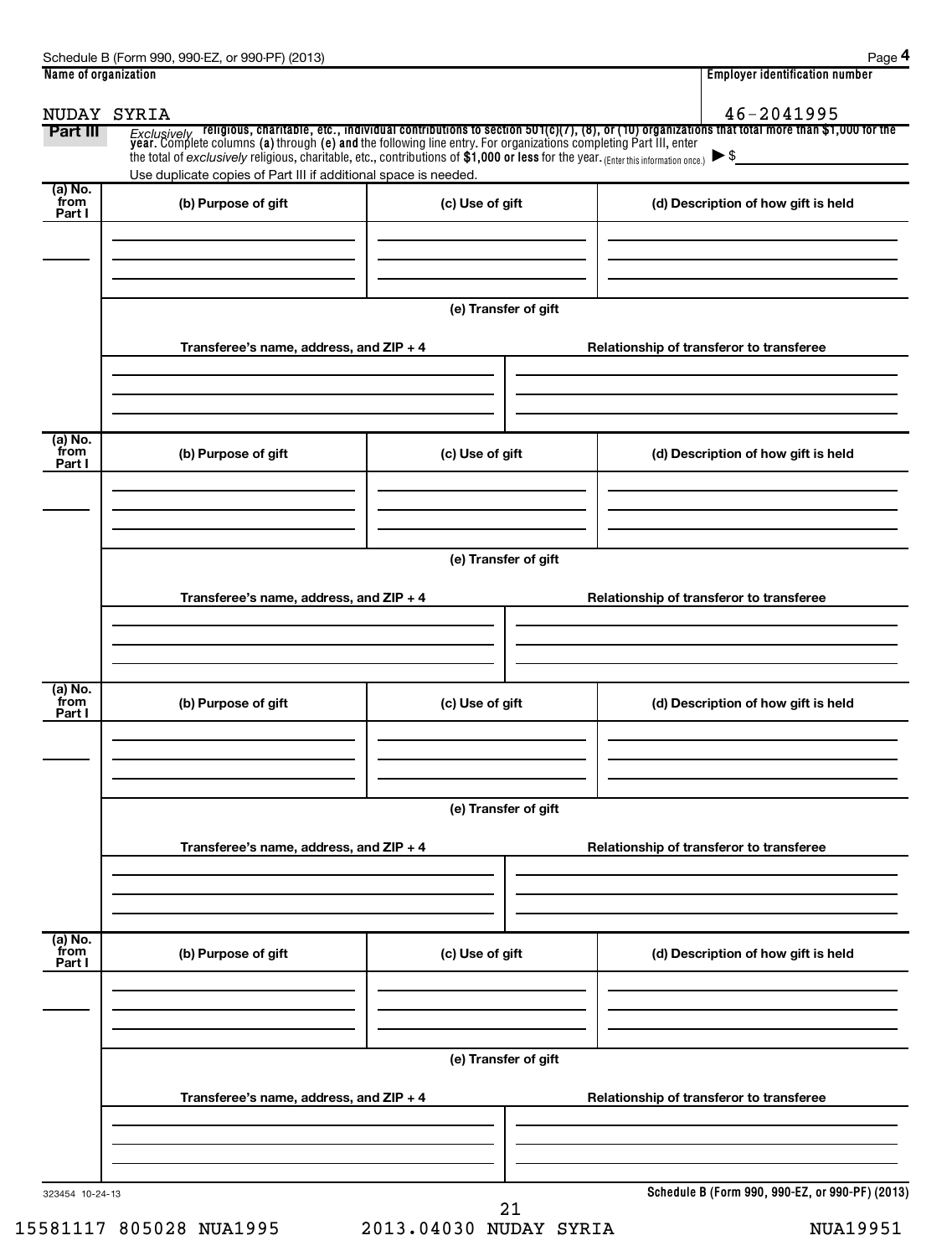| <b>SCHEDULE G</b>                                                                                                                                           | Supplemental Information Regarding Fundraising or Gaming Activities                                                                     |                       |                                         |                                       |  |                                        | OMB No. 1545-0047                       |  |
|-------------------------------------------------------------------------------------------------------------------------------------------------------------|-----------------------------------------------------------------------------------------------------------------------------------------|-----------------------|-----------------------------------------|---------------------------------------|--|----------------------------------------|-----------------------------------------|--|
| (Form 990 or 990-EZ)                                                                                                                                        | Complete if the organization answered "Yes" to Form 990, Part IV, lines 17, 18, or 19, or if the                                        |                       |                                         |                                       |  |                                        |                                         |  |
| organization entered more than \$15,000 on Form 990-EZ, line 6a.<br>Department of the Treasury                                                              |                                                                                                                                         | <b>Open To Public</b> |                                         |                                       |  |                                        |                                         |  |
| Internal Revenue Service                                                                                                                                    | Attach to Form 990 or Form 990-EZ.<br>Information about Schedule G (Form 990 or 990-EZ) and its instructions is at www irs gov/form 990 |                       |                                         |                                       |  |                                        | Inspection                              |  |
| Name of the organization<br>NUDAY SYRIA                                                                                                                     |                                                                                                                                         |                       |                                         |                                       |  | 46-2041995                             | <b>Employer identification number</b>   |  |
| Part I                                                                                                                                                      | Fundraising Activities. Complete if the organization answered "Yes" to Form 990, Part IV, line 17. Form 990-EZ filers are not           |                       |                                         |                                       |  |                                        |                                         |  |
| required to complete this part.                                                                                                                             |                                                                                                                                         |                       |                                         |                                       |  |                                        |                                         |  |
| 1 Indicate whether the organization raised funds through any of the following activities. Check all that apply.<br>Mail solicitations<br>a                  | e                                                                                                                                       |                       |                                         | Solicitation of non-government grants |  |                                        |                                         |  |
| Internet and email solicitations<br>b                                                                                                                       | f                                                                                                                                       |                       |                                         | Solicitation of government grants     |  |                                        |                                         |  |
| Phone solicitations<br>c                                                                                                                                    | Special fundraising events<br>g                                                                                                         |                       |                                         |                                       |  |                                        |                                         |  |
| In-person solicitations<br>d<br>2 a Did the organization have a written or oral agreement with any individual (including officers, directors, trustees or   |                                                                                                                                         |                       |                                         |                                       |  |                                        |                                         |  |
|                                                                                                                                                             | key employees listed in Form 990, Part VII) or entity in connection with professional fundraising services?                             |                       |                                         |                                       |  |                                        | Yes<br><b>No</b>                        |  |
| b If "Yes," list the ten highest paid individuals or entities (fundraisers) pursuant to agreements under which the fundraiser is to be                      |                                                                                                                                         |                       |                                         |                                       |  |                                        |                                         |  |
| compensated at least \$5,000 by the organization.                                                                                                           |                                                                                                                                         |                       |                                         |                                       |  |                                        |                                         |  |
| (i) Name and address of individual                                                                                                                          | (ii) Activity                                                                                                                           |                       | (iii) Did<br>fundraiser<br>have custody | (iv) Gross receipts                   |  | (v) Amount paid<br>to (or retained by) | (vi) Amount paid<br>to (or retained by) |  |
| or entity (fundraiser)                                                                                                                                      |                                                                                                                                         |                       | or control of<br>contributions?         | from activity                         |  | fundraiser<br>listed in col. (i)       | organization                            |  |
|                                                                                                                                                             |                                                                                                                                         | <b>Yes</b>            | No                                      |                                       |  |                                        |                                         |  |
|                                                                                                                                                             |                                                                                                                                         |                       |                                         |                                       |  |                                        |                                         |  |
|                                                                                                                                                             |                                                                                                                                         |                       |                                         |                                       |  |                                        |                                         |  |
|                                                                                                                                                             |                                                                                                                                         |                       |                                         |                                       |  |                                        |                                         |  |
|                                                                                                                                                             |                                                                                                                                         |                       |                                         |                                       |  |                                        |                                         |  |
|                                                                                                                                                             |                                                                                                                                         |                       |                                         |                                       |  |                                        |                                         |  |
|                                                                                                                                                             |                                                                                                                                         |                       |                                         |                                       |  |                                        |                                         |  |
|                                                                                                                                                             |                                                                                                                                         |                       |                                         |                                       |  |                                        |                                         |  |
|                                                                                                                                                             |                                                                                                                                         |                       |                                         |                                       |  |                                        |                                         |  |
|                                                                                                                                                             |                                                                                                                                         |                       |                                         |                                       |  |                                        |                                         |  |
|                                                                                                                                                             |                                                                                                                                         |                       |                                         |                                       |  |                                        |                                         |  |
|                                                                                                                                                             |                                                                                                                                         |                       |                                         |                                       |  |                                        |                                         |  |
|                                                                                                                                                             |                                                                                                                                         |                       |                                         |                                       |  |                                        |                                         |  |
|                                                                                                                                                             |                                                                                                                                         |                       |                                         |                                       |  |                                        |                                         |  |
|                                                                                                                                                             |                                                                                                                                         |                       |                                         |                                       |  |                                        |                                         |  |
| Total<br>3 List all states in which the organization is registered or licensed to solicit contributions or has been notified it is exempt from registration |                                                                                                                                         |                       |                                         |                                       |  |                                        |                                         |  |
| or licensing.                                                                                                                                               |                                                                                                                                         |                       |                                         |                                       |  |                                        |                                         |  |
|                                                                                                                                                             |                                                                                                                                         |                       |                                         |                                       |  |                                        |                                         |  |
|                                                                                                                                                             |                                                                                                                                         |                       |                                         |                                       |  |                                        |                                         |  |
|                                                                                                                                                             |                                                                                                                                         |                       |                                         |                                       |  |                                        |                                         |  |
|                                                                                                                                                             |                                                                                                                                         |                       |                                         |                                       |  |                                        |                                         |  |
|                                                                                                                                                             |                                                                                                                                         |                       |                                         |                                       |  |                                        |                                         |  |
|                                                                                                                                                             |                                                                                                                                         |                       |                                         |                                       |  |                                        |                                         |  |
|                                                                                                                                                             |                                                                                                                                         |                       |                                         |                                       |  |                                        |                                         |  |
|                                                                                                                                                             |                                                                                                                                         |                       |                                         |                                       |  |                                        |                                         |  |

332081 09-12-13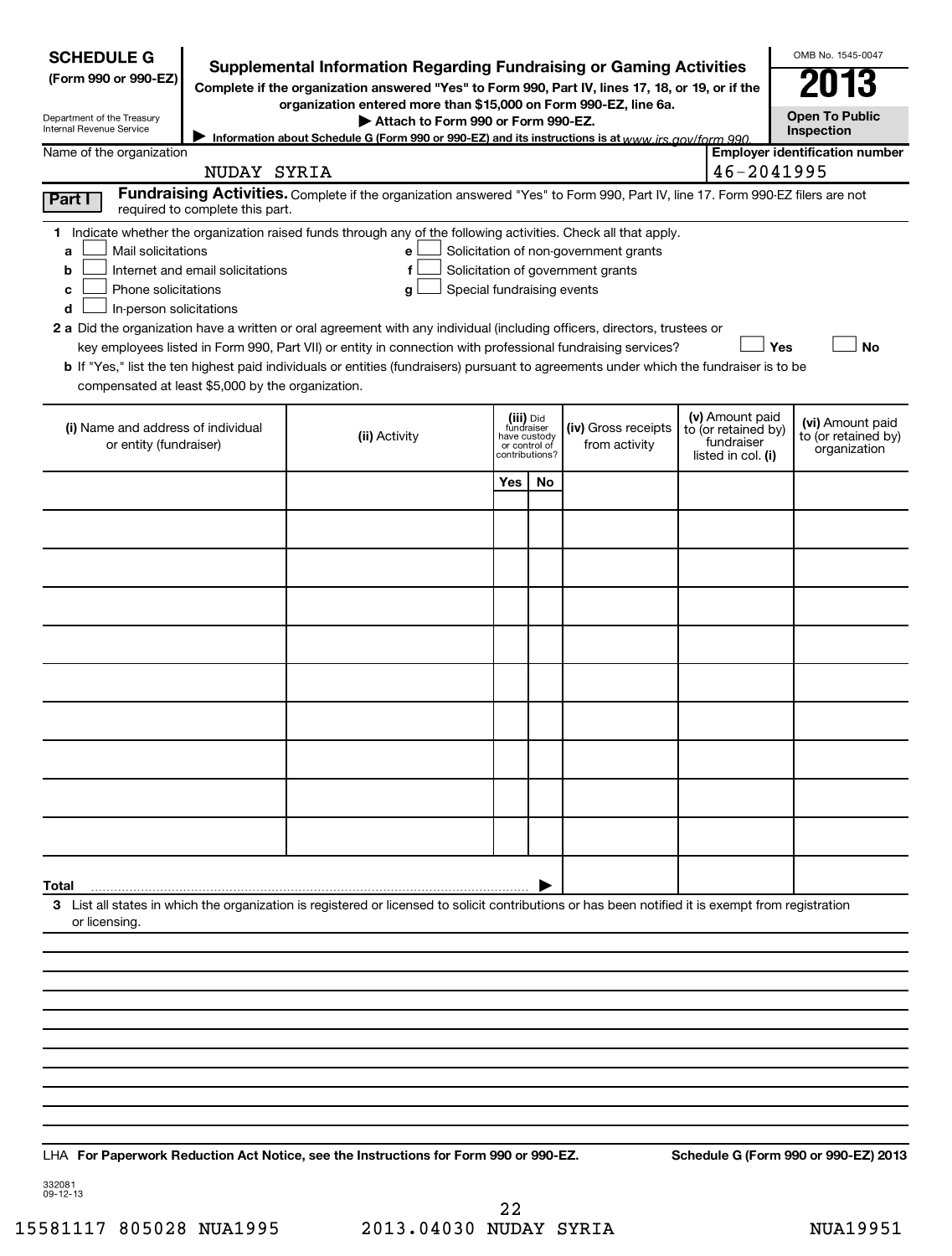#### Schedule G (Form 990 or 990-EZ) 2013 Page NUDAY SYRIA 46-2041995

|                 | Part II | Fundraising Events. Complete if the organization answered "Yes" to Form 990, Part IV, line 18, or reported more than \$15,000<br>of fundraising event contributions and gross income on Form 990-EZ, lines 1 and 6b. List events with gross receipts greater than \$5,000. |                         |                         |                                 |                                                       |
|-----------------|---------|----------------------------------------------------------------------------------------------------------------------------------------------------------------------------------------------------------------------------------------------------------------------------|-------------------------|-------------------------|---------------------------------|-------------------------------------------------------|
|                 |         |                                                                                                                                                                                                                                                                            | (a) Event #1<br>BANQUET | $(b)$ Event #2          | (c) Other events<br><b>NONE</b> | (d) Total events<br>(add col. (a) through<br>col. (c) |
|                 |         |                                                                                                                                                                                                                                                                            | (event type)            | (event type)            | (total number)                  |                                                       |
| Revenue         | 1.      |                                                                                                                                                                                                                                                                            | 34,095.                 |                         |                                 | 34,095.                                               |
|                 |         |                                                                                                                                                                                                                                                                            |                         |                         |                                 |                                                       |
|                 |         |                                                                                                                                                                                                                                                                            |                         |                         |                                 |                                                       |
|                 | 3       | Gross income (line 1 minus line 2)                                                                                                                                                                                                                                         | 34,095.                 |                         |                                 | 34,095.                                               |
|                 |         |                                                                                                                                                                                                                                                                            |                         |                         |                                 |                                                       |
|                 | 5       |                                                                                                                                                                                                                                                                            |                         |                         |                                 |                                                       |
|                 |         |                                                                                                                                                                                                                                                                            |                         |                         |                                 |                                                       |
|                 | 6       |                                                                                                                                                                                                                                                                            | 14,464.                 |                         |                                 | 14,464.                                               |
| Direct Expenses | 7       |                                                                                                                                                                                                                                                                            |                         |                         |                                 |                                                       |
|                 | 8       |                                                                                                                                                                                                                                                                            | 4,450.                  |                         |                                 | 4,450.                                                |
|                 | 9       |                                                                                                                                                                                                                                                                            |                         |                         |                                 |                                                       |
|                 | 10      |                                                                                                                                                                                                                                                                            |                         |                         |                                 | 18,914.                                               |
| Part III        |         | 11 Net income summary. Subtract line 10 from line 3, column (d)<br>Gaming. Complete if the organization answered "Yes" to Form 990, Part IV, line 19, or reported more than                                                                                                |                         |                         |                                 | 15, 181.                                              |
|                 |         | \$15,000 on Form 990-EZ, line 6a.                                                                                                                                                                                                                                          |                         |                         |                                 |                                                       |
|                 |         |                                                                                                                                                                                                                                                                            | (a) Bingo               | (b) Pull tabs/instant   | (c) Other gaming                | (d) Total gaming (add                                 |
| Revenue         |         |                                                                                                                                                                                                                                                                            |                         | bingo/progressive bingo |                                 | col. (a) through col. (c))                            |
|                 | 1.      |                                                                                                                                                                                                                                                                            |                         |                         |                                 |                                                       |
|                 |         |                                                                                                                                                                                                                                                                            |                         |                         |                                 |                                                       |
|                 |         |                                                                                                                                                                                                                                                                            |                         |                         |                                 |                                                       |
|                 | 3       |                                                                                                                                                                                                                                                                            |                         |                         |                                 |                                                       |
| Direct Expenses |         |                                                                                                                                                                                                                                                                            |                         |                         |                                 |                                                       |
|                 | 5       |                                                                                                                                                                                                                                                                            |                         |                         |                                 |                                                       |
|                 |         | 6 Volunteer labor                                                                                                                                                                                                                                                          | Yes<br>%<br>No          | Yes<br>%<br>No          | Yes<br>%<br>No                  |                                                       |
|                 | 7       | Direct expense summary. Add lines 2 through 5 in column (d)                                                                                                                                                                                                                |                         |                         |                                 |                                                       |
|                 | 8       |                                                                                                                                                                                                                                                                            |                         |                         |                                 |                                                       |
|                 |         |                                                                                                                                                                                                                                                                            |                         |                         |                                 |                                                       |
|                 |         | 9 Enter the state(s) in which the organization operates gaming activities:                                                                                                                                                                                                 |                         |                         |                                 | Yes<br><b>No</b>                                      |
|                 |         | <b>b</b> If "No," explain:<br><u> 1989 - Johann Stein, marwolaethau a bhann an t-Amhainn an t-Amhainn an t-Amhainn an t-Amhainn an t-Amhainn an</u>                                                                                                                        |                         |                         |                                 |                                                       |
|                 |         |                                                                                                                                                                                                                                                                            |                         |                         |                                 |                                                       |
|                 |         |                                                                                                                                                                                                                                                                            |                         |                         |                                 | <b>No</b><br>Yes                                      |
|                 |         |                                                                                                                                                                                                                                                                            |                         |                         |                                 |                                                       |
|                 |         |                                                                                                                                                                                                                                                                            |                         |                         |                                 |                                                       |

332082 09-12-13

**Schedule G (Form 990 or 990-EZ) 2013**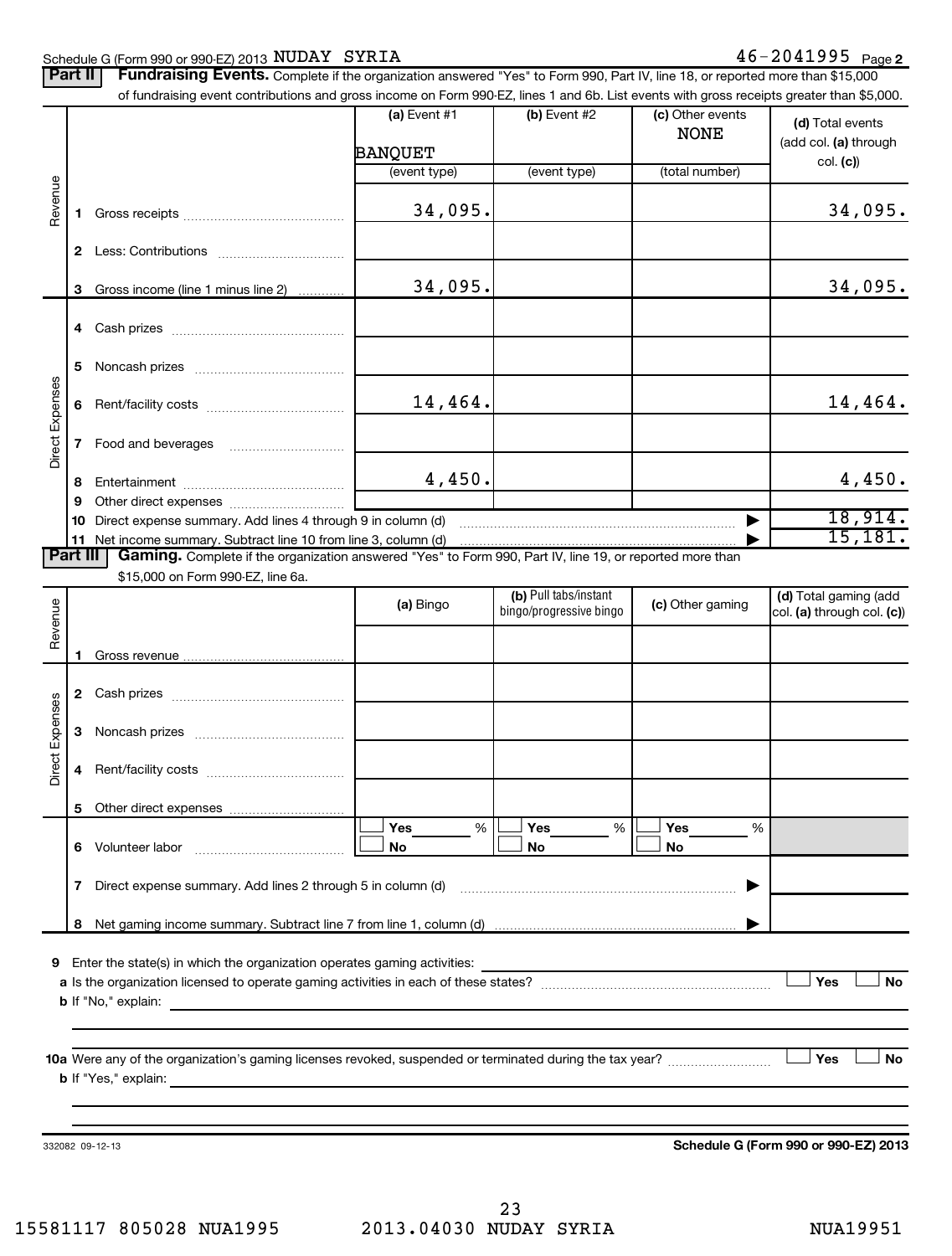| Yes<br><b>No</b><br>12 Is the organization a grantor, beneficiary or trustee of a trust or a member of a partnership or other entity formed<br>Yes<br><b>No</b><br>13 Indicate the percentage of gaming activity operated in:<br>1За<br>13 <sub>b</sub><br><b>b</b> An outside facility <i>www.communicality www.communicality.communicality www.communicality www.communicality.communicality www.communicality.com</i><br>14 Enter the name and address of the person who prepares the organization's gaming/special events books and records:<br>Name $\blacktriangleright$<br><u> 1989 - Johann Barbara, martin amerikan basal dan berasal dan berasal dalam basal dan berasal dan berasal dan</u><br>Yes<br><b>No</b><br>15a Does the organization have a contract with a third party from whom the organization receives gaming revenue?<br>of gaming revenue retained by the third party $\triangleright$ \$ __________________.<br>c If "Yes," enter name and address of the third party:<br><u> 1989 - Johann Barbara, martin amerikan basal dan berasal dalam basal dalam basal dalam basal dalam basal dala</u><br>Name $\blacktriangleright$<br>Address $\blacktriangleright$<br><b>16</b> Gaming manager information:<br>Name $\blacktriangleright$<br>Gaming manager compensation > \$<br>$\blacksquare$ Description of services provided $\blacktriangleright$<br>Director/officer<br>Employee<br>Independent contractor<br><b>17</b> Mandatory distributions:<br>a Is the organization required under state law to make charitable distributions from the gaming proceeds to<br>$\Box$ Yes $\Box$ No<br>retain the state gaming license?<br><b>b</b> Enter the amount of distributions required under state law to be distributed to other exempt organizations or spent in the<br>organization's own exempt activities during the tax year $\triangleright$ \$<br> Part IV<br>Supplemental Information. Provide the explanations required by Part I, line 2b, columns (iii) and (v), and Part III, lines 9, 9b, 10b, 15b,<br>15c, 16, and 17b, as applicable. Also complete this part to provide any additional information (see instructions).<br>Schedule G (Form 990 or 990-EZ) 2013<br>332083 09-12-13<br>24 | Schedule G (Form 990 or 990-EZ) 2013 NUDAY SYRIA | $46 - 2041995$ | Page 3 |
|-----------------------------------------------------------------------------------------------------------------------------------------------------------------------------------------------------------------------------------------------------------------------------------------------------------------------------------------------------------------------------------------------------------------------------------------------------------------------------------------------------------------------------------------------------------------------------------------------------------------------------------------------------------------------------------------------------------------------------------------------------------------------------------------------------------------------------------------------------------------------------------------------------------------------------------------------------------------------------------------------------------------------------------------------------------------------------------------------------------------------------------------------------------------------------------------------------------------------------------------------------------------------------------------------------------------------------------------------------------------------------------------------------------------------------------------------------------------------------------------------------------------------------------------------------------------------------------------------------------------------------------------------------------------------------------------------------------------------------------------------------------------------------------------------------------------------------------------------------------------------------------------------------------------------------------------------------------------------------------------------------------------------------------------------------------------------------------------------------------------------------------------------------------------------------------------------------------------------------------|--------------------------------------------------|----------------|--------|
|                                                                                                                                                                                                                                                                                                                                                                                                                                                                                                                                                                                                                                                                                                                                                                                                                                                                                                                                                                                                                                                                                                                                                                                                                                                                                                                                                                                                                                                                                                                                                                                                                                                                                                                                                                                                                                                                                                                                                                                                                                                                                                                                                                                                                                   |                                                  |                |        |
|                                                                                                                                                                                                                                                                                                                                                                                                                                                                                                                                                                                                                                                                                                                                                                                                                                                                                                                                                                                                                                                                                                                                                                                                                                                                                                                                                                                                                                                                                                                                                                                                                                                                                                                                                                                                                                                                                                                                                                                                                                                                                                                                                                                                                                   |                                                  |                |        |
|                                                                                                                                                                                                                                                                                                                                                                                                                                                                                                                                                                                                                                                                                                                                                                                                                                                                                                                                                                                                                                                                                                                                                                                                                                                                                                                                                                                                                                                                                                                                                                                                                                                                                                                                                                                                                                                                                                                                                                                                                                                                                                                                                                                                                                   |                                                  |                |        |
|                                                                                                                                                                                                                                                                                                                                                                                                                                                                                                                                                                                                                                                                                                                                                                                                                                                                                                                                                                                                                                                                                                                                                                                                                                                                                                                                                                                                                                                                                                                                                                                                                                                                                                                                                                                                                                                                                                                                                                                                                                                                                                                                                                                                                                   |                                                  |                | %      |
|                                                                                                                                                                                                                                                                                                                                                                                                                                                                                                                                                                                                                                                                                                                                                                                                                                                                                                                                                                                                                                                                                                                                                                                                                                                                                                                                                                                                                                                                                                                                                                                                                                                                                                                                                                                                                                                                                                                                                                                                                                                                                                                                                                                                                                   |                                                  |                | %      |
|                                                                                                                                                                                                                                                                                                                                                                                                                                                                                                                                                                                                                                                                                                                                                                                                                                                                                                                                                                                                                                                                                                                                                                                                                                                                                                                                                                                                                                                                                                                                                                                                                                                                                                                                                                                                                                                                                                                                                                                                                                                                                                                                                                                                                                   |                                                  |                |        |
|                                                                                                                                                                                                                                                                                                                                                                                                                                                                                                                                                                                                                                                                                                                                                                                                                                                                                                                                                                                                                                                                                                                                                                                                                                                                                                                                                                                                                                                                                                                                                                                                                                                                                                                                                                                                                                                                                                                                                                                                                                                                                                                                                                                                                                   |                                                  |                |        |
|                                                                                                                                                                                                                                                                                                                                                                                                                                                                                                                                                                                                                                                                                                                                                                                                                                                                                                                                                                                                                                                                                                                                                                                                                                                                                                                                                                                                                                                                                                                                                                                                                                                                                                                                                                                                                                                                                                                                                                                                                                                                                                                                                                                                                                   |                                                  |                |        |
|                                                                                                                                                                                                                                                                                                                                                                                                                                                                                                                                                                                                                                                                                                                                                                                                                                                                                                                                                                                                                                                                                                                                                                                                                                                                                                                                                                                                                                                                                                                                                                                                                                                                                                                                                                                                                                                                                                                                                                                                                                                                                                                                                                                                                                   |                                                  |                |        |
|                                                                                                                                                                                                                                                                                                                                                                                                                                                                                                                                                                                                                                                                                                                                                                                                                                                                                                                                                                                                                                                                                                                                                                                                                                                                                                                                                                                                                                                                                                                                                                                                                                                                                                                                                                                                                                                                                                                                                                                                                                                                                                                                                                                                                                   |                                                  |                |        |
|                                                                                                                                                                                                                                                                                                                                                                                                                                                                                                                                                                                                                                                                                                                                                                                                                                                                                                                                                                                                                                                                                                                                                                                                                                                                                                                                                                                                                                                                                                                                                                                                                                                                                                                                                                                                                                                                                                                                                                                                                                                                                                                                                                                                                                   |                                                  |                |        |
|                                                                                                                                                                                                                                                                                                                                                                                                                                                                                                                                                                                                                                                                                                                                                                                                                                                                                                                                                                                                                                                                                                                                                                                                                                                                                                                                                                                                                                                                                                                                                                                                                                                                                                                                                                                                                                                                                                                                                                                                                                                                                                                                                                                                                                   |                                                  |                |        |
|                                                                                                                                                                                                                                                                                                                                                                                                                                                                                                                                                                                                                                                                                                                                                                                                                                                                                                                                                                                                                                                                                                                                                                                                                                                                                                                                                                                                                                                                                                                                                                                                                                                                                                                                                                                                                                                                                                                                                                                                                                                                                                                                                                                                                                   |                                                  |                |        |
|                                                                                                                                                                                                                                                                                                                                                                                                                                                                                                                                                                                                                                                                                                                                                                                                                                                                                                                                                                                                                                                                                                                                                                                                                                                                                                                                                                                                                                                                                                                                                                                                                                                                                                                                                                                                                                                                                                                                                                                                                                                                                                                                                                                                                                   |                                                  |                |        |
|                                                                                                                                                                                                                                                                                                                                                                                                                                                                                                                                                                                                                                                                                                                                                                                                                                                                                                                                                                                                                                                                                                                                                                                                                                                                                                                                                                                                                                                                                                                                                                                                                                                                                                                                                                                                                                                                                                                                                                                                                                                                                                                                                                                                                                   |                                                  |                |        |
|                                                                                                                                                                                                                                                                                                                                                                                                                                                                                                                                                                                                                                                                                                                                                                                                                                                                                                                                                                                                                                                                                                                                                                                                                                                                                                                                                                                                                                                                                                                                                                                                                                                                                                                                                                                                                                                                                                                                                                                                                                                                                                                                                                                                                                   |                                                  |                |        |
|                                                                                                                                                                                                                                                                                                                                                                                                                                                                                                                                                                                                                                                                                                                                                                                                                                                                                                                                                                                                                                                                                                                                                                                                                                                                                                                                                                                                                                                                                                                                                                                                                                                                                                                                                                                                                                                                                                                                                                                                                                                                                                                                                                                                                                   |                                                  |                |        |
|                                                                                                                                                                                                                                                                                                                                                                                                                                                                                                                                                                                                                                                                                                                                                                                                                                                                                                                                                                                                                                                                                                                                                                                                                                                                                                                                                                                                                                                                                                                                                                                                                                                                                                                                                                                                                                                                                                                                                                                                                                                                                                                                                                                                                                   |                                                  |                |        |
|                                                                                                                                                                                                                                                                                                                                                                                                                                                                                                                                                                                                                                                                                                                                                                                                                                                                                                                                                                                                                                                                                                                                                                                                                                                                                                                                                                                                                                                                                                                                                                                                                                                                                                                                                                                                                                                                                                                                                                                                                                                                                                                                                                                                                                   |                                                  |                |        |
|                                                                                                                                                                                                                                                                                                                                                                                                                                                                                                                                                                                                                                                                                                                                                                                                                                                                                                                                                                                                                                                                                                                                                                                                                                                                                                                                                                                                                                                                                                                                                                                                                                                                                                                                                                                                                                                                                                                                                                                                                                                                                                                                                                                                                                   |                                                  |                |        |
|                                                                                                                                                                                                                                                                                                                                                                                                                                                                                                                                                                                                                                                                                                                                                                                                                                                                                                                                                                                                                                                                                                                                                                                                                                                                                                                                                                                                                                                                                                                                                                                                                                                                                                                                                                                                                                                                                                                                                                                                                                                                                                                                                                                                                                   |                                                  |                |        |
|                                                                                                                                                                                                                                                                                                                                                                                                                                                                                                                                                                                                                                                                                                                                                                                                                                                                                                                                                                                                                                                                                                                                                                                                                                                                                                                                                                                                                                                                                                                                                                                                                                                                                                                                                                                                                                                                                                                                                                                                                                                                                                                                                                                                                                   |                                                  |                |        |
|                                                                                                                                                                                                                                                                                                                                                                                                                                                                                                                                                                                                                                                                                                                                                                                                                                                                                                                                                                                                                                                                                                                                                                                                                                                                                                                                                                                                                                                                                                                                                                                                                                                                                                                                                                                                                                                                                                                                                                                                                                                                                                                                                                                                                                   |                                                  |                |        |
|                                                                                                                                                                                                                                                                                                                                                                                                                                                                                                                                                                                                                                                                                                                                                                                                                                                                                                                                                                                                                                                                                                                                                                                                                                                                                                                                                                                                                                                                                                                                                                                                                                                                                                                                                                                                                                                                                                                                                                                                                                                                                                                                                                                                                                   |                                                  |                |        |
|                                                                                                                                                                                                                                                                                                                                                                                                                                                                                                                                                                                                                                                                                                                                                                                                                                                                                                                                                                                                                                                                                                                                                                                                                                                                                                                                                                                                                                                                                                                                                                                                                                                                                                                                                                                                                                                                                                                                                                                                                                                                                                                                                                                                                                   |                                                  |                |        |
|                                                                                                                                                                                                                                                                                                                                                                                                                                                                                                                                                                                                                                                                                                                                                                                                                                                                                                                                                                                                                                                                                                                                                                                                                                                                                                                                                                                                                                                                                                                                                                                                                                                                                                                                                                                                                                                                                                                                                                                                                                                                                                                                                                                                                                   |                                                  |                |        |
|                                                                                                                                                                                                                                                                                                                                                                                                                                                                                                                                                                                                                                                                                                                                                                                                                                                                                                                                                                                                                                                                                                                                                                                                                                                                                                                                                                                                                                                                                                                                                                                                                                                                                                                                                                                                                                                                                                                                                                                                                                                                                                                                                                                                                                   |                                                  |                |        |
|                                                                                                                                                                                                                                                                                                                                                                                                                                                                                                                                                                                                                                                                                                                                                                                                                                                                                                                                                                                                                                                                                                                                                                                                                                                                                                                                                                                                                                                                                                                                                                                                                                                                                                                                                                                                                                                                                                                                                                                                                                                                                                                                                                                                                                   |                                                  |                |        |
|                                                                                                                                                                                                                                                                                                                                                                                                                                                                                                                                                                                                                                                                                                                                                                                                                                                                                                                                                                                                                                                                                                                                                                                                                                                                                                                                                                                                                                                                                                                                                                                                                                                                                                                                                                                                                                                                                                                                                                                                                                                                                                                                                                                                                                   |                                                  |                |        |
|                                                                                                                                                                                                                                                                                                                                                                                                                                                                                                                                                                                                                                                                                                                                                                                                                                                                                                                                                                                                                                                                                                                                                                                                                                                                                                                                                                                                                                                                                                                                                                                                                                                                                                                                                                                                                                                                                                                                                                                                                                                                                                                                                                                                                                   |                                                  |                |        |
|                                                                                                                                                                                                                                                                                                                                                                                                                                                                                                                                                                                                                                                                                                                                                                                                                                                                                                                                                                                                                                                                                                                                                                                                                                                                                                                                                                                                                                                                                                                                                                                                                                                                                                                                                                                                                                                                                                                                                                                                                                                                                                                                                                                                                                   |                                                  |                |        |
|                                                                                                                                                                                                                                                                                                                                                                                                                                                                                                                                                                                                                                                                                                                                                                                                                                                                                                                                                                                                                                                                                                                                                                                                                                                                                                                                                                                                                                                                                                                                                                                                                                                                                                                                                                                                                                                                                                                                                                                                                                                                                                                                                                                                                                   |                                                  |                |        |
|                                                                                                                                                                                                                                                                                                                                                                                                                                                                                                                                                                                                                                                                                                                                                                                                                                                                                                                                                                                                                                                                                                                                                                                                                                                                                                                                                                                                                                                                                                                                                                                                                                                                                                                                                                                                                                                                                                                                                                                                                                                                                                                                                                                                                                   |                                                  |                |        |
|                                                                                                                                                                                                                                                                                                                                                                                                                                                                                                                                                                                                                                                                                                                                                                                                                                                                                                                                                                                                                                                                                                                                                                                                                                                                                                                                                                                                                                                                                                                                                                                                                                                                                                                                                                                                                                                                                                                                                                                                                                                                                                                                                                                                                                   |                                                  |                |        |
|                                                                                                                                                                                                                                                                                                                                                                                                                                                                                                                                                                                                                                                                                                                                                                                                                                                                                                                                                                                                                                                                                                                                                                                                                                                                                                                                                                                                                                                                                                                                                                                                                                                                                                                                                                                                                                                                                                                                                                                                                                                                                                                                                                                                                                   |                                                  |                |        |
|                                                                                                                                                                                                                                                                                                                                                                                                                                                                                                                                                                                                                                                                                                                                                                                                                                                                                                                                                                                                                                                                                                                                                                                                                                                                                                                                                                                                                                                                                                                                                                                                                                                                                                                                                                                                                                                                                                                                                                                                                                                                                                                                                                                                                                   |                                                  |                |        |
|                                                                                                                                                                                                                                                                                                                                                                                                                                                                                                                                                                                                                                                                                                                                                                                                                                                                                                                                                                                                                                                                                                                                                                                                                                                                                                                                                                                                                                                                                                                                                                                                                                                                                                                                                                                                                                                                                                                                                                                                                                                                                                                                                                                                                                   |                                                  |                |        |

15581117 805028 NUA1995 2013.04030 NUDAY SYRIA NUA19951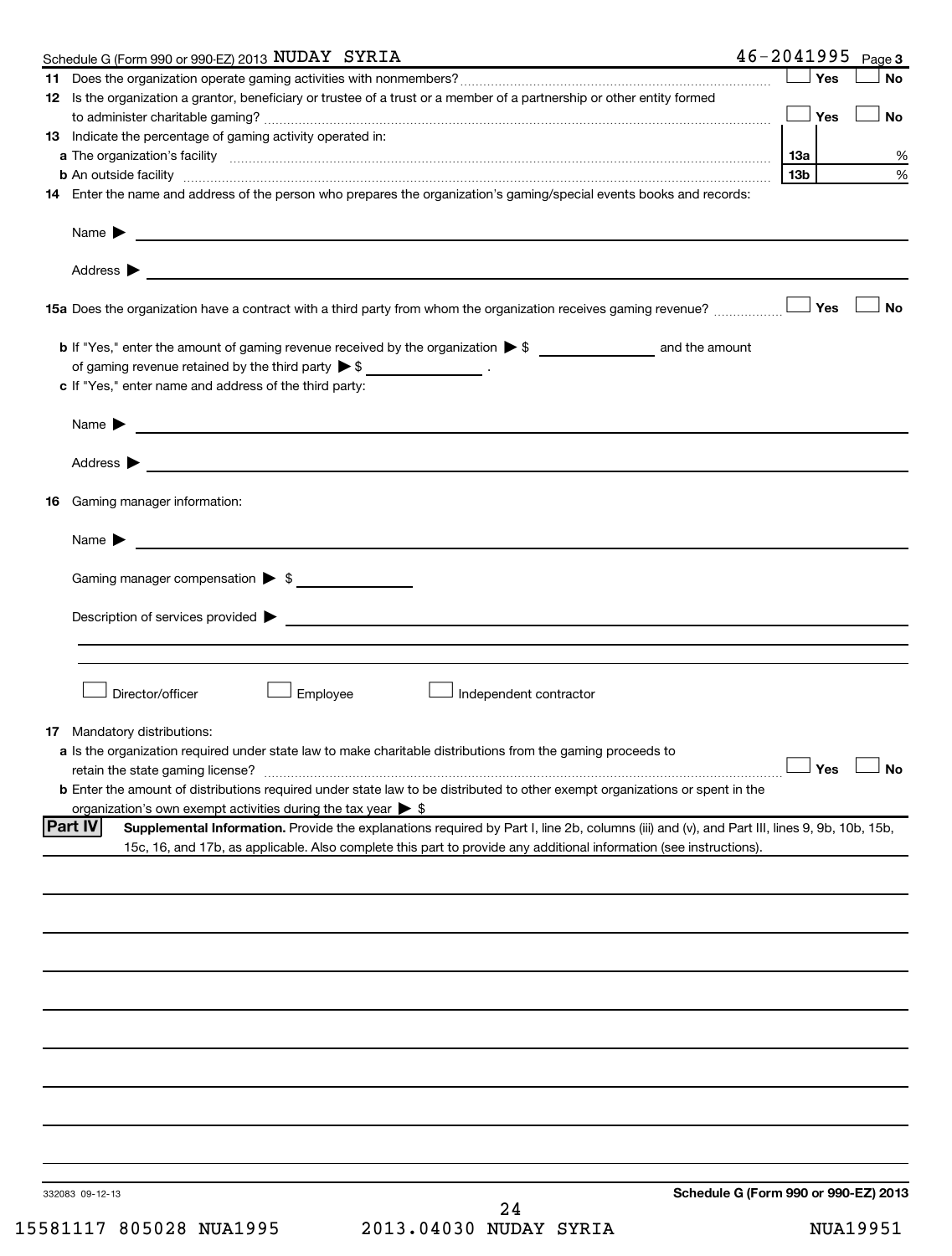| <b>SCHEDULE I</b><br>(Form 990)<br>Department of the Treasury<br>Internal Revenue Service                                                                                                                                                                                                                                |            | <b>Grants and Other Assistance to Organizations,</b><br>Governments, and Individuals in the United States<br>Complete if the organization answered "Yes" to Form 990, Part IV, line 21 or 22.<br>Information about Schedule I (Form 990) and its instructions is at www irs gov/form990 | Attach to Form 990.         |                                         |                                                                |                                           | OMB No. 1545-0047<br>2013<br><b>Open to Public</b><br>Inspection |
|--------------------------------------------------------------------------------------------------------------------------------------------------------------------------------------------------------------------------------------------------------------------------------------------------------------------------|------------|-----------------------------------------------------------------------------------------------------------------------------------------------------------------------------------------------------------------------------------------------------------------------------------------|-----------------------------|-----------------------------------------|----------------------------------------------------------------|-------------------------------------------|------------------------------------------------------------------|
| Name of the organization                                                                                                                                                                                                                                                                                                 |            |                                                                                                                                                                                                                                                                                         |                             |                                         |                                                                |                                           | <b>Employer identification number</b><br>46-2041995              |
| NUDAY SYRIA<br><b>General Information on Grants and Assistance</b><br>Part I                                                                                                                                                                                                                                             |            |                                                                                                                                                                                                                                                                                         |                             |                                         |                                                                |                                           |                                                                  |
| Does the organization maintain records to substantiate the amount of the grants or assistance, the grantees' eligibility for the grants or assistance, and the selection<br>$\mathbf 1$<br>Describe in Part IV the organization's procedures for monitoring the use of grant funds in the United States.<br>$\mathbf{2}$ |            |                                                                                                                                                                                                                                                                                         |                             |                                         |                                                                |                                           | $\boxed{\text{X}}$ No<br>Yes                                     |
| Part II<br>Grants and Other Assistance to Governments and Organizations in the United States. Complete if the organization answered "Yes" to Form 990, Part IV, line 21, for any                                                                                                                                         |            |                                                                                                                                                                                                                                                                                         |                             |                                         |                                                                |                                           |                                                                  |
| recipient that received more than \$5,000. Part II can be duplicated if additional space is needed.<br>1 (a) Name and address of organization<br>or government                                                                                                                                                           | $(b)$ EIN  | (c) IRC section<br>if applicable                                                                                                                                                                                                                                                        | (d) Amount of<br>cash grant | (e) Amount of<br>non-cash<br>assistance | (f) Method of<br>valuation (book,<br>FMV, appraisal,<br>other) | (g) Description of<br>non-cash assistance | (h) Purpose of grant<br>or assistance                            |
| MUSLIMS WITHOUT BORDERS INC,<br>(UNITED MUSLIM RELIEF) - 7880<br>BACKLICK ROAD, STE 5 -<br>SPRINGFIELD, VA 22150                                                                                                                                                                                                         | 27-3175543 | 501(C)(3)                                                                                                                                                                                                                                                                               | 9,000,                      | $\mathbf{0}$                            |                                                                |                                           |                                                                  |
|                                                                                                                                                                                                                                                                                                                          |            |                                                                                                                                                                                                                                                                                         |                             |                                         |                                                                |                                           |                                                                  |
|                                                                                                                                                                                                                                                                                                                          |            |                                                                                                                                                                                                                                                                                         |                             |                                         |                                                                |                                           |                                                                  |
| Enter total number of section 501(c)(3) and government organizations listed in the line 1 table<br>2<br>Enter total number of other organizations listed in the line 1 table<br>3<br>For Paperwork Reduction Act Notice, see the Instructions for Form 990.<br>LHA                                                       |            |                                                                                                                                                                                                                                                                                         |                             |                                         |                                                                |                                           | Schedule I (Form 990) (2013)                                     |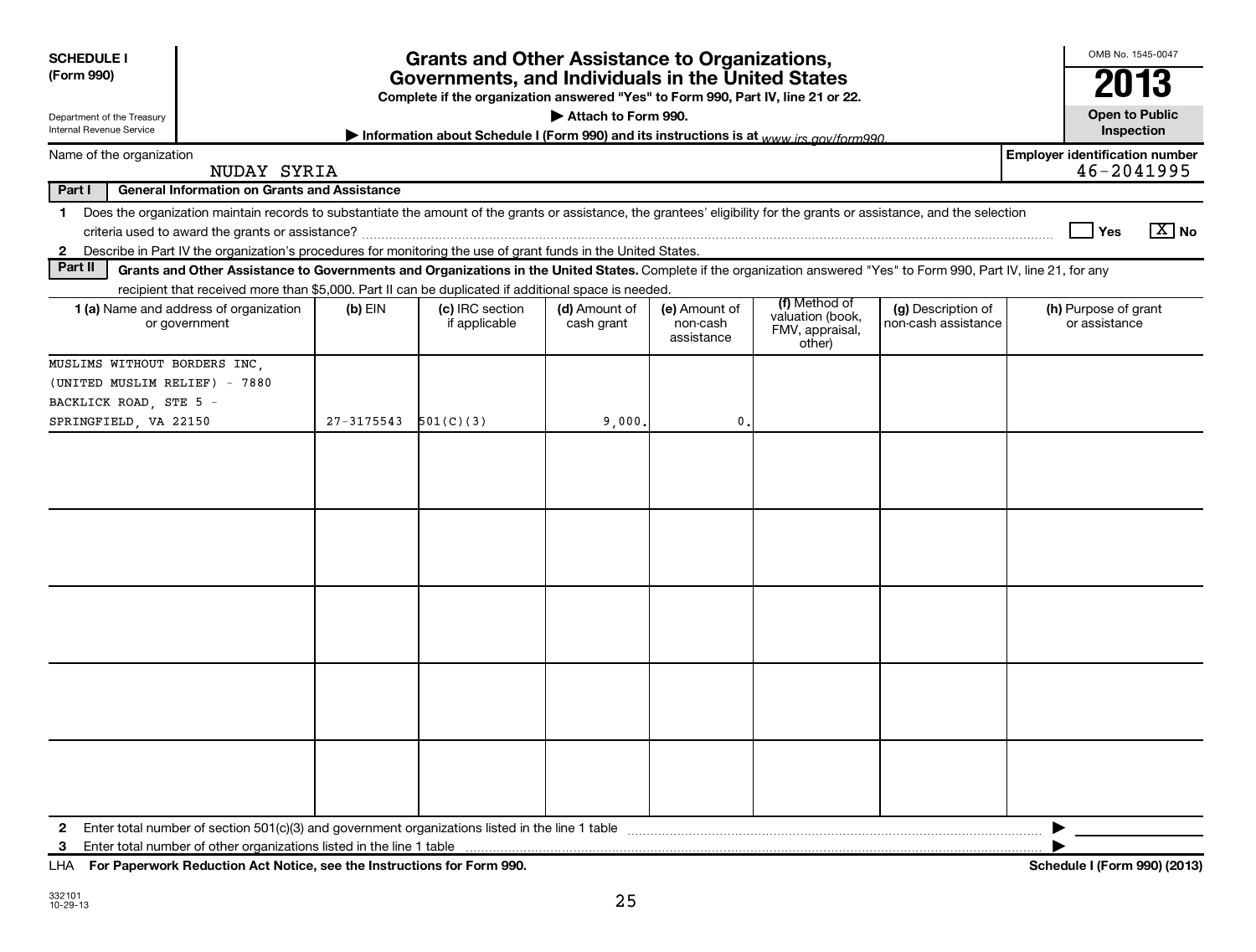| Schedule I | . I (Form 990) (2013) | SYRIA<br><b>NUDAY</b> | $15 - 204$ lyyy | Paɑe |  |
|------------|-----------------------|-----------------------|-----------------|------|--|
|------------|-----------------------|-----------------------|-----------------|------|--|

NUDAY SYRIA 46-2041995

**2**

Part III | Grants and Other Assistance to Individuals in the United States. Complete if the organization answered "Yes" to Form 990, Part IV, line 22. Part III can be duplicated if additional space is needed.

| (a) Type of grant or assistance | (b) Number of<br>recipients | (c) Amount of<br>cash grant | (d) Amount of non-<br>cash assistance | (e) Method of valuation<br>(book, FMV, appraisal, other) | (f) Description of non-cash assistance |
|---------------------------------|-----------------------------|-----------------------------|---------------------------------------|----------------------------------------------------------|----------------------------------------|
|                                 |                             |                             |                                       |                                                          |                                        |
|                                 |                             |                             |                                       |                                                          |                                        |
|                                 |                             |                             |                                       |                                                          |                                        |
|                                 |                             |                             |                                       |                                                          |                                        |
|                                 |                             |                             |                                       |                                                          |                                        |
|                                 |                             |                             |                                       |                                                          |                                        |
|                                 |                             |                             |                                       |                                                          |                                        |
|                                 |                             |                             |                                       |                                                          |                                        |
|                                 |                             |                             |                                       |                                                          |                                        |
|                                 |                             |                             |                                       |                                                          |                                        |

Part IV | Supplemental Information. Provide the information required in Part I, line 2, Part III, column (b), and any other additional information.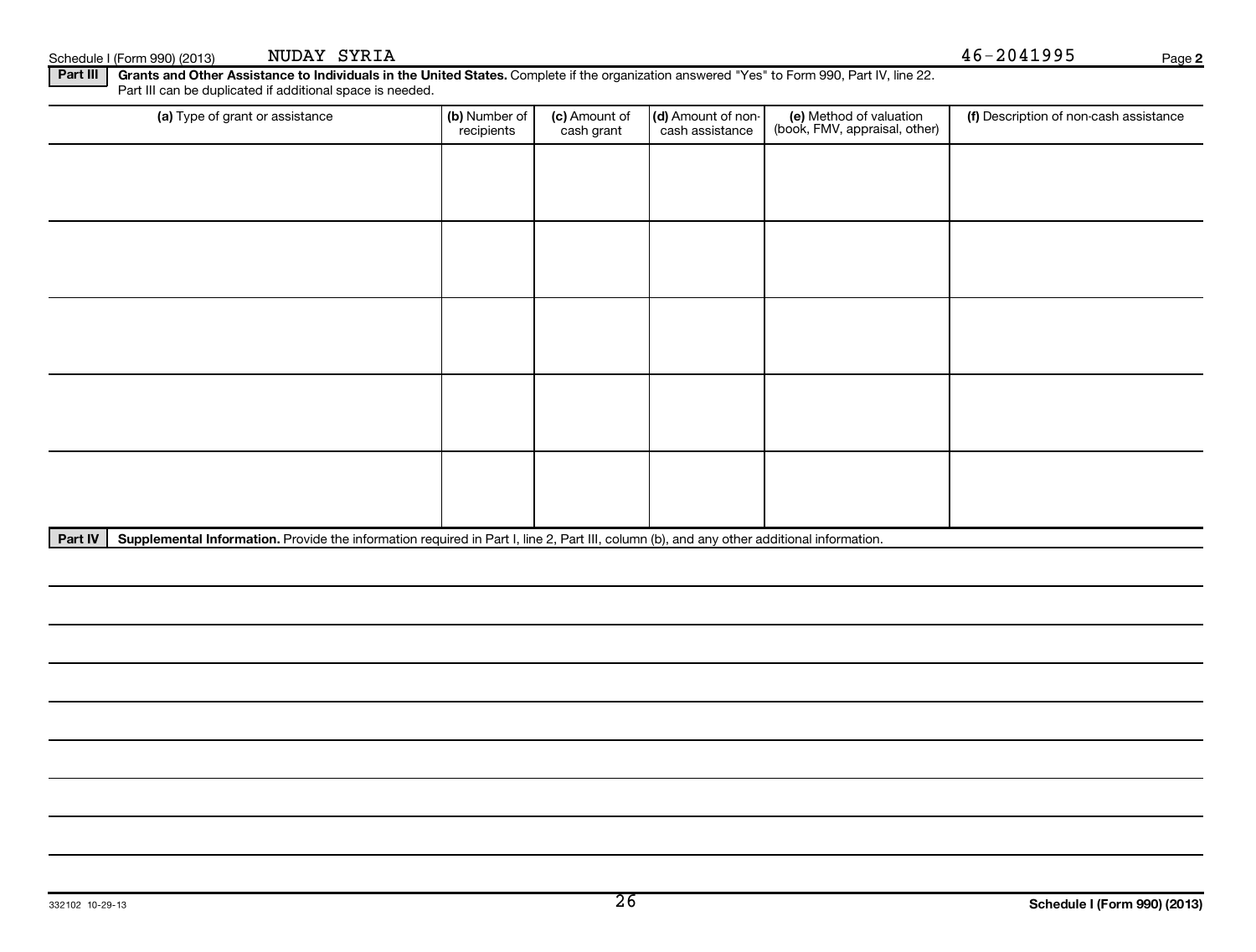| <b>SCHEDULE O</b><br>(Form 990 or 990-EZ)<br>Department of the Treasury<br>Internal Revenue Service | <b>Supplemental Information to Form 990 or 990-EZ</b><br>Complete to provide information for responses to specific questions on<br>Form 990 or 990-EZ or to provide any additional information.<br>Attach to Form 990 or 990-EZ.<br>Information about Schedule O (Form 990 or 990-EZ) and its instructions is at www.irs.cov/form990 |               | OMB No. 1545-0047<br><b>Open to Public</b><br>Inspection |
|-----------------------------------------------------------------------------------------------------|--------------------------------------------------------------------------------------------------------------------------------------------------------------------------------------------------------------------------------------------------------------------------------------------------------------------------------------|---------------|----------------------------------------------------------|
| Name of the organization                                                                            | NUDAY SYRIA                                                                                                                                                                                                                                                                                                                          |               | <b>Employer identification number</b><br>46-2041995      |
|                                                                                                     | FORM 990, PART I, LINE 1, DESCRIPTION OF ORGANIZATION MISSION:                                                                                                                                                                                                                                                                       |               |                                                          |
|                                                                                                     | THE BORDERING AREAS AROUND SYRIA.                                                                                                                                                                                                                                                                                                    |               |                                                          |
|                                                                                                     |                                                                                                                                                                                                                                                                                                                                      |               |                                                          |
|                                                                                                     | FORM 990, PART III, LINE 4D, OTHER PROGRAM SERVICES:                                                                                                                                                                                                                                                                                 |               |                                                          |
|                                                                                                     | MANY OTHER VARIOUS PROGRAMS TO PROVIDE HOUSING, EDUCATION AND CLEAN                                                                                                                                                                                                                                                                  |               |                                                          |
| WATER.                                                                                              |                                                                                                                                                                                                                                                                                                                                      |               |                                                          |
| EXPENSES $$49,564$ .                                                                                | INCLUDING GRANTS OF \$9,000.                                                                                                                                                                                                                                                                                                         | REVENUE \$ 0. |                                                          |
|                                                                                                     |                                                                                                                                                                                                                                                                                                                                      |               |                                                          |
|                                                                                                     | FORM 990, PART VI, SECTION A, LINE 2:                                                                                                                                                                                                                                                                                                |               |                                                          |
|                                                                                                     | EXPLANATION: NADIA ALAWA AND AIMAN ALAWA HAVE FAMILY RELATIONSHIP.                                                                                                                                                                                                                                                                   |               |                                                          |
|                                                                                                     |                                                                                                                                                                                                                                                                                                                                      |               |                                                          |
|                                                                                                     | FORM 990, PART VI, SECTION B, LINE 11:                                                                                                                                                                                                                                                                                               |               |                                                          |
|                                                                                                     | EXPLANATION: THE TREASURER REVIEWS THE FORM 990 PRIOR TO ISSUANCE.                                                                                                                                                                                                                                                                   |               |                                                          |
|                                                                                                     |                                                                                                                                                                                                                                                                                                                                      |               |                                                          |
|                                                                                                     | FORM 990, PART VI, SECTION B, LINE 12C:                                                                                                                                                                                                                                                                                              |               |                                                          |
|                                                                                                     | EXPLANATION: CONFLICTS ARE ADDRESSED AS THEY ARISE ON A TRANSACTION BY                                                                                                                                                                                                                                                               |               |                                                          |
| TRANSACTION BASIS                                                                                   |                                                                                                                                                                                                                                                                                                                                      |               |                                                          |
|                                                                                                     |                                                                                                                                                                                                                                                                                                                                      |               |                                                          |
|                                                                                                     | FORM 990, PART VI, SECTION C, LINE 19:                                                                                                                                                                                                                                                                                               |               |                                                          |
|                                                                                                     | EXPLANATION: AVAILABLE UPON REQUEST OF ANY BOARD MEMBER OR EXECUTIVE                                                                                                                                                                                                                                                                 |               |                                                          |
| DIRECTOR.                                                                                           |                                                                                                                                                                                                                                                                                                                                      |               |                                                          |
|                                                                                                     |                                                                                                                                                                                                                                                                                                                                      |               |                                                          |
|                                                                                                     | FORM 990, PART IX, LINE 24E, ALL OTHER FUNCTIONAL EXPENSES:                                                                                                                                                                                                                                                                          |               |                                                          |
| FREEDOM SCHOOL:                                                                                     |                                                                                                                                                                                                                                                                                                                                      |               |                                                          |
| PROGRAM SERVICE EXPENSES                                                                            |                                                                                                                                                                                                                                                                                                                                      |               | 9,875.                                                   |
|                                                                                                     | MANAGEMENT AND GENERAL EXPENSES                                                                                                                                                                                                                                                                                                      |               | 0.                                                       |

332211 09-04-13 LHA For Paperwork Reduction Act Notice, see the Instructions for Form 990 or 990-EZ. Schedule O (Form 990 or 990-EZ) (2013) 27